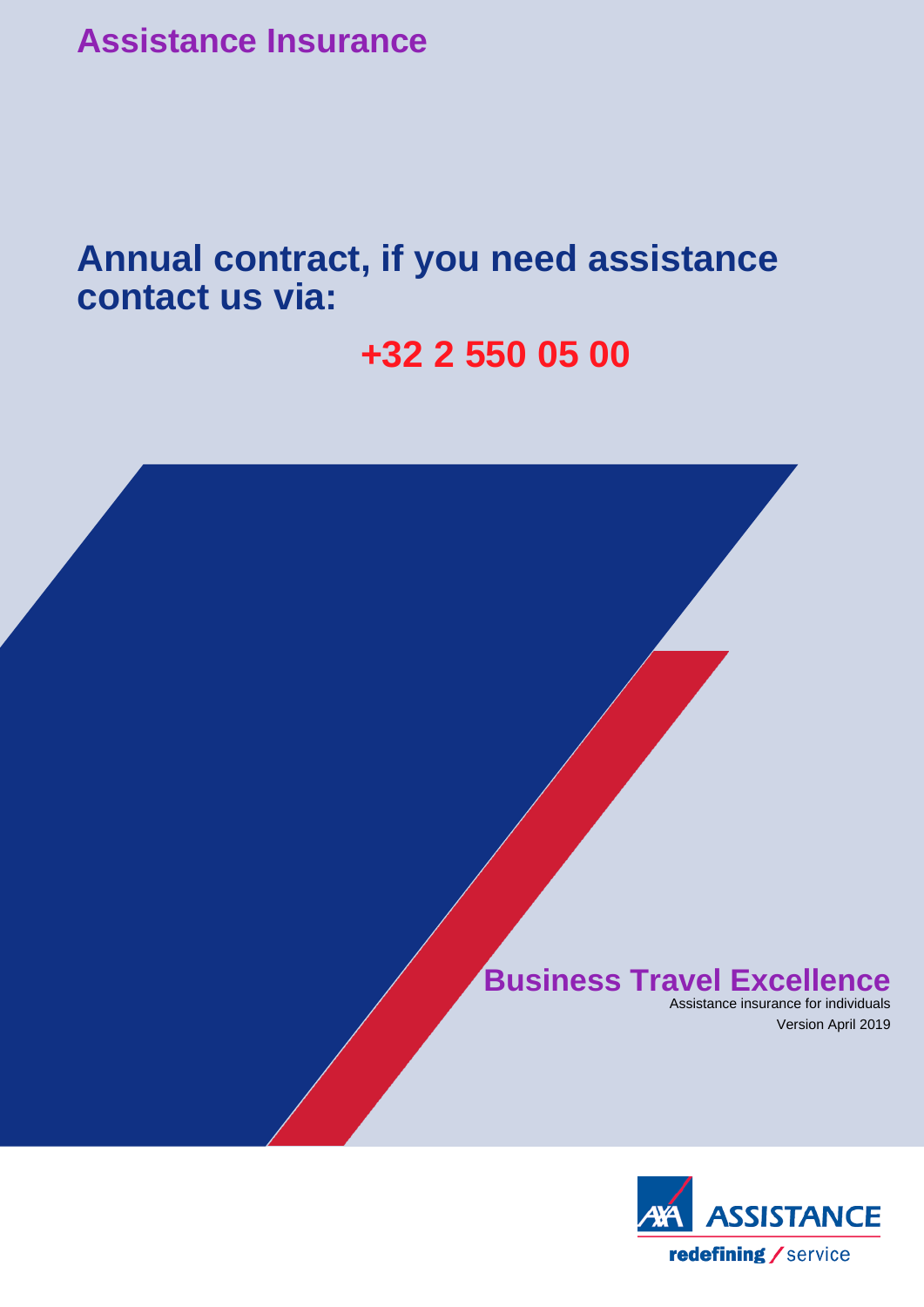# PREAMBLE

# Your contract consists of two parts

The general conditions that constitute the contract rules. They specify the rights and obligations of both the insurer AXA ASSISTANCE and the insured.

The special conditions mention the contract data that are personal to you, in particular the effective date and duration of the contract, the identity of the policyholder and, for short-term contracts, of the insured persons, the description of the insured vehicle(s), the assistance formula chosen and the premium.

The special conditions supplement the general conditions and replace them insofar as they conflict with them.

Having subscribed to this contract, you can benefit from AXA ASSISTANCE's international and multilingual infrastructure and organization. Our services help you in all situations described in the following terms and conditions.

You may encounter other problems. In this case, do not hesitate to call on our services. For example, when requesting assistance, you may also use our interpreters or, under certain conditions, receive an advance payment. We will do everything we can to help you.

In case of problems, always contact AXA ASSISTANCE so that we can help you in the best possible way. Most of the guarantees are only acquired if the organisation has been organised by AXA **ASSISTANCE** 



ASSUDIS is the company that markets and manages AXA ASSISTANCE's policies.

For any question relating to your contract, or its guarantees and conditions, ASSUDIS is your contact person.

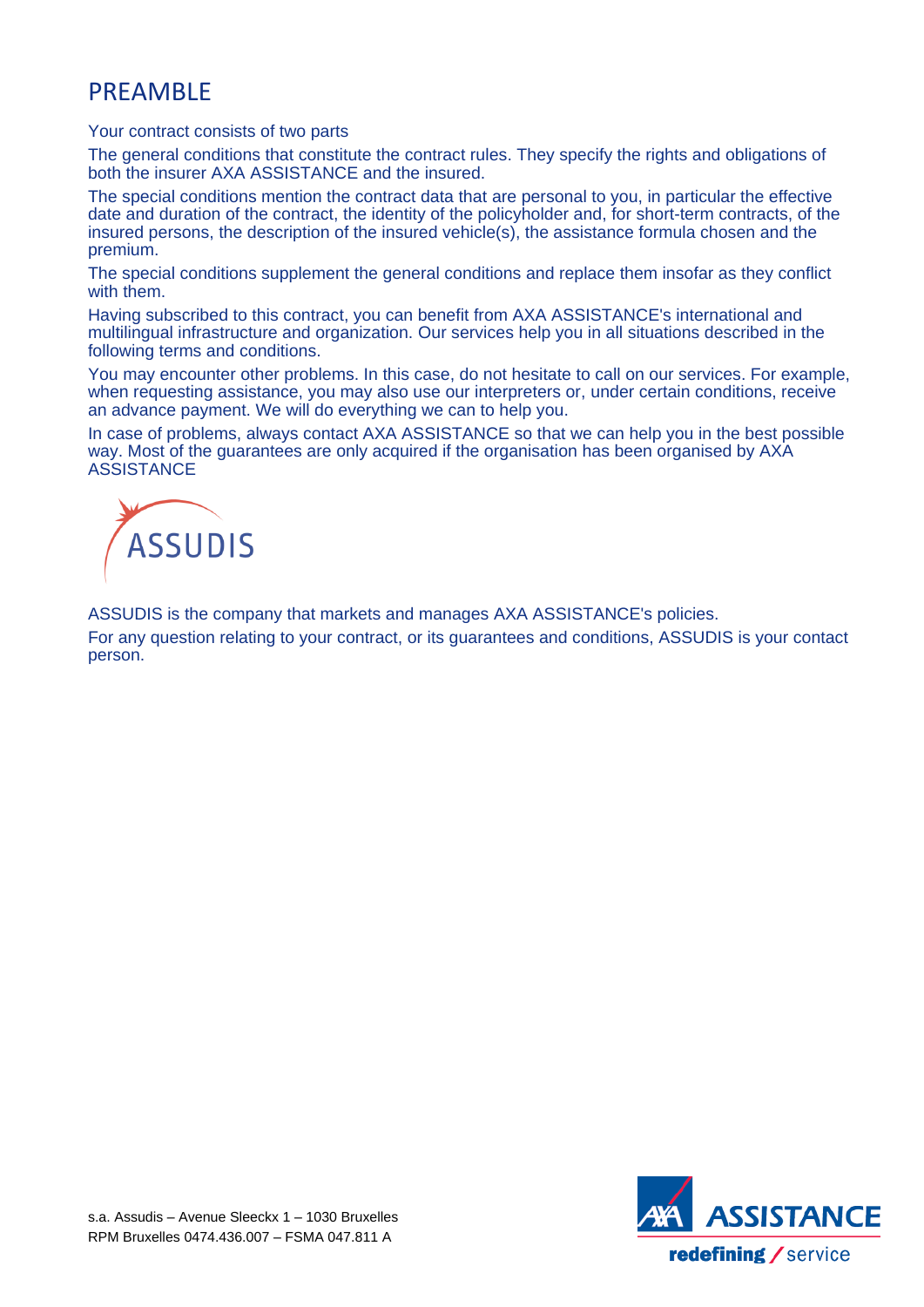# **I. GENERAL TERMS & CONDITIONS**

# <span id="page-2-1"></span><span id="page-2-0"></span>**1. SUBJECT-MATTER OF GENERAL TERMS AND CONDITIONS**

The Business Travel Excellence policy is governed by these General Terms and Conditions, the Special Conditions, the Particular Conditions relating to the Belgian Insurance Law of 4 April 2014.

The purpose of the insurance policy is to provide the Insured with the cover, benefits and services set out below within the scope of the Terms and Conditions and indicated in the same Special Conditions and Particular Conditions.

• ACCIDENTAL DEATH

• DEATH OR TOTAL PERMANENT DISABILITY FOLLOWING CEREBRAL VASCULAR ACCIDENT OR HEART ATTACK (MYOCARDIAL INFARCTION)

- ACCIDENTAL PERMANENT DISABILITY
- HOME / VEHICLE / WORK STATION ADAPTATION
- ACCIDENTAL COMA
- RETRAINING EXPENSES
- MEDICAL EXPENSES ABROAD
- MEDICAL EXPENSES IN THE COUNTRY OF DOMICILE
- EMERENCY DENTAL EXPENSES ABROAD
- PSYCHOLOGICAL ASSISTANCE
- COMPANY ASSISTANCE
- PERSONAL ASSISTANCE
- SEARCH AND RESCUE COSTS
- **HEALTH AND POLITICAL EVACUATION**
- LOSS, THEFT, DETERIORATION, DESTRUCTION OF LUGGAGE
- LOSS, THEFT, DETERIORATION, DETERIORATION, DESTRUCTION OF PROFESSIONAL EQUIPMENT
- AGGRESSION COVERAGE
- TRAVEL INCIDENTS
- TRIP CANCELLATION OR MODIFICATION
- PRIVATE THIRD-PARTY LIABILITY
- CRIMINAL LEASE ADVANCE AND PAYMENT OF LAWYERS FEES
- PAYMENT OF LAWYERS 'FEES

The purpose of these General Terms and Conditions is to define the scope, terms and procedures for the implementation of the insurance cover and to provide all useful information on the duration of the policy.

## <span id="page-2-2"></span>**2. DEFINITIONS**

## <span id="page-2-3"></span>**2.1. Abroad**

Countries other than those in which the Insured's domicile is located.

## <span id="page-2-4"></span>**2.2. Absolute excess in case of permanent disability**

Disability level defined beforehand in the policy's Special Terms and Conditions which is, in any event, deducted from the disability level affecting the Insured.

The Insurer pays proceeds in an amount representing the difference between the absolute excess rate and the Insured's disability level.

## <span id="page-2-5"></span>**2.3. Accident**

Any fortuitous and unforeseeable act that is unintentional on the Insured's part, entailing Bodily Injury affecting the Insured. The following are deemed to be Accidents:

- Assaults, Attacks, Terrorist Acts and Civil Commotion as well as the resulting crowd movements or terror and panic movements.
- Pathological signs arising from an insured Accident.
- Infections directly caused by an insured Accident.

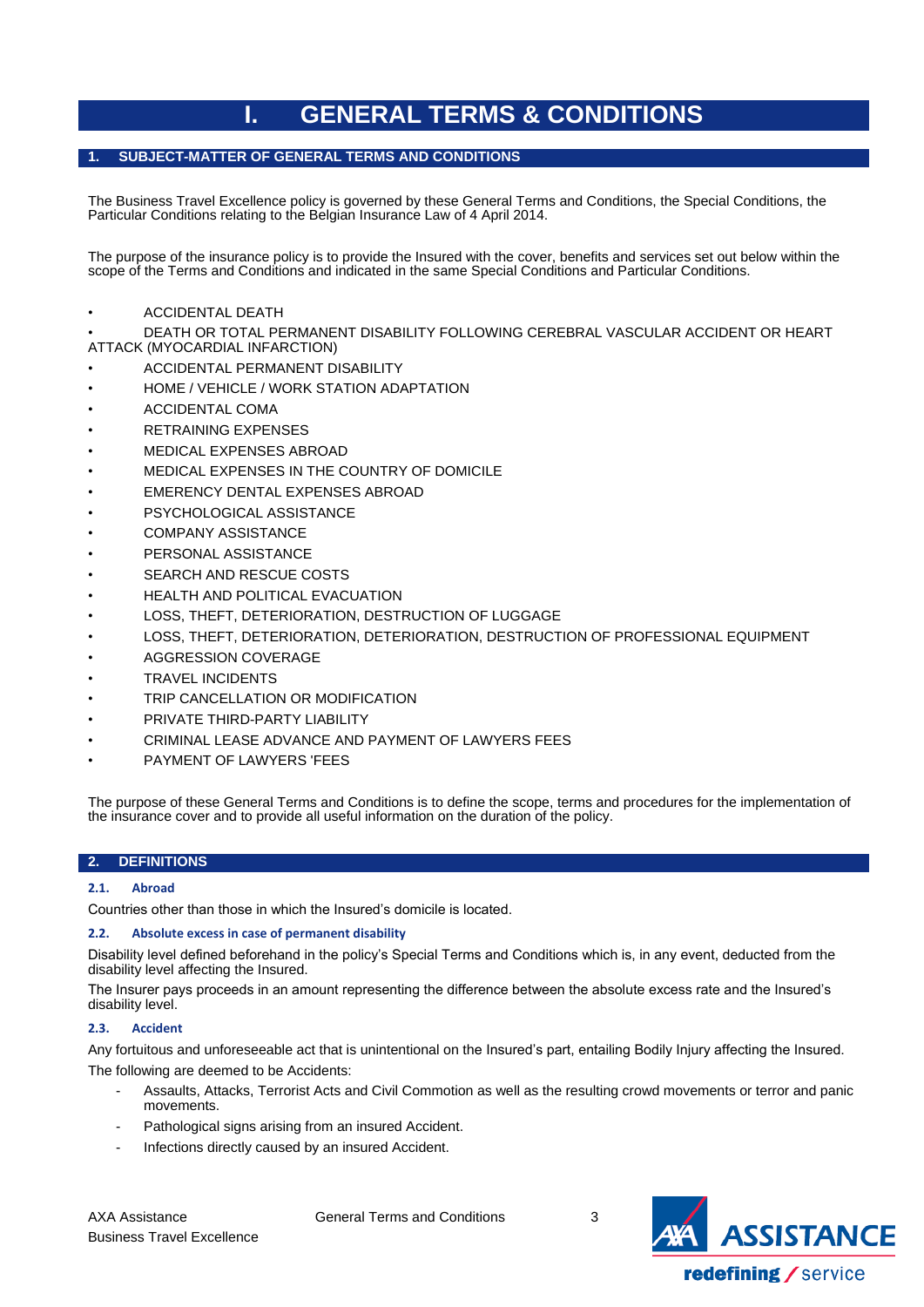- Poisoning and bodily injuries resulting from the unintentional absorption of toxic or corrosive substances.
- Asphyxiation by immersion or by absorption of gas or poisonous vapours or due to the unforeseeable effects of gases or fumes.
- Drowning and infectious diseases resulting from a fall into infected water or liquid.
- Frost-bite, heat stroke or sunstroke as well as loss of consciousness and exhaustion resulting from shipwreck, forced landing, subsidence, avalanches and flooding.
- Injuries caused by fire, steam blasts, acids and corrosive substances, lightning and electric currents.
- The consequences of animal and snake bites, blood infection when it is the direct consequence of an insured Accident as well as infectious inoculations due to anatomical, septic or venomous stings.
- Cases of heat stroke or sunstroke and frost-bite caused by an event lying outside the Insured's control.
- The direct consequences of insect stings, excluding diseases (such as malaria and sleeping diseases) primarily originating in such stings.
- Traumatic hernias and lumbar disc injuries and muscular strains where these can be considered as accidents by analogy with Belgian legislation on industrial accidents.

#### <span id="page-3-0"></span>**2.4. Annual salary of the Insured**

The Insured's gross monthly salary on the date of the Accident multiplied by 13.92 and increased by the variable elements of remuneration received during the twelve months preceding the Accident (bonuses, overtime, meal vouchers, eco-cheques, etc.... all without exception or reservation).

This treatment may be restored in the event of reduction or withdrawal due to illness or partial or technical unemployment

#### <span id="page-3-1"></span>**2.5. Assault**

Any act of violence committed by a third party on the Insured and/or any constraint deliberately imposed by a third party with a view to robbing the Insured of his belongings.

#### <span id="page-3-2"></span>**2.6. Assistant**

The Assistance company acting on behalf of INTER PARTNER ASSISTANCE.

#### <span id="page-3-3"></span>**2.7. Attack/Terrorist act**

Participation in the preparation of an act constituting a hazard with respect to people or property.

Acts intended to interrupt or damage an electronic or communication system, by any person or group whether or not acting in the name of or in connection with any organisation, government, power, authority or armed force aiming at intimidating, constraining or harming a government, the civilian population or any component thereof or at interrupting the activity of an economic sector.

Any acts of violence towards persons or property committed by an organisation aiming at creating a climate of insecurity and compromising the institutions of an established government. The following are considered to be acts of violence: deliberate attacks on life or bodily integrity, kidnapping, confinement, hijacking of any means of transportation, use of explosives or any other type of weapons or killing devices as well as any other similar act.

#### <span id="page-3-4"></span>**2.8. Beneficiary**

The person who collects the allowance.

In the event of death of the Insured: the Insured's spouse, failing which, his existing or unborn children, failing which, his statutory heirs and successors, unless otherwise indicated in writing by the Insured by ordinary letter sent to the Insurer.

#### <span id="page-3-5"></span>**2.9. Bodily injury**

Any physical harm suffered by a person.

#### <span id="page-3-6"></span>**2.10. Business Trip**

Any trip, journey or stay, including seminars, congresses, internships, training courses and any other event of a professional nature carried out on behalf of the Policyholder.

#### <span id="page-3-7"></span>**2.11. Coma**

A condition characterised by the loss of relational functions (consciousness, mobility, sensitivity) in a state of vegetative life (breathing, vascular function) declared by a recognised medical authority.

#### <span id="page-3-8"></span>**2.12. Company scale**

The percentage of disability applied for computation of the proceeds shall be set in accordance with the nature of the disability with reference to the Company scale set out in the appendix to the present terms and conditions.

However, in the settlement of claims, the general condition, age, capacities and professional qualifications and career change options of the victim shall not be taken into account.

#### <span id="page-3-9"></span>**2.13. Consequential loss**

Any economic loss arising from the deprivation of use of a right, from the interruption of a service provided by a person or by a movable or immovable asset or from a loss of profit which is directly consequential to an insured bodily injury or property damage.

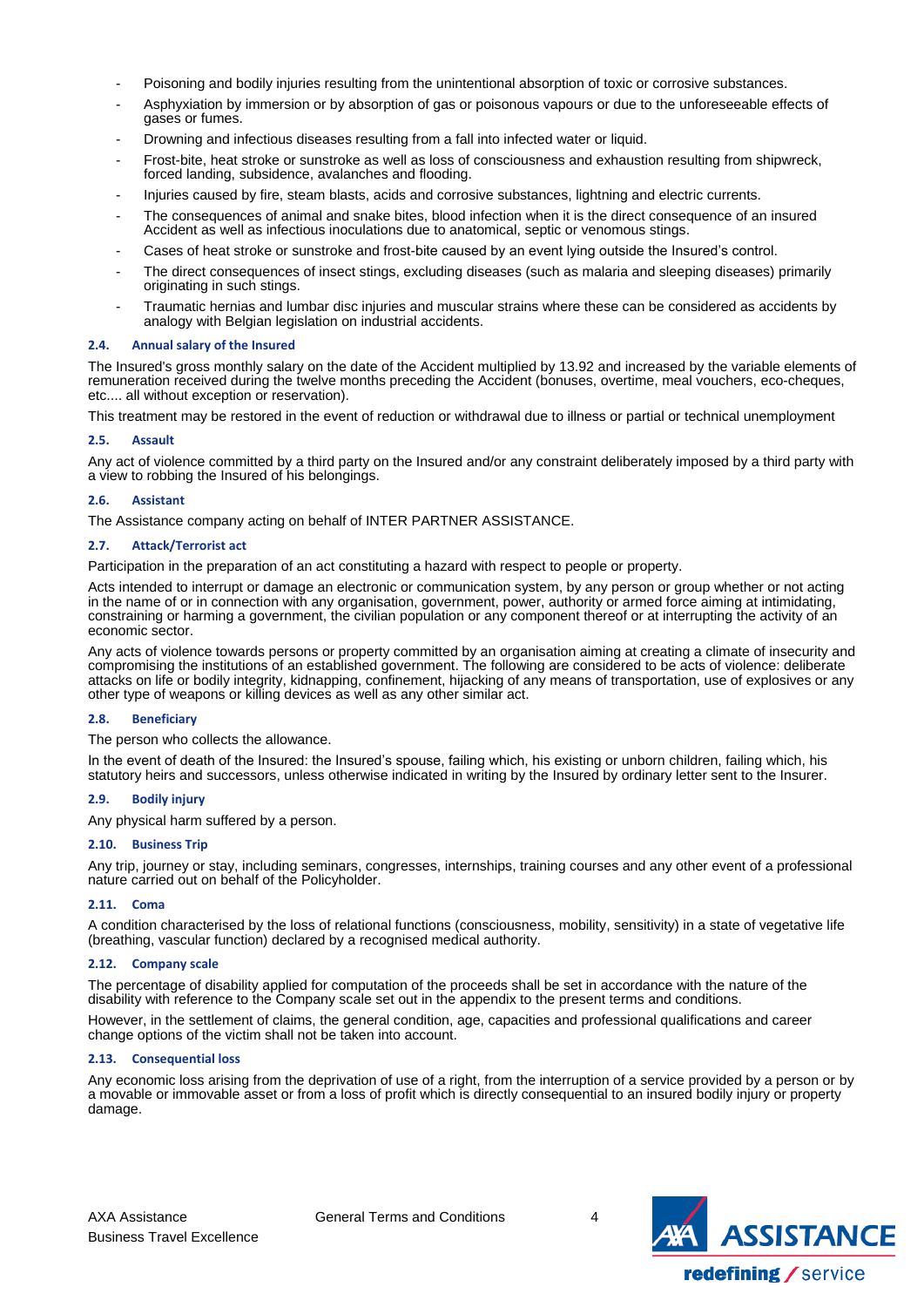## <span id="page-4-0"></span>**2.14. Consolidation**

Date from which the condition of an Insured who has suffered an accident is deemed to be stabilised from a medical standpoint, even though permanent after-effects exist.

#### <span id="page-4-1"></span>**2.15. Damaged domicile or workplace**

Domicile/workplace of the Insured that is damaged and uninhabitable /inoperable as a result of one of the following events:

fire, explosion, implosion, water damage, glass breakage, theft or attempted theft, vandalism, weather phenomena (storm, hail on roof, weight of snow/ice on roof), ancillary risks (lightning, smoke, falling aircraft or spacecraft, impact of land motor vehicle), frozen ducts and pipes and heating equipment, water damage as a result of sewer overflow caused by exceptional rains or natural disasters recognised by decree.

#### <span id="page-4-2"></span>**2.16. Dependent child**

- The unmarried children of the Insured, whether they are legitimate, acknowledged or adopted:
	- aged less than 18 years,
	- aged 18 years or more but less than 25 years, where they are registered with the student social securityregime or where, without having carried out any remunerated activity for more than six months, they are studying at secondary or tertiary level.
	- when they collect allowances as disabled adults.
- The children of the Insured's spouse who meet the following criteria:
- The Insured's children benefiting from payment of alimony (including pursuant to a divorce judgment) deducted on the Insured's tax return as a deductible expense against overall income or asset, or children for whom the Insured is able to provide evidence of regular payment.
- The family status applied is:
	- o in case of death, that existing at the time of death,
	- o in case of disability, that existing at the time of the accident.

Notwithstanding, a spouse's child born less than 300 days after the Insured's death is taken into consideration.

#### <span id="page-4-3"></span>**2.17. Director**

De jure: One who has been validly appointed by the memorandum and articles of association or by the shareholders: the manager in a private limited company (SARL) or unlimited partnership (SNC and sociétés civiles); the chairman of the board of directors, the managing director, the deputy managing directors and the directors of limited companies (sociétés anonymes) having a board of directors and the members of the management committee in the case of limited companies having a supervisory board and a management committee.

De facto: A person who, directly or through an intermediary, carries out in a positive and independent manner the overall administration of a legal entity. A de facto director is characterised as one who performs the same duties as a de jure director without having been appointed to that office.

## <span id="page-4-4"></span>**2.18. Emergency dental treatment**

Dental service of an urgent nature (that cannot be postponed due to the Insured's pathological condition) that is performed for the following treatments: dressing, filling, root canal therapy or extraction.

## <span id="page-4-5"></span>**2.19. Emergency situation**

Any of the circumstances listed below that lie beyond the Policyholder's control and require the evacuation or repatriation of the Insured:

- an Insured being expelled or being declared persona non grata by the legitimate government of the host country, and/or
- the seizure, confiscation, compulsory acquisition of the assets, facilities or equipment of the Policyholder or Insured, and/or
- a political or military event that has occurred or is in progress in the country or geographical area of the Insured's expatriation, secondment or business travel and that leads to the issue of a recommendation by an official auority.

Any succession of events or circumstances having the same cause, or committed by the same persons, groups of persons or governmental authorities, shall be included under one single claim.

## <span id="page-4-6"></span>**2.20. Epidemic**

Contagious disease affecting a large number of persons at the same time.

## <span id="page-4-7"></span>**2.21. European assessment scale for impairment to physical and mental integrity**

The percentage of disability applied for computation of the proceeds shall be set in accordance with the nature of the disability with reference to the European assessment scale for impairment to physical and mental integrity (25th of May 2003).

However, in the settlement of claims, the general condition, age, capacities and professional qualifications and career change options of the victim shall not be taken into account.

## <span id="page-4-8"></span>**2.22. Excess**

Fixed amount defined in the policy for which the Insured remains liable in the event of payment of proceeds in connection with a claim. The excess may also be expressed in days or as a percentage.

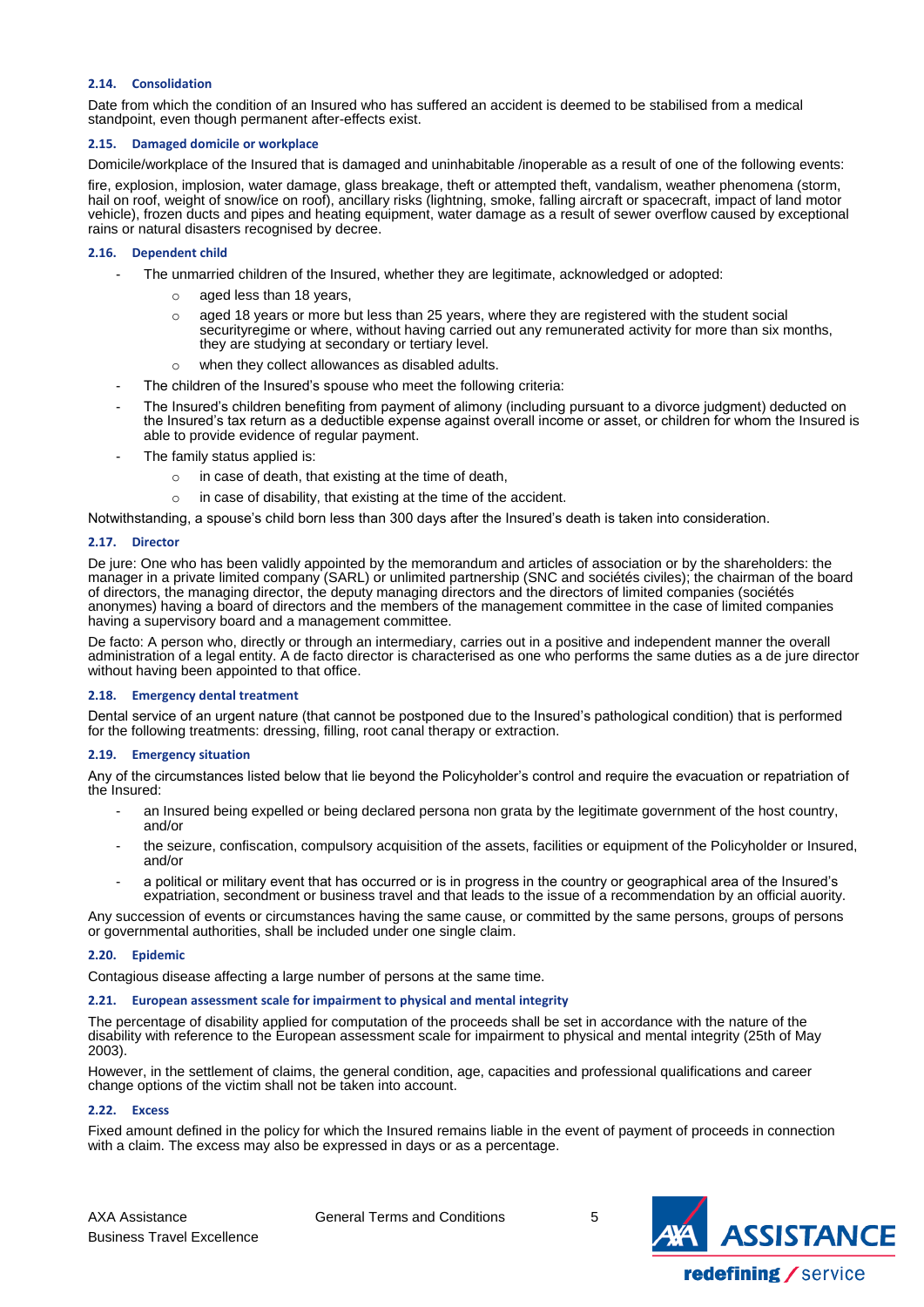## <span id="page-5-0"></span>**2.23. Family**

The Insured, his Spouse, children, parents, grandparents, brothers and sisters of the Insured and/or his Spouse.

#### <span id="page-5-1"></span>**2.24. Family members**

Father, mother, grandfather, grandmother, father-in-law, mother-in-law, children, spouse, brothers, sisters, sisters-in-law, sisters-in-law of the Insured domiciled in the same country as the Insured.

#### <span id="page-5-2"></span>**2.25. Forfeiture**

Deprivation of right to amounts provided in the policy as a result of non-compliance by the Insured with certain obligations that are incumbent on him.

#### <span id="page-5-3"></span>**2.26. Home country**

The Insured's principal and habitual residence where the Insurer resides for at least 180 days per year. The home address is considered as the Domicile in case of dispute.

#### <span id="page-5-4"></span>**2.27. Hospitalisation/Hospitalised**

Further to an accident or illness, receiving treatment in a medical institution requiring a minimum stay of 24 consecutive hours or an overnight stay.

A medical institution is defined as a hospital or clinic authorised to administer medical acts and treatments to sick persons or accident victims, holding the requisite local administrative authorisations for these activities and possessing the requisite personnel.

#### <span id="page-5-5"></span>**2.28. Hostage taking**

The act of capturing a person who is used as a means of coercing a person or a State to agree to the demands of the hostage's captors.

## <span id="page-5-6"></span>**2.29. Incident**

The occurrence of a triggering event.

All claims pertaining to the same triggering event shall constitute one single incident.

For the purposes of the third-party liability cover, an incident includes any loss or set of losses caused to third parties, for which the Insured incurs liability, resulting from a triggering event and having given rise to one or more claims.

#### <span id="page-5-7"></span>**2.30. Identity documents**

Passport, driving licence, vehicle registration document of the Insured's vehicle or of the company car or professional vehicle.

#### <span id="page-5-8"></span>**2.31. Illness**

Any alteration of health of a sudden and unforeseeable nature, as witnessed by a relevant medical authority.

#### <span id="page-5-9"></span>**2.32. Industrial accident scale**

The percentage of disability used to calculate the indemnity will be determined according to the nature of the disability by reference to the Indicative Invalidity Scale for industrial accidents established in accordance with the Belgian law of 10 April 1971 on industrial accidents.

However, when settling a claim, no account shall be taken of the victim's general condition, age, professional skills and qualifications or possibilities of reclassification.

#### <span id="page-5-10"></span>**2.33. Insurance Year**

The period between two principal premium instalments.

However:

- if the effective date of the policy differs from the principal instalment date, the first insurance year is the period between the effective date and the first principal instalment date,
- if the policy expires or ceases to be effective between two principal instalments, the last insurance year is the period between the last principal instalment date and the date of expiry or termination of the policy.

#### <span id="page-5-11"></span>**2.34. Insured**

The person(s) identified in the Special Terms and Conditions of this policy.

#### <span id="page-5-12"></span>**2.35. Insurer/Company**

Inter Partner Assistance s.a., a member of the AXA Partners group, an insurance company approved by the NBB and the FSMA under code n° 0487, whose registered office is located at B-1050 Brussels, Avenue Louise 166, bte 1, company number 0415.591.055, RPM Brussels.

## <span id="page-5-13"></span>**2.36. Insured card**

Any payment or debit card linked with an account held by the Insured and any corporate bank card.

# <span id="page-5-14"></span>**2.37. Keys**

Keys and locks of the Insured's primary and secondary residences, as well as the keys and locks of his vehicle(s) for private or professional use.

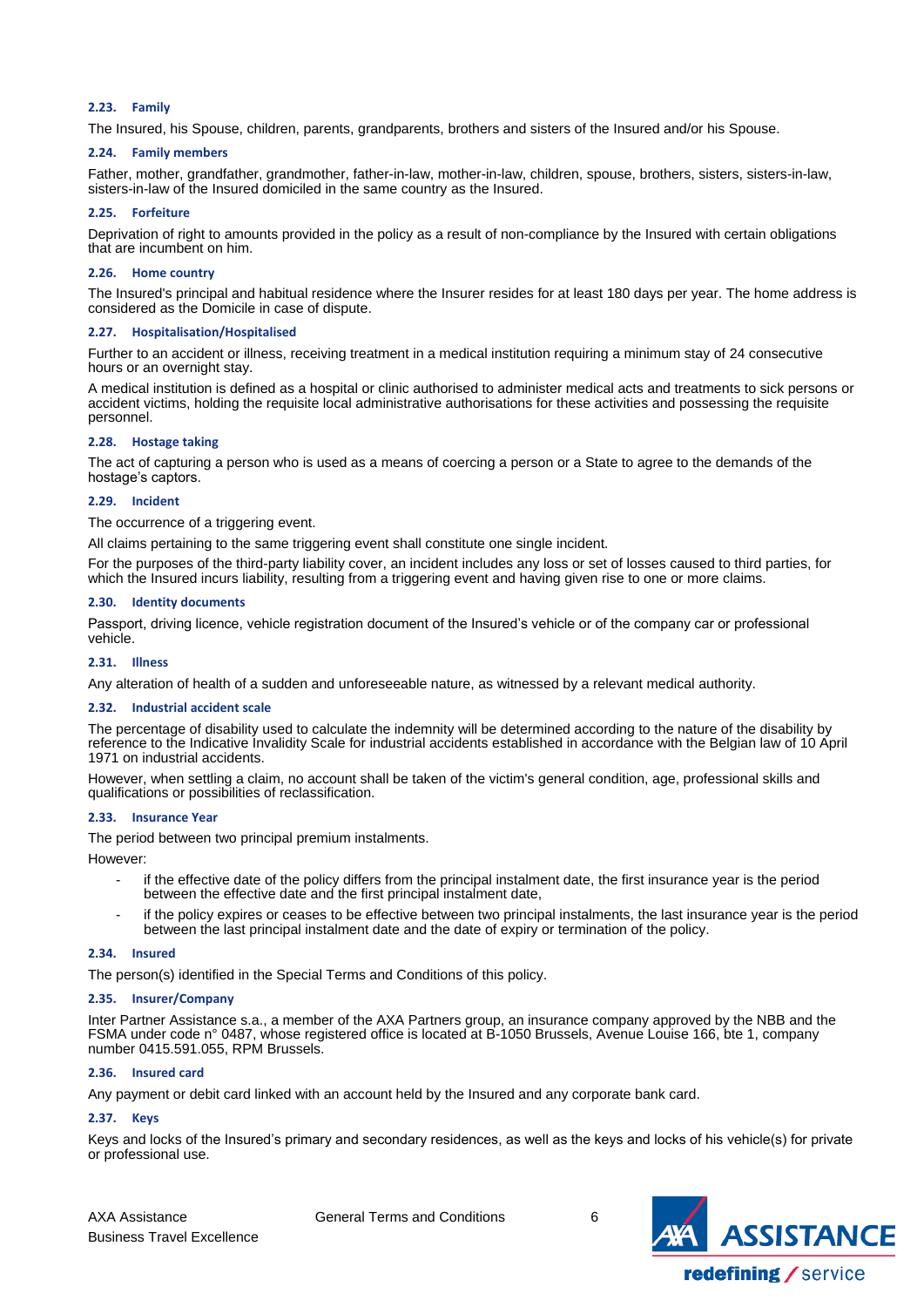## <span id="page-6-0"></span>**2.38. Leave/Leave extension**

The Insured's personal trips conducted during an absence authorised by the Policyholder, taken for a maximum period of 30 days in connection with the Insured's business travel and occurring in the country of the business travel.

#### <span id="page-6-1"></span>**2.39. Luggage**

Items belonging to the Insured or placed under his responsibility, carried by the Insured during his travels.

The following shall not be deemed to be luggage pursuant to this policy: glasses, contact lenses, prosthetic items of any kind, cash, personal identity documents, keys, marketing material, administrative documents, traveller's cheques, credit cards, flight tickets, transport tickets and "Vouchers", other cards and valuables.

#### <span id="page-6-2"></span>**2.40. Medical authority**

Any person holding a valid degree in medicine or surgery in the country in which the Insured is located.

#### <span id="page-6-3"></span>**2.41. Medical team**

Structure suited to each individual case and defined by the Assistant's head medical practitioner.

#### <span id="page-6-4"></span>**2.42. Medical transport**

The costs of transport by any appropriate means of the Insured to an appropriate medical centre, advanced by the local authorities and for which reimbursement is requested from the Insured or the Policyholder.

#### <span id="page-6-5"></span>**2.43. Natural disaster**

The natural disaster has as its determining factor the abnormal intensity of a natural agent that causes direct material damage and makes it impossible for people to stay there.

#### <span id="page-6-6"></span>**2.44. Person accompanying the Insured**

The spouse and dependent children of the Insured and/or of the spouse travelling with the Insured.

#### <span id="page-6-7"></span>**2.45. Policyholder**

The legal entity, identified in the Special Terms and Conditions of the policy, that takes out the policy and undertakes to pay the premium.

#### <span id="page-6-8"></span>**2.46. Private life**

All periods of the day that do not fall within the scope of the definition of professional life.

#### <span id="page-6-9"></span>**2.47. Professional equipment**

Asset belonging to the Policyholder that the Insured takes with him, under his responsibility, within the framework of his Business Travel.

#### <span id="page-6-10"></span>**2.48. Professional life**

The period of the day during which an Insured carries on a paid or remunerated activity. This period includes the Insured's time of travel directly to the location of his activity and return travel directly to his home.

It is agreed that if an Insured carries on several activities, whereas only one activity has been declared in the offer, only the accidents affecting the Insured in connection with this activity shall be insured.

Professional life also comprises all days, including holidays and weekends,that the Insured spends abroad and in his country of domicile when he is engaged in business travel on behalf of his employer.

#### <span id="page-6-11"></span>**2.49. Property damage**

Deterioration, loss or destruction of a thing or substance; any physical injury to animals.

#### <span id="page-6-12"></span>**2.50. Relative excess**

Fixed amount defined in the Special Terms and Conditions of the policy which remains fully incumbent on the Insured in the event of a claim for an amount less than or equal to the amount of the relative excess.

## <span id="page-6-13"></span>**2.51. Relative excess in the event of permanent disability**

Level of disability defined beforehand in the Special Terms and Conditions of the policy, above which any level of disability entails total compensation of this disability.

The Insurer shall not compensate any disability the level of which is less than or equal to the relative excess level.

#### <span id="page-6-14"></span>**2.52. Riots/Civil Commotion**

All unarmed movements and actions caused by a large number of persons. In particular, the following are considered as incidences of Civil Commotion: peaceful meetings and gatherings.

#### <span id="page-6-15"></span>**2.53. Severe medical condition**

A condition that, in the opinion of the Assistant's medical practitioner, constitutes a severe medical emergency requiring immediate urgent treatment to avoid death or severe immediate or long term deterioration of the Insured's health.

The severity of the medical condition shall be determined in light of the Insured's geographic location, the nature of the medical emergency and local availability of adequate medical facilities or treatment.

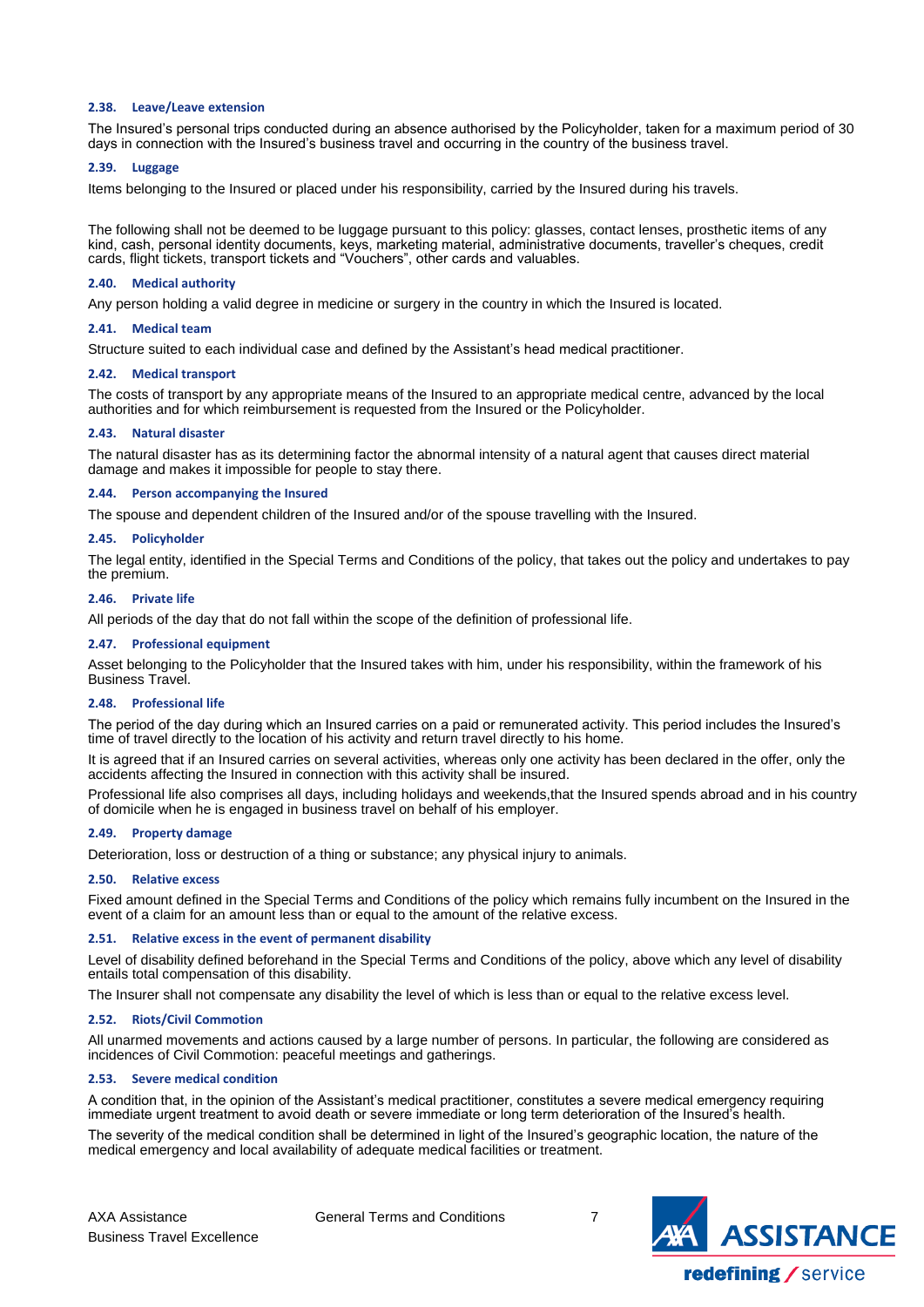## <span id="page-7-0"></span>**2.54. SIM card**

The card issued in respect of a subscription or a prepaid plan used for the operation of the Insured's mobile telephone or for the professional mobile telephone belonging to the Policyholder.

## <span id="page-7-1"></span>**2.55. Specific scale**

The permanent partial or total disabilities following an accident shall be compensated by assessing the extent of disability based on the following disability scale:

|                          |                                                                          | Level |      |
|--------------------------|--------------------------------------------------------------------------|-------|------|
| $\overline{\phantom{a}}$ | Total and incurable dementia rendering any work or occupation impossible |       | 100% |
| $\overline{\phantom{a}}$ | Total loss of both eyes or vision in both eyes                           |       | 100% |
| $\blacksquare$           | Loss of hearing in both ears                                             |       | 100% |
| $\overline{\phantom{a}}$ | Loss of both arms                                                        |       | 100% |
| $\blacksquare$           | Loss of both legs                                                        |       | 100% |
| $\overline{\phantom{a}}$ | Loss of one eve                                                          |       | 50%  |
| $\overline{\phantom{a}}$ | Loss of hearing in one ear                                               |       | 50%  |
| -                        | Loss of an arm or a hand                                                 |       | 50%  |

#### <span id="page-7-2"></span>**2.56. Spouse**

The Insured's non-divorced or non-separated wife or husband, or unmarried partner, or partner bound by a Civil Partnership (Code civil art. 1475-1479), or the person who can prove a minimum cohabitation of six months prior to the insured event.

#### <span id="page-7-3"></span>**2.57. Total permanent disability**

The Insured is deemed to be in a state of total permanent disability when:

- during the cover period, he is affected by a physical or mental disability that totally precludes him from exercising any profession whatsoever or a remunerated activity and, in addition, compels him to use the assistance of a third party to perform everyday tasks,
- his condition is permanent and not likely to improve.

Insured persons with a minimum disability percentage of 66% according to the Barème Officiel Belge des Invalidités (BOBI), are considered to be absolutely and definitively disabled.

#### <span id="page-7-4"></span>**2.58. Third party**

Any individual or legal entity, excluding the Insured himself, his family members, ascendants and descendants as well as the persons accompanying the Insured, the salaried or independent agents of the Policyholder, in the performance of their duties.

#### <span id="page-7-5"></span>**2.59. Triggering event**

The fact generating a loss for which insurance coverage is provided under this policy.

A set of triggering events having the same technical cause is combined into a single triggering event.

## <span id="page-7-6"></span>**2.60. Valuables**

Jewels, furs, cameras, audio or video devices and any other valuable item the price of which is equal to or greater than €300.

## <span id="page-7-7"></span>**2.61. War**

Any activity that results from the use, or attempted use, of armed forces between nations including civil war, revolution and invasion. War does not include terrorist acts.

## <span id="page-7-8"></span>**3. PERSONAL ACCIDENT**

## <span id="page-7-9"></span>**3.1. In case of accidental death**

The Insurer guarantees to the Beneficiary the payment of the basic benefit defined in the Chapter entitled "Cover and Benefits" of the Special Terms and Conditions of this policy, following the occurrence of a insured accident leading to the death of the Insured immediately or within three years of said accident.

This basic benefit shall be increased, where applicable, by the mark-ups set forth in the same Chapter entitled "Cover and Benefits" of the Special Terms and Conditions:

- Increase of benefit in the event of attack, terrorist act, riot or civil commotion.
- Increase of benefit per dependent child.

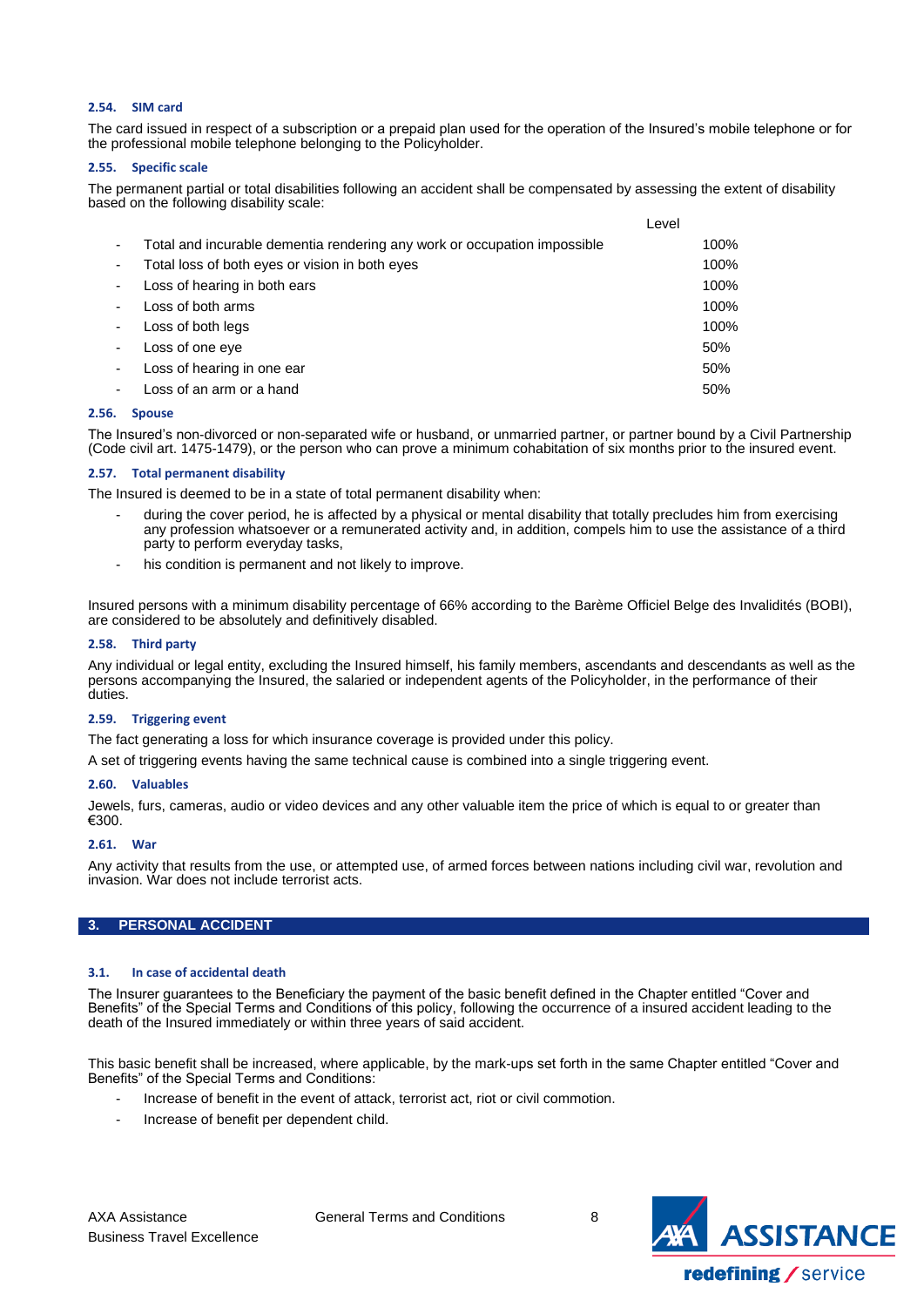## 3.1.1 *Missing person clause*

If the body of the Insured fails to be found following an air crash, shipwreck, destruction of a means of public transportation or disappearance of the means of public transportation used, and if no news has been received of the Insured, of the other passengers or of the crew members within the following two-year period, then it will be presumed that the Insured died during this event.

The benefit may be paid prior to expiry of the two-year period on presentation of a declaratory judgment of death.

It is inter alia agreed that if, at any time whatsoever, following payment to the Beneficiary(ies) of proceeds in settlement of the claim formulated, it is found that the Insured is still alive, then all amounts paid by the Insurer in settlement of the said claim shall be repaid to the latter by the Beneficiary(ies).

#### <span id="page-8-0"></span>3.2. Death or total permanent disability resulting from a cerebral vascular accident or heart attack (myocardial infarction)

In the event of the death or total permanent disability of the Insured resulting from a cerebral vascular accident (including brain aneurysm, cerebral embolism and meningeal haemorrhage) or myocardial infarction (heart attack), the Insurer shall pay to the Beneficiary the benefit specified under the accidental death cover, subject to the cap set forth in the Chapter entitled "Cover and Benefits" of the Special Terms and Conditions of the policy.

#### <span id="page-8-1"></span>**3.3. In the event of accidental permanent disability**

The Insurer guarantees to the Insured the payment of the basic benefit defined in the Chapter entitled "Cover and Benefits" of the Special Terms and Conditions of this policy, following the occurrence of an insured accident resulting in the partial or total disablement of the Insured.

This basic benefit shall be increased, where applicable, by the mark-ups set forth in the same Chapter entitled "Cover and Benefits" of the Special Terms and Conditions:

- Increase of benefit in the event of attack, terrorist act, riot or civil commotion.
- Increase of benefit per dependent child.

The proceeds paid to the Insured are calculated by multiplying the amount of the basic permanent disability benefit stated in the Chapter entitled "Cover and Benefits" of the Special Terms and Conditions of this policy by the disability level in the scale appearing in the same Chapter entitled "Cover and Benefits" of the Special Terms and Conditions.

The permanent disability benefit for persons accompanying the Insured is determined in accordance with the Chapter entitled "Cover and Benefits" of these Special Terms and Conditions of the policy, to which the disability level in the scale appearing in the same Chapter entitled "Cover and Benefits" of the Special Terms and Conditions is applied.

In the event of permanent disability exceeding 66%, the full contractual compensation is paid.

The extent of disability is determined as soon as consolidation of the Insured's condition occurs.

No total compensation shall be claimed prior to the final medical acknowledgement of the Insured's disability, i.e., prior to complete consolidation.

For disability cases that are not listed in the applicable scale, the levels are set by comparison of their severity with the cases listed in the scales.

The anatomical loss of limbs or organs that were already non-functional prior to the accident shall not give rise to compensation.

Injuries to limbs or organs that were already disabled prior to the accident shall be compensated solely as to the difference between the condition prior to and following the accident.

The assessment of injuries to a limb or organ shall not be influenced by the prior disablement of another limb or organ.

If several limbs or organs are affected by the same accident, the level of disability shall be aggregated, without exceeding 100%.

In the event of accidental death prior to consolidation of the disability, only the benefit specified in the event of death shall be paid, less the amounts, if any, already prepaid in respect of the disability.

No aggregation of death and disability cover shall take place where both arise from the same accident.

## <span id="page-8-2"></span>**3.4. Home/vehicle/workstation adaptation**

3.4.1 *Provision of an occupational therapist and a residential design expert.*

In case of permanent disability of the Insured exceeding 25%, the Assistant shall appoint an occupational therapist and a residential design expert to provide advice on the adaptation of the Insured's physical environment in order to render it suitable for the latter's requirements: home/vehicle/workstation adaptation and technological supports.

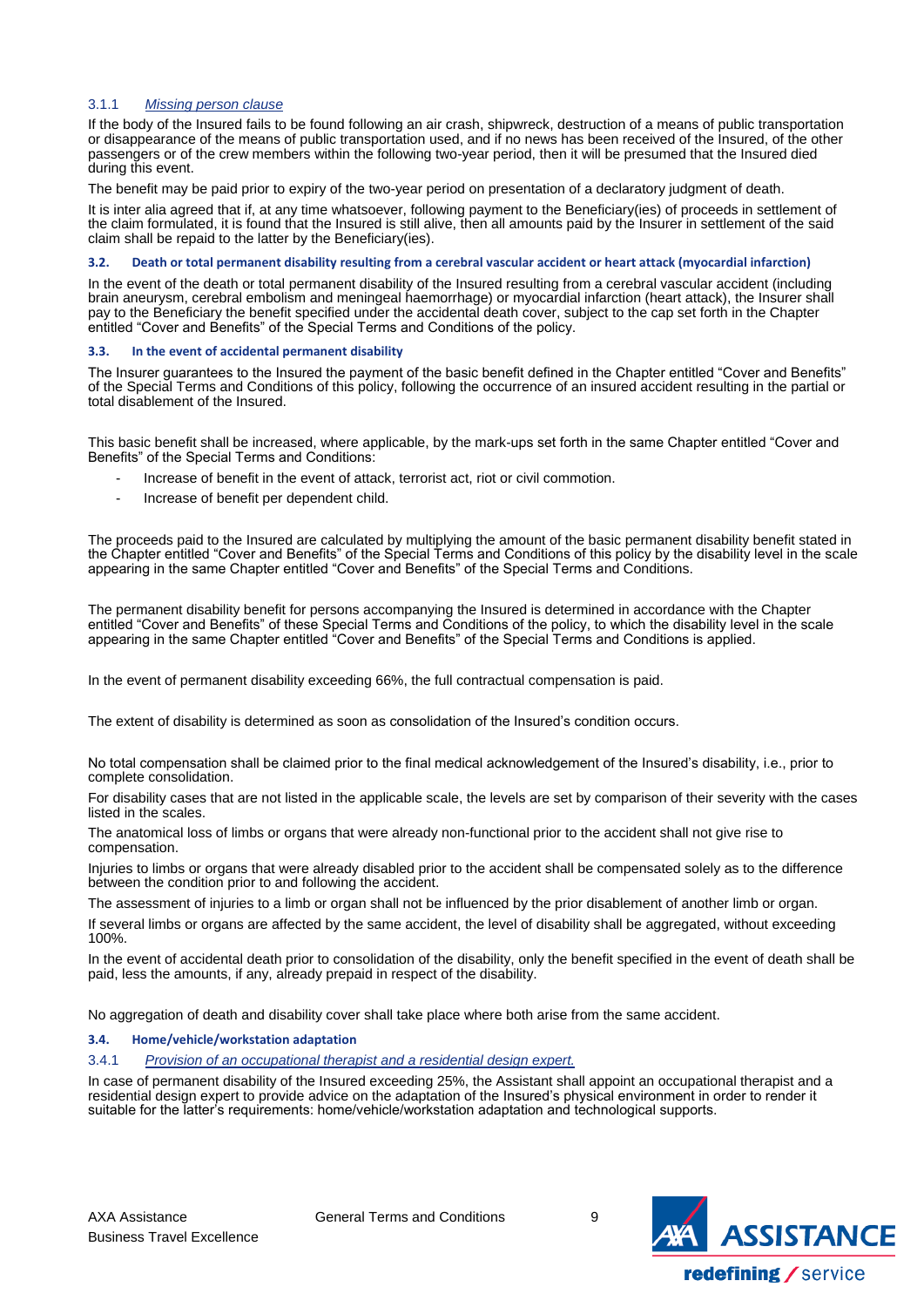Furthermore, the Assistant shall provide the Insured with an information service on the various aid organisations providing assistance in respect of the disability.

## 3.4.2 *Repayment of expenditure on home/vehicle/workstation adaptation and technological supports.*

In the event of permanent disability of the Insured in excess of 25% requiring adaptation of the home, vehicle or workstation and technological supports, the Insurer shall, on provision of supporting documentation, repay the expenses incurred by the Insured, up to the amounts stated in the Chapter entitled "Cover and Benefits" of the Special Terms and Conditions of this policy.

## <span id="page-9-0"></span>**3.5. Accidental coma**

Whenever an Insured is a victim of an insured accident, and where it is medically shown that he remains in a coma for more than 10 consecutive days, the Insurer shall pay the Insured, per day of coma during a period of 365 days, the amount of compensation specified in the Chapter entitled "Cover and Benefits" of the Special Terms and Conditions of this policy.

If the assessment of the Insured's state of unconsciousness by a medical authority in accordance with the Glasgow coma scale is less or equal to 8, and if the Insured is in a state of coma for an uninterrupted period of more than 60 days, the payment to the Insured as previously described shall then be substituted by the payment to the Beneficiary(ies), at the end of this period, of an additional benefit, over and above the benefit provided for in the event of death, amounting to 10% of the said benefit, without however exceeding the maximum amount specified in the Chapter entitled "Cover and Benefits" of the Special Terms and Conditions of this policy.

#### <span id="page-9-1"></span>**3.6. Exclusions from cover**

the following are excluded from the cover specified above:

- accidents intentionally caused or triggered by the insured.
- illness.
- accidents arising in the context of active participation by the insured in crimes, attacks, terrorist acts or acts of war.
- the practice or performance of a sport in a professional capacity.
- the exercise of an aerial sport in the capacity of pilot or crew member.
- the use of an airborne craft in the capacity of pilot or crew member.

#### <span id="page-9-2"></span>**3.7. Retraining expenses**

If, further to an insured accident, the Insured is declared unfit by the occupational doctor to continue his current professional activity, the Insurer shall, upon presentation of the corresponding supporting documentation, reimburse the retraining expenses reasonably incurred by the Policyholder in connection with reassigning the Insured to a different position, over and above the financial assistance available under collective bargaining agreements, up to the amounts stated in the Chapter entitled "Cover and Benefits" of the Special Terms and Conditions of this policy.

## <span id="page-9-3"></span>**4. HEALTH**

#### <span id="page-9-4"></span>**4.1. Medical expenses abroad**

This cover is exclusively applicable abroad, i.e. outside the Insured's country of domicile.

This cover applies, in accordance with the Chapter entitled "Cover and Benefits" of the Special Terms and Conditions of this policy, in the event of accident or illness and covers the costs of consultation, as well as pharmaceutical, radiography, medical analysis expenses as well as all the costs arising from hospitalisation.

All costs must be exclusively prescribed by a medical authority holding the qualifications or authorisations required in the country where he/she practices and duly authorised for the practice of such profession.

Hospitalisation costs are assumed by the Assistant. The costs are directly paid to the hospital by the Assistant without the Insured being required to make any advance payment.

Important: This assumption of costs only applies after acceptance by the Assistant.

Reimbursement of medical expenses excluding hospitalisation takes place on return of the Insured to his country of domicile, upon presentation of all corresponding original supporting documentation and subject to the relative excess referred to in the Chapter entitled "Cover and Benefits" of the Special Terms and Conditions of this policy.

The cover for medical expenses also includes the reimbursement of the Insured, upon presentation of the corresponding supporting documentation, for first aid expenses and/or emergency intervention costs charged to him.

The assumption and/or reimbursement of all expenses shall occur in addition to reimbursements that may be guaranteed to the Insured (or in lieu thereof) for the same medical expenses under the primary medical insurance policy and/or any other

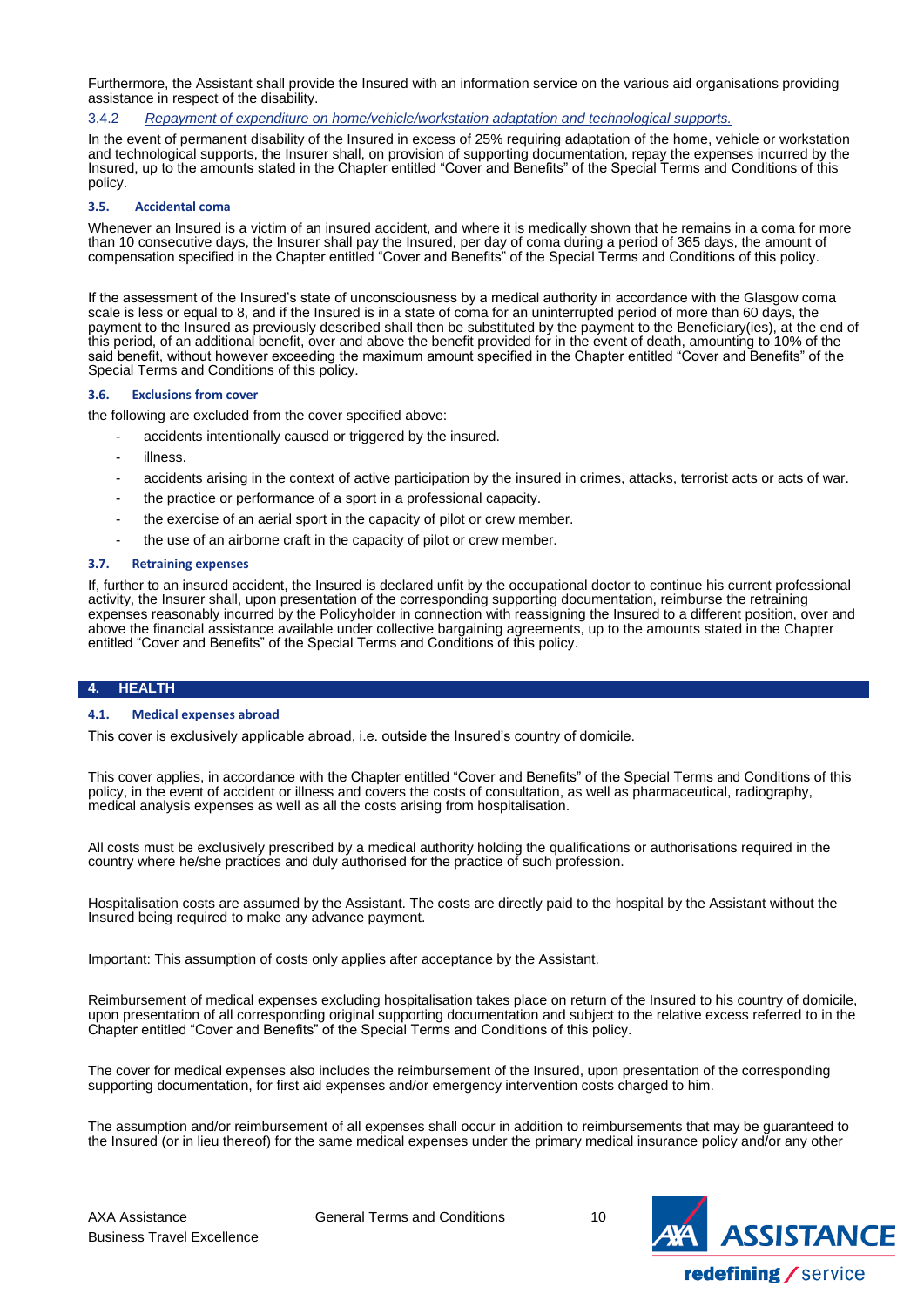additional policy of the Insured (or in lieu thereof, if such policies do not exist), provided however that the Insured shall be precluded from collecting a total amount exceeding that of his actual disbursements.

With respect to hospitalisation medical expenses, the Policyholder, the Insured or his beneficiaries hereby undertake to carry out all appropriate procedures to obtain reimbursement of these expenses (whether totally or partially) under the primary medical insurance policy and/or any other additional policies taken out by the Insured, and to immediately repay to the Assistant any amount received by the Insured in that regard.

With respect to medical expenses excluding hospitalisation, the Policyholder, the Insured or his beneficiaries hereby undertake to carry out all appropriate procedures to obtain reimbursement of these expenses (whether totally or partially) under the primary medical insurance policy and/or any other additional policies taken out by the Insured.

The Insurer shall assume the additional expenses over and above those reimbursed under the primary medical insurance policy and/or any other additional policies taken out by the Insured.

#### <span id="page-10-0"></span>**4.2. Medical expenses in the country of domicile**

Within one month of the Insured's return to his country of domicile and up to the amounts stated in the Chapter entitled "Cover and Benefits" of the Special Terms and Conditions of this policy, the Insurer shall repay the medical expenses directly related to an insured hospitalisation that occurred during the Insured's stay abroad.

These reimbursements shall be made exclusively as a supplement to reimbursements that may be guaranteed to the Insured in respect of the same medical expenses under its primary medical insurance policy and/or any other additional policy, where the Insured shall be precluded from collecting a total amount exceeding that of his actual disbursements.

All costs must be exclusively prescribed by a medical authority holding the qualifications or authorisations required in the country where he/she practices and duly authorised for the practice of such profession.

#### <span id="page-10-1"></span>**4.3. Emergency dental treatment**

Upon presentation of the corresponding supporting documentation, the Insurer shall reimburse the medical expenses incurred by the Insured during his trip for emergency dental treatment, up to the amounts stated in the Chapter entitled "Cover and Benefits" of the Special Terms and Conditions of this policy.

These reimbursements shall be made in the absence of or as a supplement to any reimbursements guaranteed to the Insured for the same medical expenses under his primary medical insurance policy and/or any other additional policy of the Insured, where the Insured shall be precluded from collecting a total amount exceeding that of his actual disbursements.

All costs must be exclusively prescribed by a medical authority holding the qualifications or authorisations required in the country where he/she practices and duly authorised for the practice of such profession.

#### <span id="page-10-2"></span>**4.4. Guarantee exclusions**

- costs of optical prosthetic items (spectacles, contact lenses).
- costs of functional and/or cosmetic prostheses following an illness.
- costs of spa treatment and accommodation in a convalescent home.
- rehabilitation costs.
- expenses incurred if the insured does not suffer from a severe medical condition or if the treatment may reasonably be delayed until the insured returns to his country of domicile.
- costs of treatment prescribed in the insured's country of domicile prior to his departure for travel.
- costs incurred when the insured travels against medical opinion.

#### <span id="page-10-3"></span>**4.5. Psychological assistance to family members of the insured and/or accompanying persons**

In the event of the Insured's death, permanent disablement in excess of 25% or severe illness or in the event of an assault, attack or terrorist act of which the Insured is a victim, the Insurer shall, upon presentation of the corresponding supporting documentation, reimburse the Insured's family members and/or the persons accompanying the Insured during the business trip for the costs of sessions with a psychologist, up to the amounts stated in the Chapter entitled "Cover and Benefits" of the Special Terms and Conditions of this policy, irrespective of the number of Beneficiaries.

#### <span id="page-10-4"></span>**4.6. Psychological assistance to the insured**

In the event that the Insured faces issues within the framework of his travels, the Insurer shall, upon presentation of the documentation evidencing the costs of consultations with a psychologist, reimburse him up to the amounts stated in the Chapter entitled "Cover and Benefits" of the Special Terms and Conditions of this policy.

## <span id="page-10-5"></span>**5. ASSISTANCE, SAFETY AND SERVICES**

The Insurer, acting through the Assistant, guarantees the assumption and/or implementation of any means necessary for the provision of the cover and services set forth in the Chapter entitled "Cover and Benefits" of the Special Terms and Conditions of this policy, up to the amounts stated in the same Chapter.

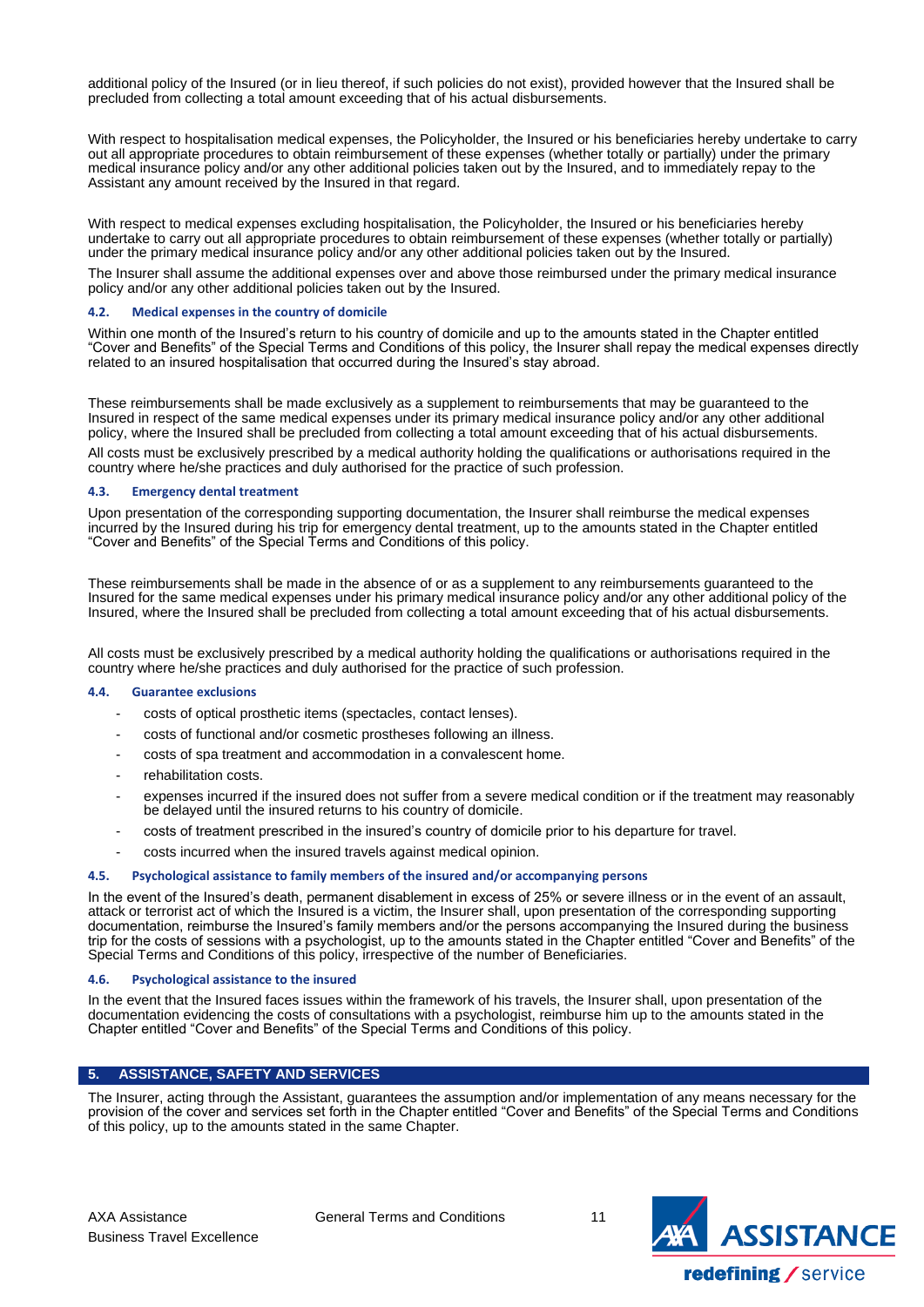The Assistant's departments, available on a 24h/day basis, must be contacted prior to the organisation of any assistance, unless the insured is unable to call on us following police or first aid intervention.

Only the Assistant's medical authorities shall be empowered to make decisions as to the repatriation, choice of transportation means and location of hospitalisation.

In any event, booking shall be made by the Assistant who reserves the right to use the transportation documents (tickets, etc.) initially provided for the Insured's travels.

## <span id="page-11-0"></span>**5.1. Medical transportation**

Where the Insured is injured or sick: as of collection of the necessary information and following a decision taken by its medical practitioners, the Assistant launches the implementation of the appropriate means for the transportation of the Insured, under medical supervision if necessary and towards the nearest medical or hospital service by any suitable means (light medical vehicle, ambulance, train, air ambulance or commercial airline).

The Assistant solely reserves the absolute right to decide whether the Insured's medical conditions are sufficiently severe to justify emergency medical transportation.

Furthermore, the Assistant reserves the right to decide on the location to which the Insured shall be transported and the means or methods of such transportation, in light of all current facts and circumstances known to the Assistant at the time of the event.

## <span id="page-11-1"></span>**5.2. Dispatch of a doctor on site**

If so deemed necessary in light of the Insured's condition and the circumstances, the Assistant shall send him a doctor or medical team to better assess the measures to be taken and to organise the implementation thereof.

## <span id="page-11-2"></span>**5.3. Home repatriation of the insured**

When the Insured's condition permits a departure from the medical institution, the Assistant shall organise the repatriation of the Insured to his home and shall assume the cost thereof in the amount of actual expenses.

The decision as to repatriation and the most appropriate means is made by the Assistant.

## <span id="page-11-3"></span>**5.4. Repatriation of deceased body and coffin expenses**

In the event of death of an Insured, the Assistant shall organise and bear the cost of transportation of the body of the Insured to his home or to the airport that is nearest to the Insured's place of burial.

This service shall also apply to the carriage of the body that has been temporarily buried in accordance with local practices and requirements, to be re-buried or incinerated in the Insured's country of domicile.

sts are borne in the amount of actual expenses.

The burial, embalming and funeral expenses are not borne by the Assistant, except where those are mandatory by virtue of local legislation.

## <span id="page-11-4"></span>**5.5. Funeral expenses (ceremony, burial or cremation)**

In the event of death of the Insured, the Assistant shall, on presentation of supporting documentation, repay to the Beneficiary the costs of the ceremony, burial or cremation incurred in connection with the Insured's funeral, up to the amounts specified in the Chapter entitled "Cover and Benefits" of the Special Terms and Conditions of this policy.

## <span id="page-11-5"></span>**5.6. Assistance with formalites following death**

In the event of death of the Insured, the Assistant guarantees an information service for the Insured's family members/relatives with respect to the administrative procedures to be followed and contact with a specialist adviser.

#### <span id="page-11-6"></span>**5.7. Repatriation of spouse and/or children**

If the Insured is accompanied by his spouse and/or their children and if he must be repatriated further to an accident or illness or in the event of death, the Assistant shall organise and assume the cost of the return tickets in economy class by air or in first class by train, provided that the means initially provided for their return trip are no longer usable or cannot be changed.

#### <span id="page-11-7"></span>**5.8. Shipping of insured's personal belongings in the event of repatriation**

If an Insured is repatriated by the Assistant, the latter shall organise and assume the cost of shipment of the personal belongings left behind by the Insured to his home.

## <span id="page-11-8"></span>**5.9. Travel costs of replacement employee**

In the event of death of the Insured or repatriation of the Insured carried out by the Assistant, the latter shall organise and assume the cost of the return ticket in economy class by air or in first class by train, to enable any person designated by the Policyholder to replace the Insured.

## <span id="page-11-9"></span>**5.10. Return of insured to business trip location**

If the Insured's return ticket has been used for his repatriation, the Assistant shall organise and assume the cost of the Insured's return to the initial location of stay, by purchasing two-way tickets in economy class by air or in first class by train.

#### <span id="page-11-10"></span>5.11. Compassionate visiting of the insured in hospital or accompaniment during repatriation due to illness, accident or in the **event of insured's death**

If the Insured is hospitalised and if his condition does not warrant or prevents his home repatriation, or if the Insured is deceased, the Assistant shall organise and assume the cost of the hotel accommodation of his family members/relatives as

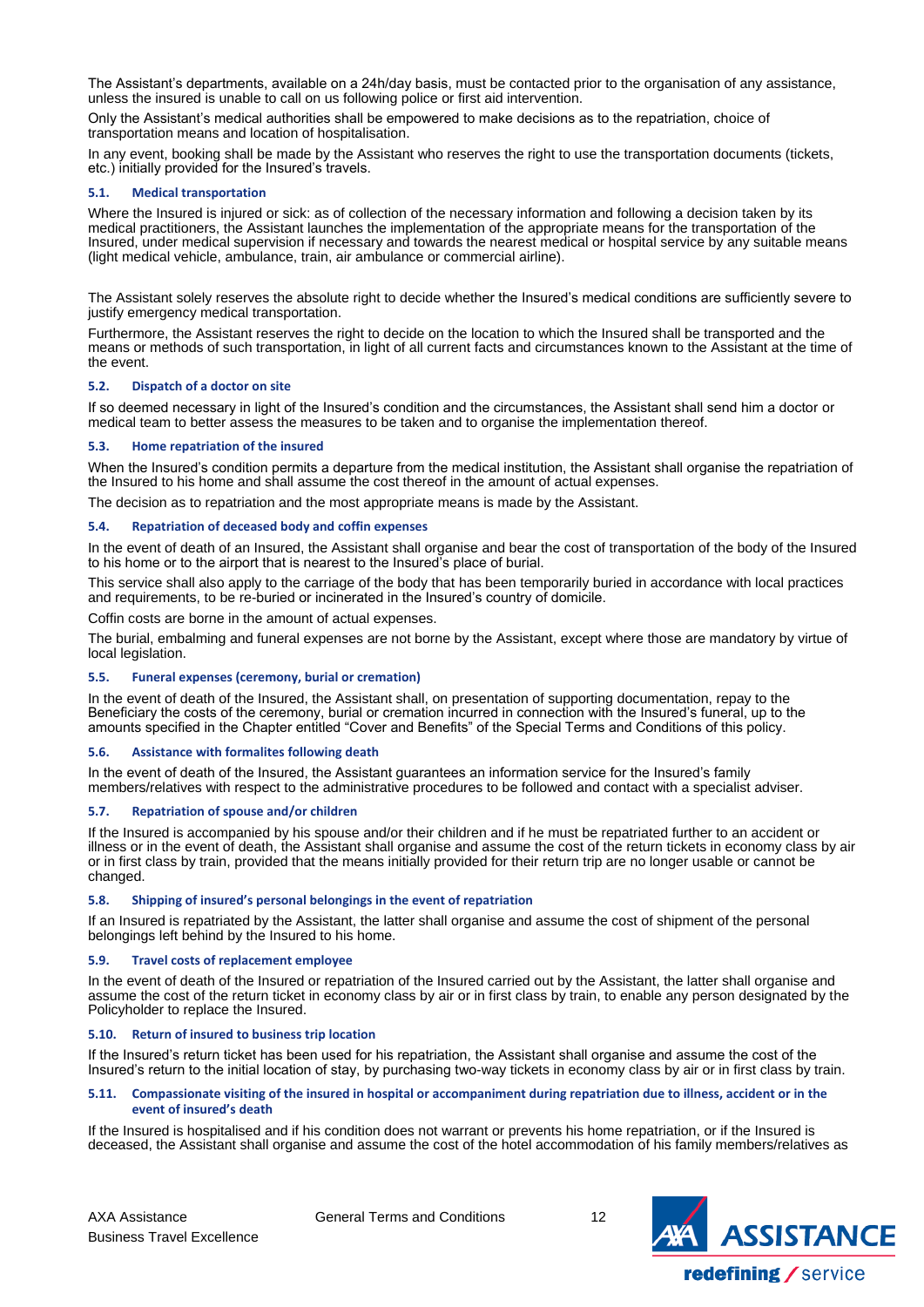identified by the Insured (maximum 3 persons) and shall reimburse them, upon presentation of the corresponding supporting documentation, for their expenses incurred on location.

If there are no persons on location, the Assistant shall organise and assume the cost, for the Insured's family members/relatives as identified by him (maximum 3 persons), of two-way tickets in economy class by air or in first class by train, to allow them to visit the Insured or accompany his body.

The Assistant shall organise and assume the cost of the hotel accommodation of these persons and shall reimburse them, upon presentation of the original corresponding supporting documentation, for their expenses incurred on location.

All costs provided for under this cover are insured up to the amounts stated in the Chapter entitled "Cover and Benefits" of the Special Terms and Conditions of this policy.

#### <span id="page-12-0"></span>**5.12. Notification of family members in the event of hospitalisation**

If it is physically impossible for the Insured to communicate general information on his condition, and if he so requests, the Assistant shall communicate such information at no cost through the fastest means of communication to the Insured's family members/relatives as identified by him.

Information of a medical nature falling within the scope of professional secrecy shall be excluded from this cover.

#### <span id="page-12-1"></span>5.13. Early return of the insured in the event of death or hospitalisation of a member of the insured's family

If the Insured is required to interrupt his trip or stay owing to the death or hospitalisation of a family member, the Assistant shall organise and assume the cost of the two-way tickets in economy class by air or in first class by train, to travel to the location of hospitalisation or place of burial.

#### <span id="page-12-2"></span>**5.14. Early return of the insured in the event of severe damage to his home**

If the Insured must interrupt his trip or stay in the event of material damage resulting from a burglary, fire, water damage or weather phenomenon, rendering his presence absolutely necessary for the implementation of protective measures and affecting more than 50% of his principal residence, the Assistant shall organise and assume the cost of two-way tickets in economy class by air or in first class by train, to enable the Insured to travel to his principal residence.

#### <span id="page-12-3"></span>**5.15. Early return of director**

If an Insured director must interrupt his trip or stay in the event of severe damage to the premises housing the Insured director's firm, the Assistant shall organise and assume the cost of the two-way tickets in economy class by air or in first class by train, from the location of stay to the location of the firm's damaged premises.

#### <span id="page-12-4"></span>**5.16. In situ costs in the event of impossibility to leave the country**

In the event of impossibility to leave the country where the Insured is staying, due to riots or civil commotion, pandemic or epidemic outbreaks, natural or nuclear disaster, entailing the cancellation of flights, the shutdown of airports or the imposition of quarantine control on the Insured, the Assistant shall organise and assume the Insured's in situ costs at the hotel (accommodation and board expenses) for a maximum period of 15 consecutive days up to the amounts stated in the Chapter entitled "Cover and Benefits" of the Special Terms and Conditions of this policy.

#### <span id="page-12-5"></span>**5.17. Costs of extension of stay of the insured further to accident or illness**

If the Insured's state of health does not require his hospitalisation and if the Assistant cannot perform his repatriation and if the scheduled duration of his trip has expired, the Assistant shall assume the costs of extending his stay, up to the amounts stated in the Chapter entitled "Cover and Benefits" of the Special Terms and Conditions of this policy.

#### <span id="page-12-6"></span>**5.18. Dispatch of indispensable medication unavailable locally**

In the event that indispensable medication or its equivalent, prescribed prior to departure by the consulting medical practitioner of the country of domicile, is impossible to obtain locally, the Assistant shall search for same.

If such medication is available, it will be dispatched as soon as possible subject to local statutory constraints and the availability of transportation.

This cover applies to occasional requests. It shall not in any event be granted in connection with long-term treatment that would require regular dispatches or with a vaccination request.

The cost of the medication shall be borne by the Insured.

The Insured hereby undertakes to reimburse the Assistant for all amounts paid, either by debiting his bank card or within 30 days of the date of dispatch.

## <span id="page-12-7"></span>**5.19. Care of children aged under 16 years**

The cover applies in the event of the Insured's hospitalisation during a business trip.

If the Insured's spouse joins the latter at his side and if the children remaining at the Insured's home are unable to take care of themselves or cannot be looked after by a trusted person, the Assistant shall organise and assume the cost of the following services:

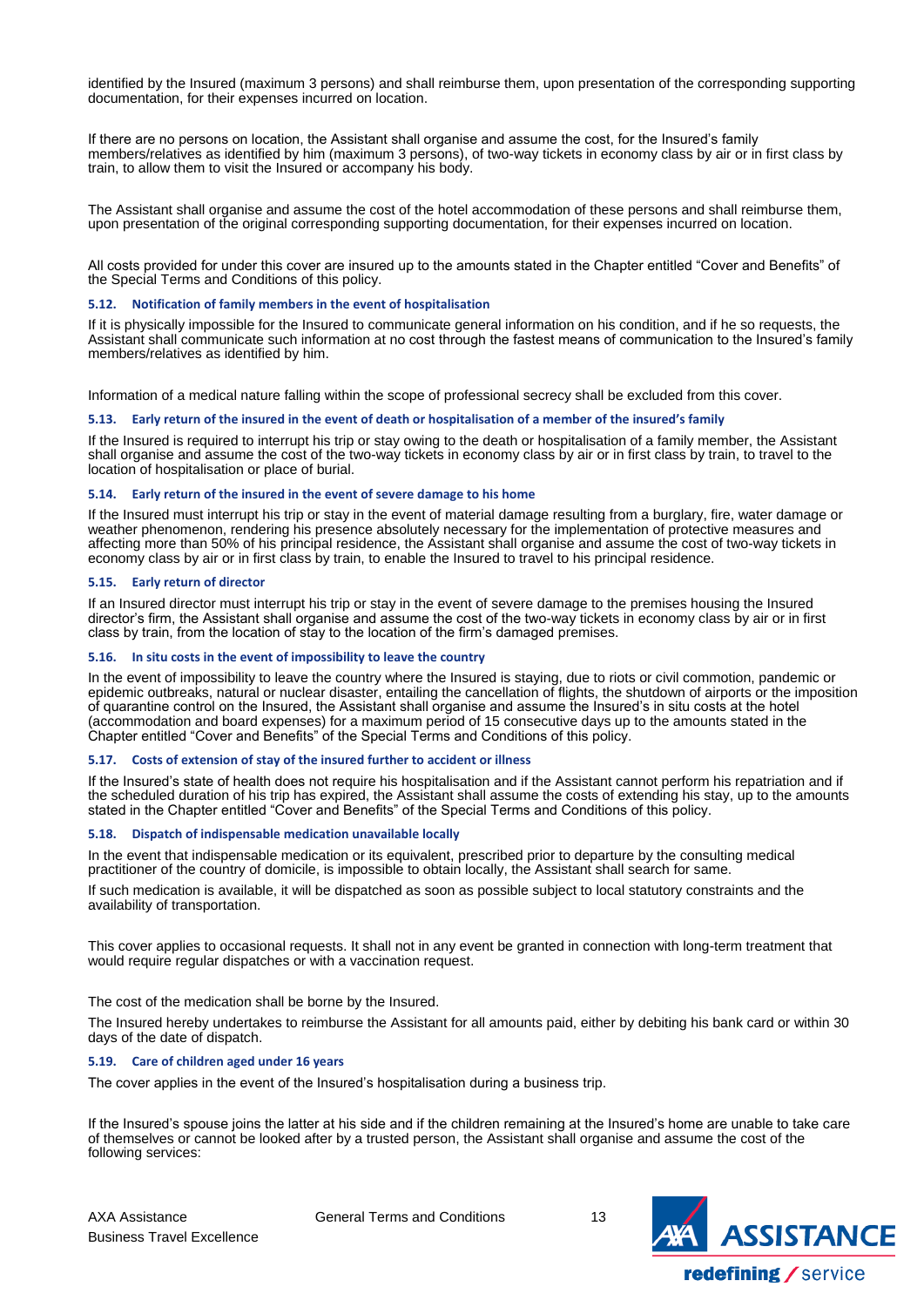- Care of the children at the Insured's home, subject to local availability and for 2 days during a period of 10 hours per day.
- The costs assumed shall be capped for the entire service at the amount stated in the Chapter entitled "Cover and Benefits" of the Special Terms and Conditions of this policy.
- This service is only available after expiry of the days granted by companies for the care of sick children at home (\*).

or

The provision, for a person identified by the Insured and residing in the country where the insured person lives, of a two-way ticket in economy class by air or in first class by train, to allow that person to travel to the Insured's home to look after the children.

The above services are not cumulative.

(\*) If the service is to be provided in a country other than the country where the insured person lives, the Assistant's duties shall be limited to repayment of the expenses incurred.

## <span id="page-13-0"></span>**5.20. Limitation of assistant's intervention**

The Assistant's intervention shall be limited according to the authorisations granted by the local authorities. The Assistant shall under no circumstances replace local emergency organisations or bodies or bear the costs thereof.

The Assistant shall not be held liable for any non-performance or delay in the performance of its obligations by reason of a force majeure event or events such as civil or foreign war, revolution, civil commotion, riot, strike, seizure or confiscation by public authorities, official prohibition, piracy, explosion of devices, nuclear or radioactive fallout or adverse weather conditions.

The Assistant shall not be required to intervene where the Insured has deliberately committed breaches of the legislation in force in the countries of transit or in which he is temporarily residing.

## <span id="page-13-1"></span>**5.21. Cancellation-postponement of meeting**

In the event of an accident or illness precluding the Insured from attending his professional appointment(s), the Assistant shall notify the relevant person(s).

On the Insured's or Policyholder's express request, the Assistant shall carry out any cancellation or postponement of the said appointment(s).

IMPORTANT: Within the framework of the cover described below, the Assistant provides only services.

## <span id="page-13-2"></span>**5.22. Dispatch of forgotten documents or duplicates of lost documents**

In the event of theft, loss or accidental destruction of documents or forgotten documents that are indispensable to the Insured, the Assistant shall take steps to ensure the dispatch or transmission of the requisite duplicates. The costs of dispatch shall be borne by the Policyholder.

IMPORTANT: Within the framework of the cover described below, the Assistant provides only services.

## <span id="page-13-3"></span>**5.23. Communication of messages**

In the event of total impossibility, lying outside the Policyholder's or the Insured's control, to transmit an urgent message, the Assistant shall implement all necessary means for the timely dispatch of information to the relevant persons.

IMPORTANT: Within the framework of the cover described below, the Assistant provides only services.

## <span id="page-13-4"></span>**5.24. Information assistance**

## 5.24.1 *Visa information service*

The Assistant shall assist the Insured who so requests, by providing information regarding visa requirements for foreign countries.

## 5.24.2 *Vaccination information service*

The Assistant shall assist the Insured who so requests, by providing information regarding vaccination requirements in foreign countries.

## 5.24.3 *Medical advice by telephone*

The Assistant shall provide medical advice by telephone to the Insured in respect of destination countries. The said advice must not be interpreted as a diagnosis.

## <span id="page-13-5"></span>**5.25. Language assistance**

If, during hospitalisation abroad, the Insured requires language assistance, the Assistant shall provide translation services by telephone using its worldwide network available 24/7.

The Assistant may also appoint a local interpreter to assist it in his endeavours.

The Assistant shall not provide any written translation and does not assume the payment of costs and fees charged by the service providers engaged.

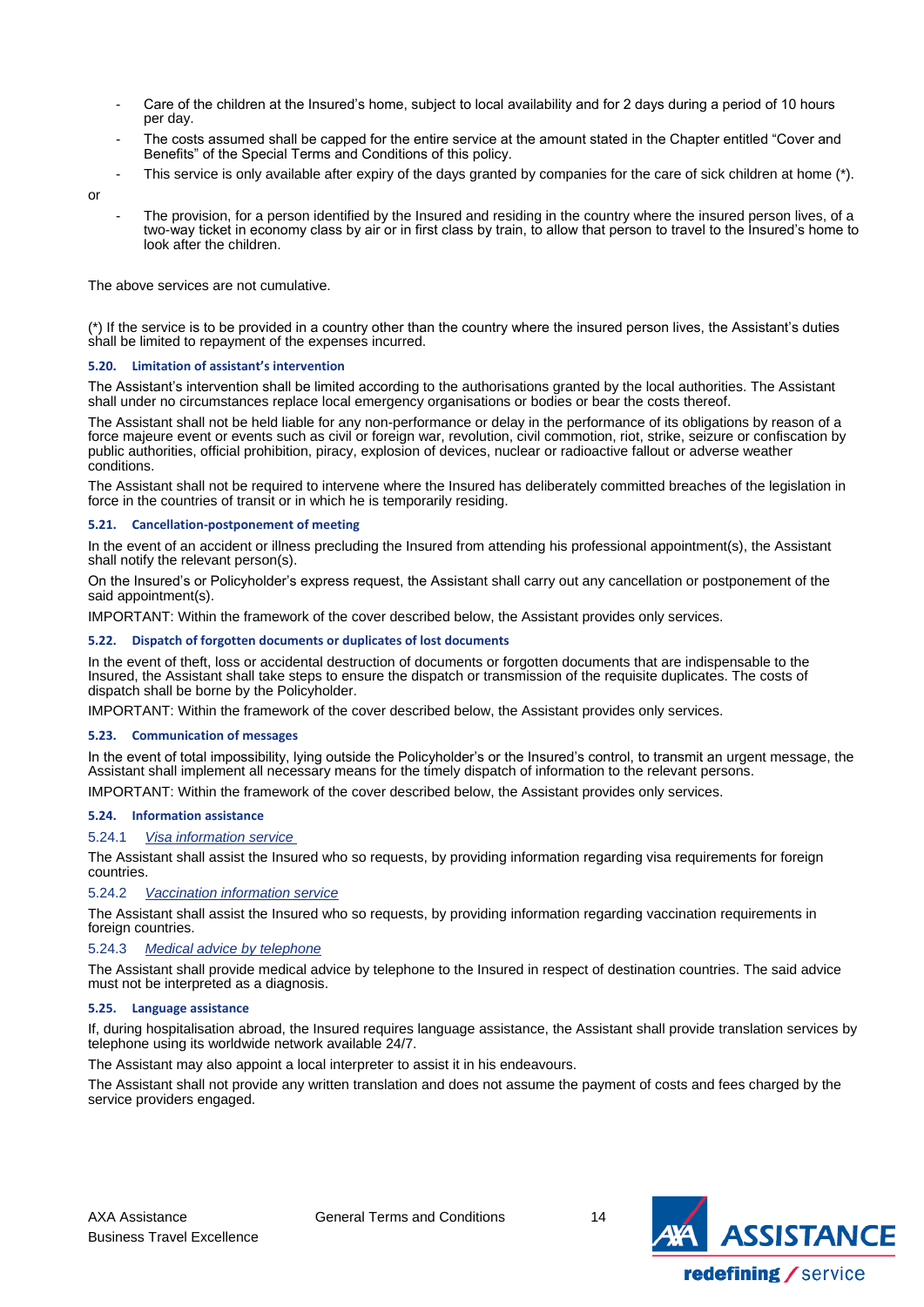## <span id="page-14-0"></span>**5.26. Search and rescue costs**

The Insurer shall, in the amounts stated in the Chapter entitled "Cover and Benefits" of the Special Terms and Conditions of this policy, bear the costs of search and rescue at sea, on land, in mountains and in forests, incurred by the local authorities and for which repayment is claimed from the Insured or the Policyholder.

Reimbursement shall only take place on presentation of the claim issued by the local authorities for repayment of the search and rescue costs and of the details of the expenses incurred.

## <span id="page-14-1"></span>**5.27. Evacuation for health or political reasons**

The Insurer shall, upon presentation of the corresponding supporting documentation, and up to the amounts stated in the Chapter entitled "Cover and Benefits" of the Special Terms and Conditions of this policy, reimburse the Policyholder for the costs of evacuating the Insured directly and exclusively incurred, solely in the following cases:

- Where the Insured is expelled or declared persona non grata by the authorities of the official government of the State in which the Insured is staying,
- In connection with the transfer of the Insured to a secure location outside the location of the Insured's stay,
- On the occurrence of political or military events involving the State in which the Insured is staying,
- Where a natural disaster occurs in the location where the Insured is staying,
- Where a nuclear disaster occurs within a radius of 100 km of the Insured's place of stay,
- Where an epidemic outbreak is declared and characterised as such by the World Health Organisation, and where same is located within a radius of 100 km of the Insured's place of stay.

These evacuations are decided and approved jointly by the Policyholder and the crisis management specialist consultant, in particular where the relevant authorities of the Policyholder's country of domicile formally advise against travelling to the country in which the Insured wishes to travel or recommend evacuation from the country in which the Insured is staying.

If the crisis management specialist consultant,

- is a company approved beforehand by the Insurer under the policy, the Insurer directly assumes the costs of evacuation subject to the aforementioned limitations.
- is not a company approved beforehand by the Insurer under the policy, the Insurer shall reimburse the evacuation costs incurred by the Policyholder subject to the aforementioned limitations and upon presentation of the corresponding supporting documentation.

The costs of evacuation incurred under this cover may be aggregated with the costs of repatriation and/or hospitalisation assumed by the Assistant under the personal assistance and/or medical costs abroad cover.

#### <span id="page-14-2"></span>**5.28. Insured's personal belongings package**

In the event of evacuation of the Insured under the circumstances and for the reasons defined above, the Insurer shall pay to the Insured in respect of his personal belongings left behind on site and declared as such by the Insured, and upon presentation of a corresponding list, a lump-sum compensation up to the amounts stated in the Chapter entitled "Cover and Benefits" of the Special Terms and Conditions of this policy.

## <span id="page-14-3"></span>**6. TRAVEL**

## <span id="page-14-4"></span>**6.1. Loss, theft, damage to or destruction of luggage or professional equipement**

## 6.1.1 *Subject-matter of cover*

The losses or damage arising from the following are covered:

- loss, damage or destruction leading to the filing of a complaint or declaration of loss with the local authorities or relevant carriers.
- theft leading to the filing of a complaint with the relevant local authorities in particular, theft committed by breakingand-entering, assault or wilful violence.

#### 6.1.2 *Scope of cover*

This cover shall be applicable throughout the duration of the Insured's business travel, on a worldwide basis.

## 6.1.3 *Amount of cover*

Up to the amounts stated in the Chapter entitled "Cover and Benefits" of the Special Terms and Conditions of this policy.

#### 6.1.4 *Cover exclusions*

The following are expressly excluded from the scope of cover:

dental, optical or other prosthetic items, cash, identity documents, commercial or marketing documents, administrative documents, traveller's cheques, credit cards, air tickets, transport tickets and "vouchers".

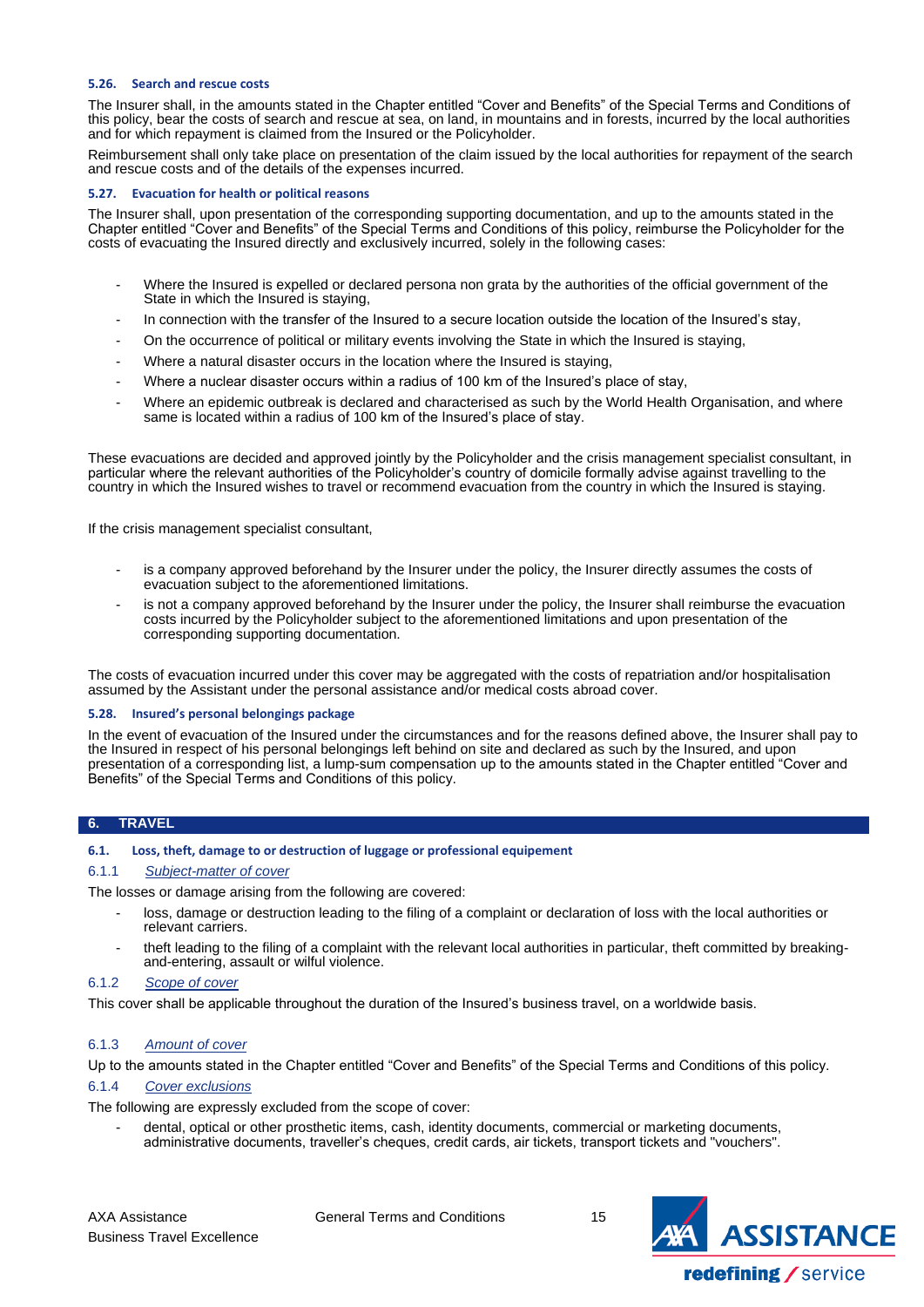- damage caused by ordinary wear and tear, dilapidation, inherent defect of luggage. Deterioration caused by mites or vermin or by a cleaning process, repair or restoration, improper handling of the luggage attributable to the insured.
- damage arising from confiscation, seizure or destruction by order of an administrative autority.
- keys and any other similar object (example: magnetic cards or badges).
- samples

## 6.1.5 *Digital equipment exclusions*

Besides the above exclusions, no compensation shall be paid for:

- costs of reinstatement of media
- additional operational costs.
- damage covered by the builder's warranty.
- replacement costs of computer software and applications.
- 6.1.6 *Determination of compensation (excluding computer hardware)*
	- In the first year following the purchase, reimbursement shall be calculated at 75% of the purchase price,
	- As of the second year following the purchase, reimbursement shall be reduced by 10% per annum.

## 6.1.7 *Calculation of compensation for computer hardware*

The compensation shall be calculated:

- In the event of partial damage: to the extent of the necessary repair costs, without exceeding the full replacement value as at the date of the incident, less the estimated dilapidation based on the expert report and the salvage value.
- In the event of total loss or destruction: to the extent of the full replacement value as at the date of the incident, less the estimated dilapidation based on the expert report and the salvage value.
- In any event, the Insured must provide the equipment purchase invoices (initial and replacement invoices).

## 6.1.8 *Dilapidation of computer hardware*

- 10% per annum during the first five years,
- 20% per annum over the following years.
- 6.1.9 *Adjustability clause*

If the airline is liable for the deterioration, theft or total or partial destruction of the Insured's luggage, the Insurer's cover shall apply after exhaustion of and exclusively in addition to the compensation that the carrier must pay, without exceeding the initial value.

## <span id="page-15-0"></span>**6.2. Cover for assault**

## 6.2.1 *Theft or loss of cards, keys or identity documents with or without assault*

The Insurer shall, upon presentation of the corresponding supporting documentation, reimburse the Insured, up to the amounts stated in the Chapter entitled "Cover and Benefits" of the Special Terms and Conditions of this policy, for his expenses for the replacement of insured keys and/or identity documents as well as his expenses incurred for the cancelling of the cards in the event (during business travel) of a theft reported via a complaint filed with the relevant local authorities, or of a loss leading to a declaration of loss with the relevant local authorities.

## 6.2.2 *Damage to Insured's personal belongings resulting from the assault*

The Insurer shall, upon presentation of the corresponding supporting documentation, reimburse the Insured, up to the amounts stated in the Chapter entitled "Cover and Benefits" of the Special Terms and Conditions of this policy, for the Insured's personal belongings (clothes, luggage, bags) worn by him at the time of the assault that is reported via a complaint filed with the relevant local authorities.

## 6.2.3 *Theft of withdrawn cash with assault*

The Insurer shall, upon presentation of the corresponding supporting documentation, reimburse the Insured, up to the amounts stated in the Chapter entitled "Cover and Benefits" of the Special Terms and Conditions of this policy, for the cash (bank coins and notes) that the Insured withdraws using the insured card at bank branches or from automatic teller machines:

- Where, within the framework of a business trip, the Insured is the victim of an assault reported via a complaint filed with the relevant local authorities, whereby he was forced to withdraw the cash;
- Where the cash is stolen from him during a business trip within 48 hours following the withdrawal, through an assault reported via a complaint filed with the relevant local authorities.

## 6.2.4 *Fraudulent use of SIM card by a third party in the event of theft by assault*

In the event of theft by assault, reported via a complaint filed with the relevant local authorities, of the Insured's mobile telephone during the course of a business trip, the Insurer shall, upon presentation of the corresponding supporting documentation, reimburse the Insured, up to the amounts stated in the Chapter entitled "Cover and Benefits" of the Special Terms and Conditions of this policy, for the cost of the communications fraudulently made by a third party, insofar as these fraudulent communications have been made prior to the logging of the SIM card suspension request filed by the Insured and within 48 (forty-eight) hours following the date and time of the theft.

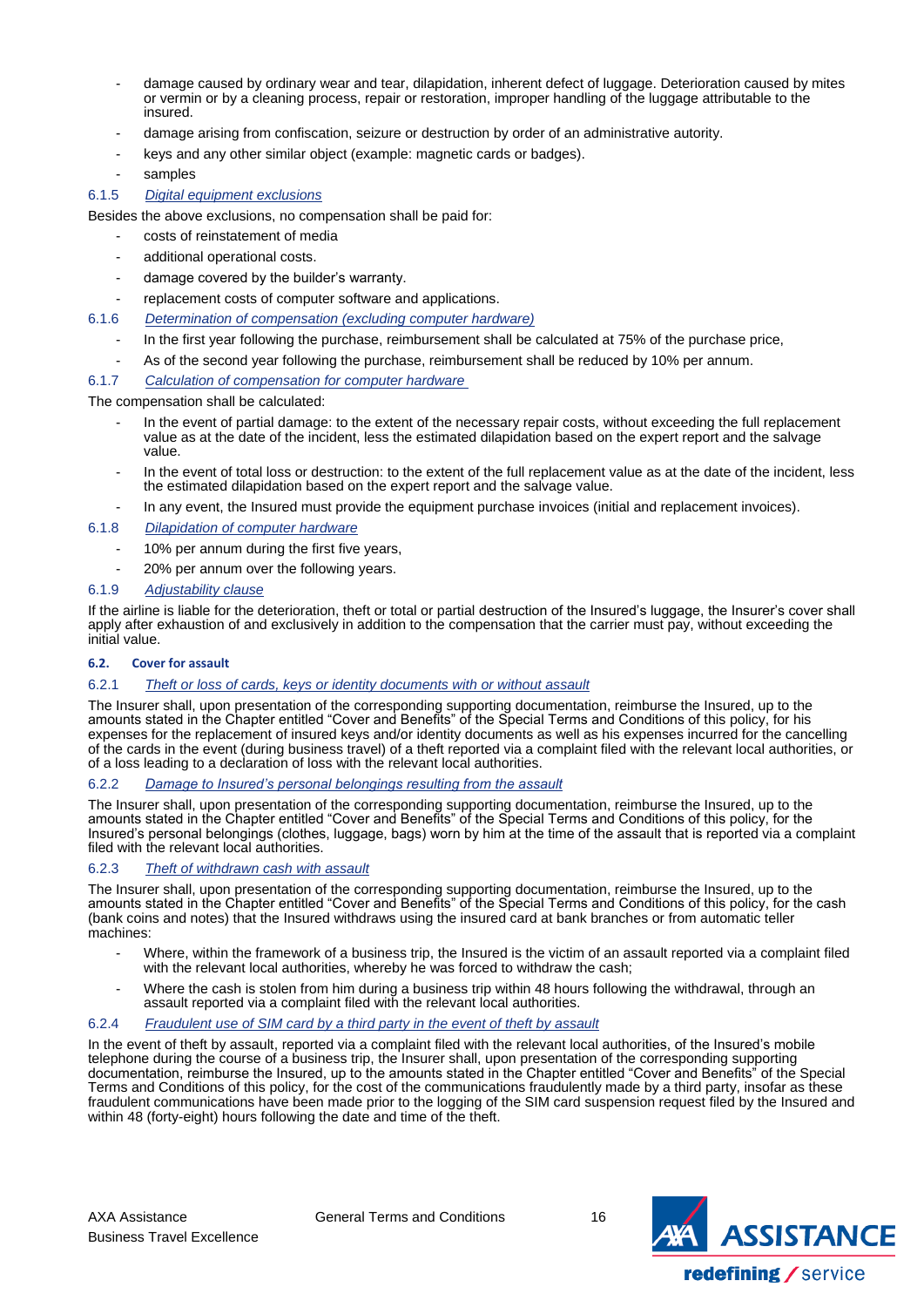## <span id="page-16-0"></span>**6.3. Delays, cancellation or non-admission on board**

The Insurer shall, on presentation of the corresponding supporting documentation, reimburse the Insured for restaurant, beverage, hotel, round trip to and from the airport, terminal or station expenses that he may have incurred, up to the amounts stated in the Chapter entitled "Cover and Benefits" of the Special Terms and Conditions of this policy, in the following cases:

- delay of at least 4 hours with respect to the initial scheduled time of departure,
- cancellation of a scheduled airline flight or scheduled departure of a rail or maritime company whose timetables are published
- if the Insured is not admitted on board due to a lack of seats and where no alternative means of transportation is provided to him within 4 hours,

## 6.3.1 *Cover exclusions*

The present cover shall not apply in following cases:

- the insured failed to confirm his flight prior thereto unless prevented from doing so due to a strike or force majeure event.
- the delay is caused by a strike or risk of war of which the insured was aware prior to his departure.
- the temporary or permanent grounding of an aircraft ordered either by the civil aviation autorites or by the airport autorites or similar authority of any country.

#### <span id="page-16-1"></span>**6.4. Missed connection**

If the Insured misses the departure of a connection consisting of a scheduled airline flight or scheduled departure of a rail or maritime company whose timetables are published, due to the tardy arrival of the confirmed scheduled flight on which he was travelling in order to reach the location of the connection, and where no alternative means of transportation is provided within 6 hours following the actual arrival at the location of the connection, the Insurer shall, upon presentation of the corresponding supporting documentation, reimburse the Insured for the restaurant, beverage, hotel or transportation expenses that he may have incurred up to the amounts stated in the Chapter entitled "Cover and Benefits" of the Special Terms and Conditions of this policy.

#### <span id="page-16-2"></span>**6.5. Delayed delivery of luggage**

If the Insured's registered luggage is not returned to him 24 hours after his arrival at the destination of his scheduled flight aboard an airline whose time schedules are published, the Insurer shall, upon presentation of the corresponding supporting documentation, reimburse the Insured for the costs of basic necessities that he may have incurred, up to the amounts stated in the Chapter entitled "Cover and Benefits" of the Special Terms and Conditions of this policy, whether the flight in question is the departure flight, the connecting flight or the arrival flight.

#### <span id="page-16-3"></span>**6.6. In-flight change of destination**

If during the trip, the means of transportation aboard which the Insured is seated changes its initially scheduled destination in-flight as a consequence of hijacking, terrorist act or natural or nuclear disaster, the Insurer shall, upon presentation of the corresponding supporting documentation, reimburse the Insured for the costs of basic necessities that he may have incurred, up to the amounts stated in the Chapter entitled "Cover and Benefits" of the Special Terms and Conditions of this policy.

#### <span id="page-16-4"></span>**6.7. Advance of funds in the event of loss or theft of payment means**

In the event of loss or theft of payment means (bank cards, cheque book, traveller's cheques, etc.) of the Insured while abroad, or loss of his identity documents and or transport ticket, the Assistant shall provide funds up to the amounts stated in the Chapter entitled "Cover and Benefits" of the Special Terms and Conditions of this policy.

As a rule, the Insured or the Policyholder undertakes to reimburse the amount advanced within ten days after the Insured's return.

#### <span id="page-16-5"></span>**6.8. Assistance with passports/identity documents**

In the event of loss or theft of identity documents, the Assistant shall provide the Insured with telephone information 24 hours a day and 7 days a week on the following items:

- procedure for cancellation or communication of telephone number to call in order to request cancellation of the various cards held by the Insured,
- declarations of loss or theft (location of the office where the declarations are to be made),
- assistance in connection with renewal of documents (where to go, documents to be provided, addresses, waiting period, etc.)

The information provided is of a documentary nature and AXA Assistance shall under no circumstances incur any liability in case of inaccurate interpretations of the information transmitted.

## <span id="page-16-6"></span>**6.9. Early return in case of loss, theft or destruction of samples**

If an Insured is required to shorten his trip due to his inability to duly perform his assignment due to loss, theft or destruction of samples, demonstration equipment or product prototypes required for the due performance of his assignment, the Insurer shall, upon presentation of the corresponding supporting documentation, reimburse the Insured for the transportation and

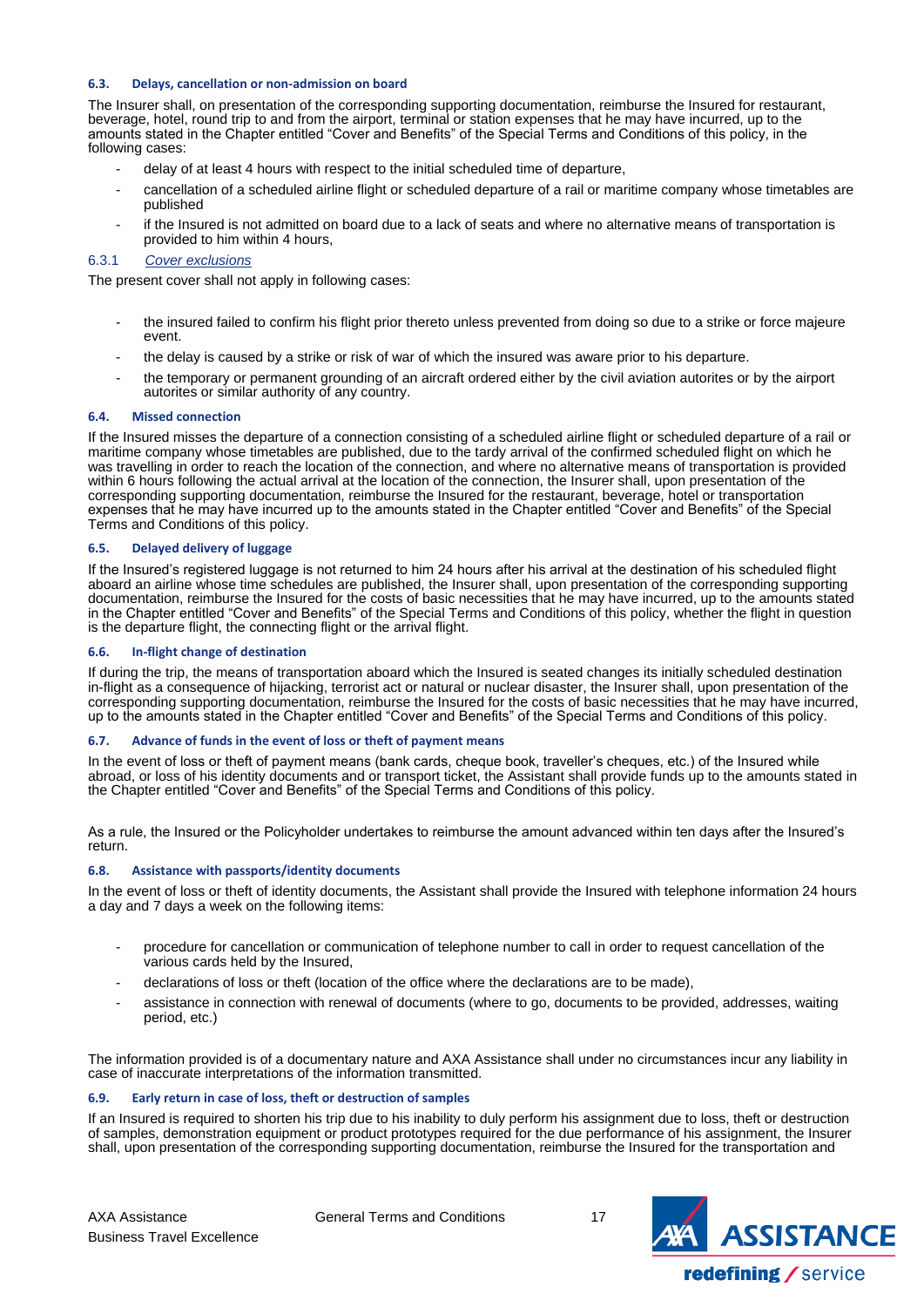accommodation expenses incurred by him in respect of the shortened trip, up to the amounts stated in the Chapter entitled "Cover and Benefits" of the Special Terms and Conditions of this policy.

## 6.9.1 *Cover exclusions*

The present cover shall not apply in the following cases:

- cancellation of travel on grounds of loss, theft, destruction of the samples, demonstration or prototype equipment, prior to the date of departure for travel.
- theft in a vehicle.
- confiscation, seizure, destruction by order of an administrative authority.

#### <span id="page-17-0"></span>**6.10. Cancelling or changing a trip**

The cover provides for reimbursement of the costs of cancelling or changing visit and transport arrangements, up to the amounts stated in the Chapter entitled "Cover and Benefits" of the Special Terms and Conditions of this policy.

The compensation borne by the Insurer is limited solely to the costs of cancellation owed on the date of occurrence of the event triggering application of the cover, subject to deduction of port and airport taxes, insurance premiums and administrative filing expenses (withheld by the various entities involved in the organisation of the trip).

The cover shall solely apply in the following cases:

- Severe bodily accident, severe illness (including relapse, aggravation of a chronic or pre-existing illness and the consequences or after-effects of an accident that occurred before this policy was taken out) or death of the Insured or a member of his family, irrespective of their country of domicile.
- Side effects or consequences of mandatory vaccinations for the trip.
- Pregnancy complications that are distinct and unforeseeable, prior to the attainment of the 28th week of amenorrhea, in the event of miscarriage, therapeutic interruption of pregnancy and the consequences thereof.
- Death or hospitalisation of a work colleague justifying the Insured's cancellation of his trip.
- Court summons served on the Insured.
- Significant property damage to the Insured's home or professional premises or to an agricultural business of which he is the owner, lessee or gratuitous occupier, destroyed in excess of 50% and absolutely requiring his presence on the premises on the day of his departure to implement the necessary protective measures.

#### <span id="page-17-1"></span>**6.11. Cancellation in case of terrorism or cat nat event**

Cover provided for cancellation or rebooking of the trip or part og the trip if this is necessary and unavoidable as a result of an act of Terrorism or a Natural catastrophe (as recognized by the government in your home country) occurring within 30kms of your destination within 30 days of your scheduled arrival.

#### 6.11.1 *Cover exclusion*

Any act not declared as an act of Terrorism, any declared as an act of war or Natural catastrophe, whether declared or undeclared, by your Home country. This insurance policy is a secondary insurance. If you have any other insurance you must claim off of the first insurance policy, indemnity, warranty or any other source for any claim up to the policy limit. Once this has been reached we will start our insurance cover. We will not cover any costs where there is another insurance policy, indemnity, warranty, or health insurer or any other source covering the same loss, damage or expense. We will not cover claims where you delay or fail to notify the travel agent, tour operator or provider of transport accommodation; at the time it is found necessary to cancel the trip. Our liability shall be restricted to the cancellation chares that would have applied had failure or delay not occurred.

#### <span id="page-17-2"></span>**6.12. Private third-party liability**

The guarantee is triggered in accordance with the agreement of the parties by the harmful fact.

#### 6.12.1 *Insured persons*

Persons engaged in business travel,

#### 6.12.2 *Scope of cover*

The purpose of this cover is to insure the financial consequences of the Insured's third-party liability incurred by him pursuant to legislation in force or applicable case law by reason of bodily injury and/or material damage and/or consequential losses resulting therefrom caused to third parties, during travel or visits within the scope of his private life.

#### 6.12.3 *Operation of cover*

The cover that is the subject-matter of this policy is triggered by the occurrence of the triggering event and insures the Insured against the financial consequences of incidents, where the triggering event occurs between the initial effective date of the cover and its date of termination or of expiry, irrespective of the date of occurrence of the other components of the incident.

## 6.12.4 *Amount of cover*

Up to the amounts stated in the Chapter entitled "Cover and Benefits" of the Special Terms and Conditions of this policy.

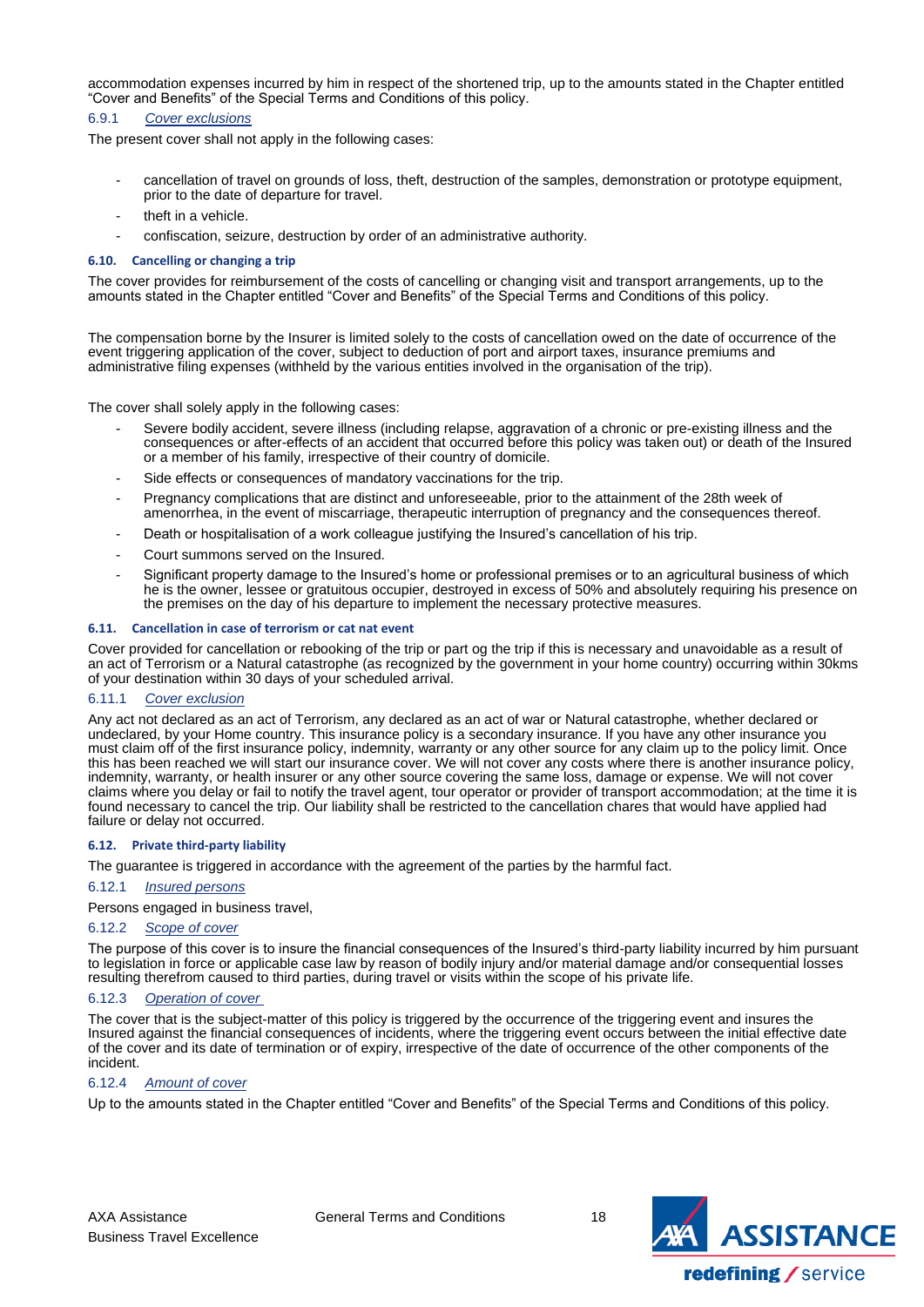If a policy covering the Insured's third-party liability has been taken out prior to this policy, the cover applies once the cover under the said earlier policy has been exhausted.

This amount shall constitute a cap on the Insurer's commitments in respect of all losses stemming from a given triggering event, irrespective of the number of victims; in the event that the losses arise over more than one insurance year, the incident shall be connected to the insurance year during which the first loss became apparent.

This amount shall constitute a cap on the Insurer's commitments for all incidents relating to a given insurance year, it being specified:

- that the amounts of cover thus specified shall comprise the costs and fees of inquiry, investigation, expert assessment, lawyers' fees and the costs of legal proceedings, and shall be reduced and finally exhausted by any amicable or court-ordered settlement of compensation or of costs and fees,
- that in the event of exhaustion of the cover amount per insurance year prior to expiry of the insurance year, the cover may only be reinstated for losses arising after the parties have signed a rider witnessing their agreement on this matter and setting the additional premium arising therefrom,
- that the amount of cover per insurance year shall be automatically and fully reinstated on the first day of each insurance year,
- and that notwithstanding these provisions, the parties shall not forfeit their right of termination pursuant to the law governing the policy.

## 6.12.5 *Territorial scope*

For persons engaged in business travel: outside their country of domicile.

## 6.12.6 *Persons who may be indemnified*

Where the Insured incurs liability in accordance with the terms and conditions of this liability insurance, same is covered visà-vis whosoever institutes proceedings against him, without excluding any category of persons.

In particular, any action instituted by an Insured against another Insured shall be covered.

## 6.12.6.1 Cover exclusions

The following are excluded from the present cover:

- losses subject to professional third-party liability.
- damage caused by fire, explosion or water damage occurring in the buildings or premises of which the insured is the owner, tenant or occupier in any capacity whatsoever.
- actions instituted by tenants
- the consequences of individual commitments (such as warranty clause, penalties, financial indemnity) insofar as the obligations arising from these commitments exceed those incumbent on the insured pursuant to statutory provisions governing third-party liability.
- losses suffered by the insured, his spouse, ascendants, descendants or any of his dependants for whom he is vicariously liable.
- losses arising in connection with the civil liability on school premises of the insured's children.
- losses suffered by the policyholder's agents or employees in the performance of their duties.
- damage caused by non-domestic animals.
- the organisation (including on a volunteer basis) of a party or public gathering.
- fines and penalties.
- hunting and aerial sports.
- the insured's participation as competitor in competitions or contests requiring prior declaration or administrative authorisation, or subject to a statutory insurance requirement, as well as their preparation trials.
- damage arising in connection with the use of land motor vehicles, aircraft, registered water vessels, whether sail or motor driven, of which the insured is the owner, user or custodian.
- damage inflicted on any vehicles, animals, immovable property, things or substances of which the insured or the persons for whom he is vicariously liable are owners or that they hold in bailment, by rental, in custody, by way of a loan, or which are entrusted to them for any other reason.
- damage intentionally caused or triggered by the insured.
- damage arising from the insured's participation in gambling of any nature (except sports competitions in which the insured takes part), brawls (except instances of self-defence), duels, crimes.
- damage arising in connection with the practice of a sport as a professional.
- any person having intentionally caused or provoked an incident.
- court-ordered compensation having the nature of a penalty, usually known as "punitive" or "exemplary damages".

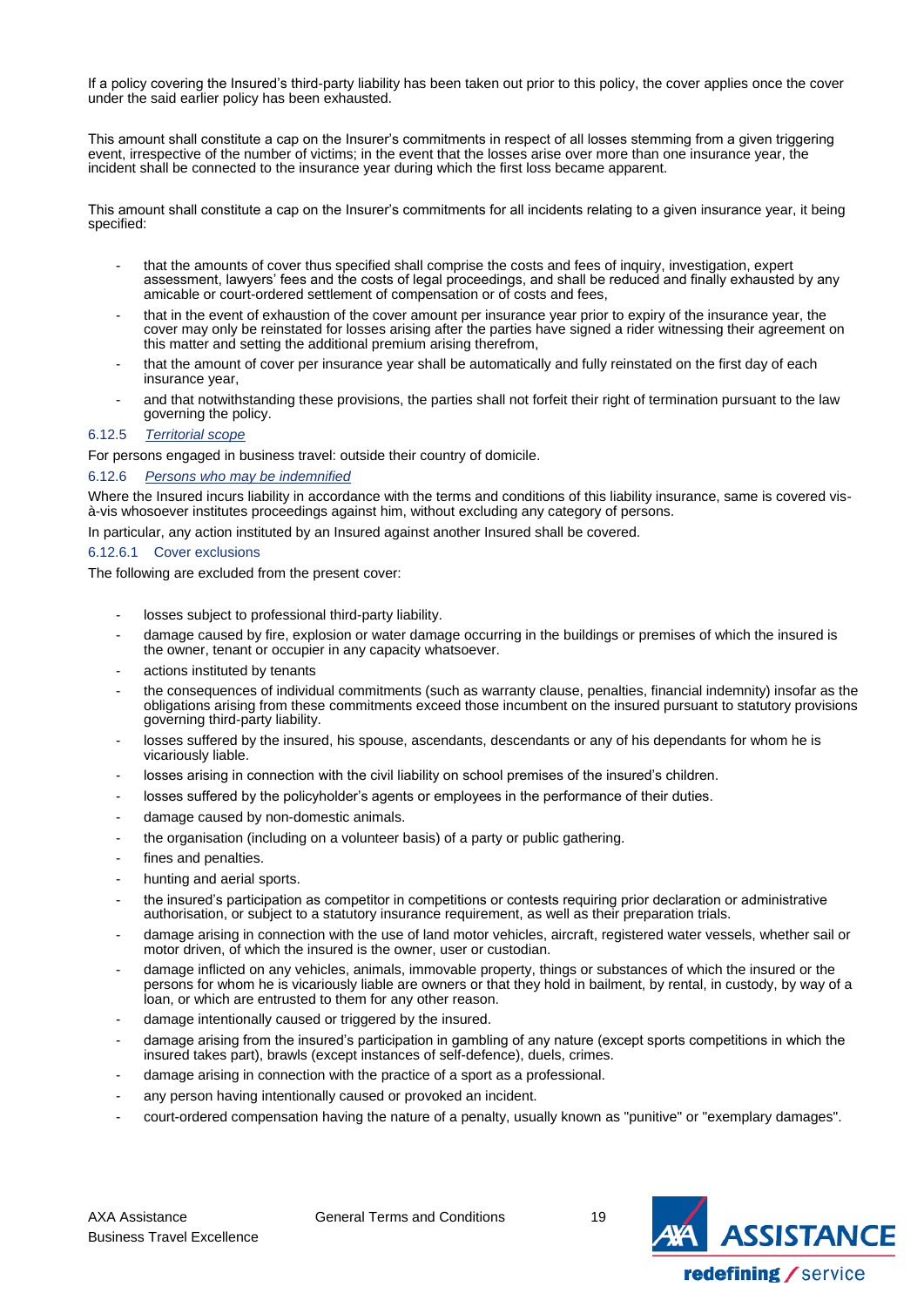## 6.12.7 *Management of legal proceedings*

With respect to losses included within the scope of the "Third-Party Liability" cover and up to same, the Insurer shall solely manage the legal proceedings instituted against the Insured and shall be free to exercise recourses and appeals.

The Insurer shall bear the costs and fees of inquiry, investigation, expert assessment, lawyers' fees and the costs of the legal proceedings. These costs and fees shall be deducted from the amount of applicable cover.

The Insurer's assumption of the management of the Insured's defence shall not constitute a waiver by the Insurer of the right to rely on any cover exclusion of which it may not have been aware at the time when it assumed the management of such defence.

In the event of criminal proceedings where civil liability is or will be sought within the framework of such proceedings or any other subsequent proceedings, the Insured hereby undertakes to join the Insurer in the defence thereof, without this undertaking entailing any variation in the scope of the cover afforded under this policy.

Under penalty of forfeiture, the Insured shall not interfere with the management of the legal proceedings where the subjectmatter thereof falls within the scope of application of the "Third-Party Liability" cover.

#### <span id="page-19-0"></span>**6.13. Car hire excess**

In the event of damage to property (with or without an identified third party, liable or not liable) or theft (or attempted theft) of the rental vehicle rented by the insured person during the mission, we will reimburse the amount of the deductible on the rental vehicle left at the expense of the insured person.

Coverage takes effect on the date of signature of the rental contract by the insured person and ceases when the insured person is granted up to the amount specified in the Specific Conditions with a maximum of two claims per insurance year.

To benefit from this coverage, the insured person must:

- Rent a rental vehicle from a professional rental company for a period of less than 30 consecutive days,
- Complete in full and sign the lease agreement,
- Be the driver designated in the rental contract and be the actual driver at the time of the accident, meet the driving criteria imposed by the lessor and by local regulations
- Report the claim to us within 21 days of its occurrence.

This declaration includes the following documents:

- The rental contract signed by the insured person,
- The filing of complaints in the event of theft or attempted theft,
- The amicable report in the event of an accident;
- The letter detailing the circumstances of the incident,
- Proof of payment to the lessor, by the insured person, of the amount of the deductible for the rental vehicle for which he/she is responsible.

If the insured person's liability is not fully engaged, as soon as he or she obtains reimbursement of the rental vehicle deductible from the responsible third party or parties, the insured person undertakes to refund the amount of compensation to us.

## 6.13.1 The following are excluded from the warranties of this article*:*

- Damage caused by vehicle wear and tear or by a construction defect;
- The damage caused by the disintegration of the atom's nucleus;
- The simultaneous rental of several vehicles by the insured person;
- Rental of commercial vehicles for deliveries or removals;
- Damage caused in the passenger compartment of the rental vehicle that is not a direct consequence of insured property damage: "smoker's accidents", "damage caused by animals" or damage caused by passengers";
- Intentional damage on the part of the insured person;
- Traffic accidents where the insured person was under the state of alcohol level characterised by the presence in the blood of a pure alcohol level equal to or higher than that fixed by the law governing road traffic in force in the country where the accident occurred;
- Accidents caused or caused by the insured person's use of drugs, medicines or narcotic substances not prescribed by a medical authority.

#### <span id="page-19-1"></span>**6.14. Criminal bail advance**

If, during a business trip abroad, expatriation or secondment, the Insured is imprisoned or threatened with imprisonment and where he is compelled by the authorities to pay criminal bail, the Assistant shall pay the said amount as an advance, up to the amounts stated in the Chapter entitled "Cover and Benefits" of the Special Terms and Conditions of this policy.

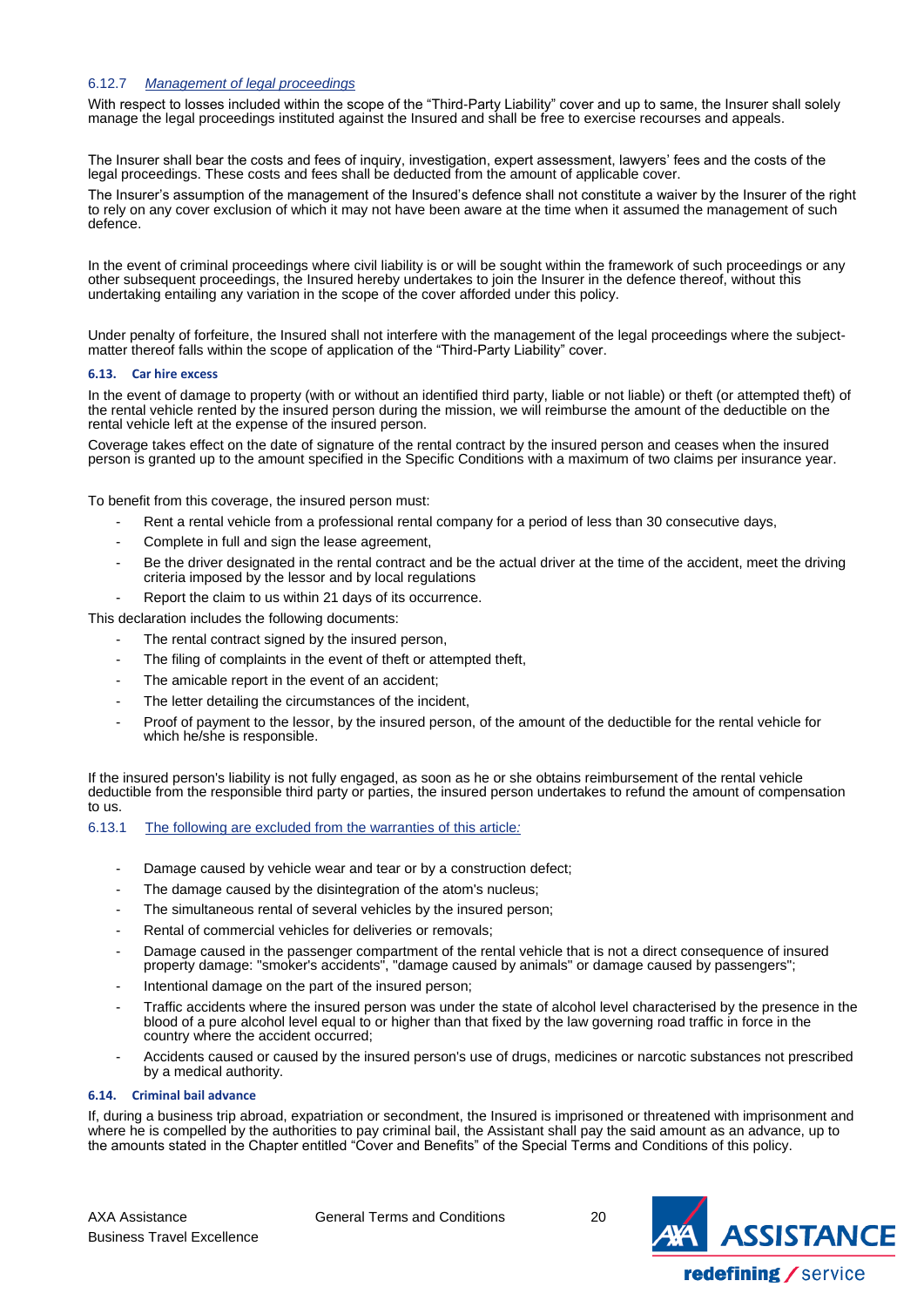The Assistant grants to the Insured a period of three months as of the date of the advance to repay the said amount. If this bail amount is repaid prior to expiry of this period by the authorities of the country, it must be immediately refunded to the Assistant.

If an Insured summoned before a Court fails to attend the hearing, the Assistant shall immediately demand repayment of the bail amount forfeited by the Insured due to his failure to attend.

Legal proceedings may be instituted if the bail amount is not repaid within the period specified above.

## <span id="page-20-0"></span>**6.15. Payment of lawyers' fees**

If during the course of a business trip abroad, expatriation or secondment, the Insured is imprisoned or threatened with imprisonment, the Assistant shall pay the fees of the legal advisers that the Insured may engage, up to the amounts stated in the Chapter entitled "Cover and Benefits" of the Special Terms and Conditions of this policy.

## <span id="page-20-1"></span>**7. HOW TO DECLARE A CLAIM**

#### <span id="page-20-2"></span>**7.1. Filing a claim with assistance**

The Assistant's offices and agents, available 24/7, and whose contact information appears in the Special Terms and Conditions of this policy, must be contacted prior to the organisation of any assistance, under penalty of forfeiture of the cover.

#### <span id="page-20-3"></span>**7.2. Filing a claim without assistance**

The Policyholder, the Insured, its statutory representative or the Beneficiaries shall declare any incidents to the Insurer within 30 business days following the date on which the incident becomes known, save in case of unforeseeable or force majeure events.

Any Insured who intentionally provides false information or uses false or tampered documents with the intent of defrauding the Insurer shall forfeit all rights to cover pertaining to the claim in question.

#### INTER PARTNER ASSISTANCE

Service de Remboursement

B-1050 Bruxelles, Avenue Louise 166, bte 1

#### <span id="page-20-4"></span>**7.3. Claim documentation**

#### 7.3.1 *The declaration shall include:*

- the number of this policy.
- a sworn written statement detailing the circumstances in which the incident occurred, and the names of witnesses, if any,
- the identity of the local authority having drawn up, where applicable, minutes or any other report setting out the circumstances in which the incident occurred.

Furthermore, the Insurer or the Assistant shall request all additional original documents that may be required for the processing and conduct of investigations on the file and in particular:

#### 7.3.2 *Death*

- the first medical report witnessing the death of the Insured and stating the precise cause of death,
- the notice of death,
- the statutory documents (deed setting out the identity of the heirs or certificate of inheritance) establishing the capacity of the Beneficiary(ies) and the name and address of the notary entrusted with the liquidation of the estate on death.

#### 7.3.3 *Permanent disability*

- the initial medical certificate specifying the date of the incident, describing the nature of the injuries and comprising a precise diagnosis,
- any medical document enabling the Insurer to assess the extent of the injuries (e.g. certificates of extension of work suspensions, medical needs, hospital discharge letters, X-ray memos, CAT scan memos, etc.)
- the medical certificate of consolidation allowing the Company to appoint the medical expert who will determine the degree of permanent disability.

#### 7.3.4 *Coma*

- the initial medical certificate witnessing the Insured's coma and the duration thereof,
- the medical certificate of extension and the duration thereof, if the Insured is still in a coma.

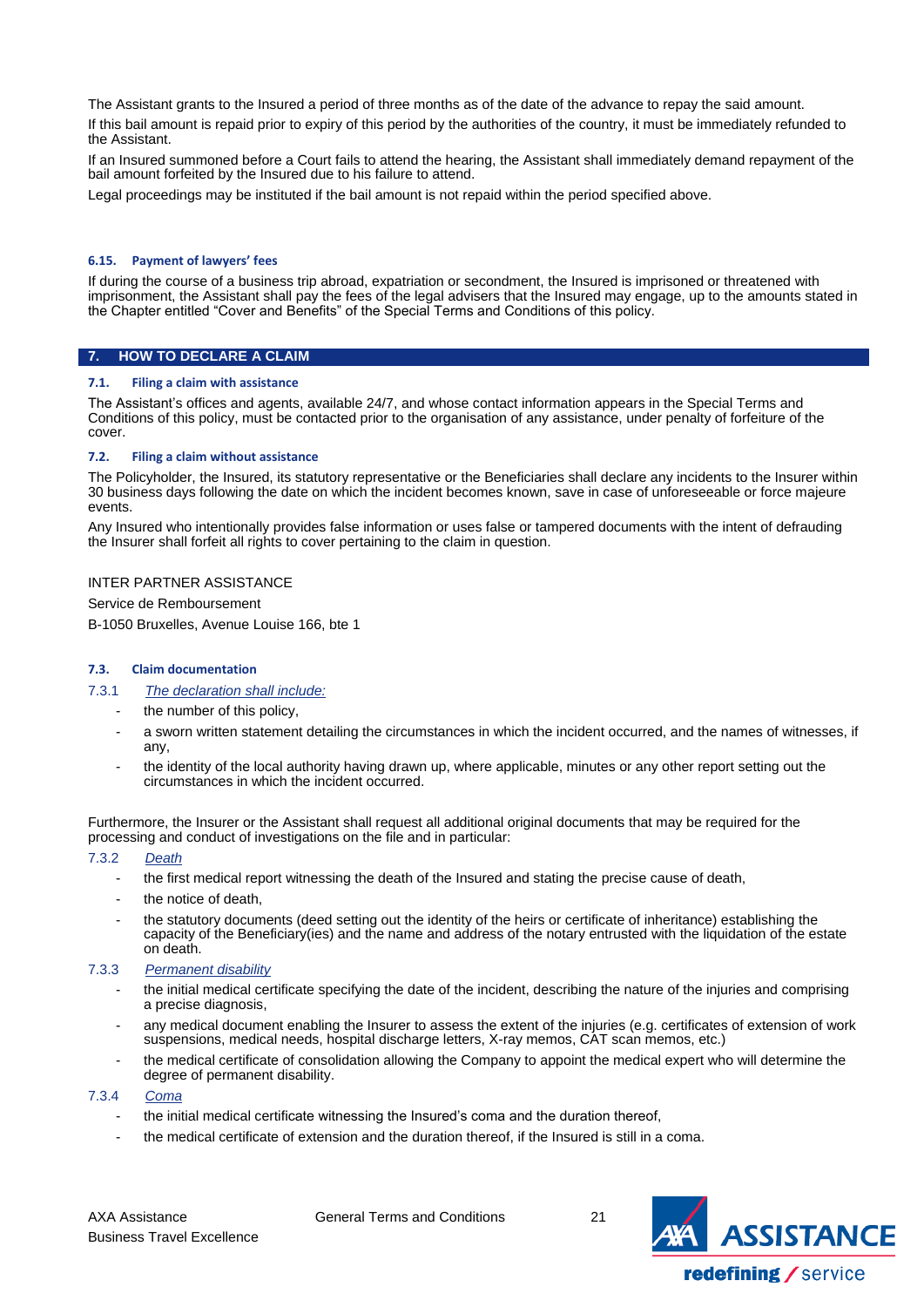- 7.3.5 *Loss, theft, damage to or destruction of luggage or professional equipment*
	- the original of the acknowledgement of receipt of filing of complaint or declaration of loss as well as a detailed declaration.
	- all supporting documentation enabling the verification or assessment of the loss (e.g. damaged luggage, invoices, etc.)

## 7.3.6 *Psychological guidance*

the invoices pertaining to consultations with a doctor and/or psychologist.

## 7.3.7 *Third-party liability*

As soon as he becomes aware of a circumstance that could lead to a call on this policy and no later than within five days, the Insured shall, under penalty of forfeiture, save in case of unforeseeable or force majeure events, notify the Insurer thereof in writing or verbally with an acknowledgement of receipt of notification.

It shall furthermore:

- Notify the Insurer as soon as possible of the circumstances of the incident, its known or presumed causes and the nature and approximate amount of the damage.
- Take all measures to mitigate the damage already known and to prevent the occurrence of further damage.
- Forward to the Insurer, as soon as possible, any notice, summons, writs, extrajudicial deeds and procedural documents that may have been sent, served or formally notified to him.

In case of failure by the Insured to comply with obligations listed in the foregoing three paragraphs, the Insurer shall be entitled to an indemnity proportional to the losses incurred as a result of such failure.

Any correspondence, writ, summons or court notice pertaining to an insured incident shall be forwarded to the Company forthwith. The Company shall also be informed of any legal proceedings or investigations of which the Insured may be the subject-matter in connection with an insured event. No agreement, promise, offer, payment or indemnification shall be proposed by the Insured without the Company's written consent.

## <span id="page-21-0"></span>**7.4. Claim settlement**

#### 7.4.1 *Assessment of loss or damage*

The Insured, its statutory representative, the Beneficiary or the Policyholder hereby undertakes to submit to the Insurer all items and documents allowing it to assess whether the claim filed lies within the scope of the requested cover.

Where the Insured refuses, without any legitimate reason, to provide these items or documents or undergo a medical examination by an expert medical practitioner appointed by the Insurer and where, after notice served 48 hours in advance by registered mail, he persists in such refusal, the Insured or the Beneficiary(ies) shall forfeit all rights to compensation.

If additional medical documents or other supporting documentation are necessary, the Insured, his statutory representative, the Beneficiary or the Policyholder shall be personally informed thereof by letter.

## 7.4.2 *Independent aggravation due to accidental or pathological causes*

If the consequences of an accident are aggravated by the personal condition, by the existence of a prior disability, by an empirical treatment, or by the refusal or negligence of the Insured to take the medical treatment required by his condition, the compensation shall not be calculated with respect to the actual consequences of the case, but to those that would have ensued for a subject in a normal state of health taking rational and adequate medical treatment.

## 7.4.3 *Expertise*

In case of disagreement between the parties, each of them shall appoint an expert. If the experts thus appointed disagree, a third-party expert shall be appointed by the presiding judge of the court with geographic jurisdiction over the location of the Insured's home.

This appointment shall take place upon mere request submitted by the first party to act no earlier than 15 days following dispatch to the other party of a registered letter of formal notice with acknowledgement of receipt.

Each party shall pay its expert's costs and fees and, where applicable, half of the fees of the third-party expert and of the costs of the latter's appointment.

No action shall be brought against the Insurer as long as the third-party expert has not ruled on the dispute.

## 7.4.4 *Settlement period*

The proceeds shall be payable without interest within 15 days as of determination of the amount thereof. The payment of the proceeds shall be final and shall release the Insurer from liability for any subsequent recourse pertaining to the incident or the consequences thereof.

## <span id="page-21-1"></span>**8. IMPLEMENTATION OF CONTRACT**

## <span id="page-21-2"></span>**8.1. Execution of the policy**

## *Declaration of risk*

Pursuant to applicable law, this policy is drawn up on the basis of the representations made by the Policyholder.

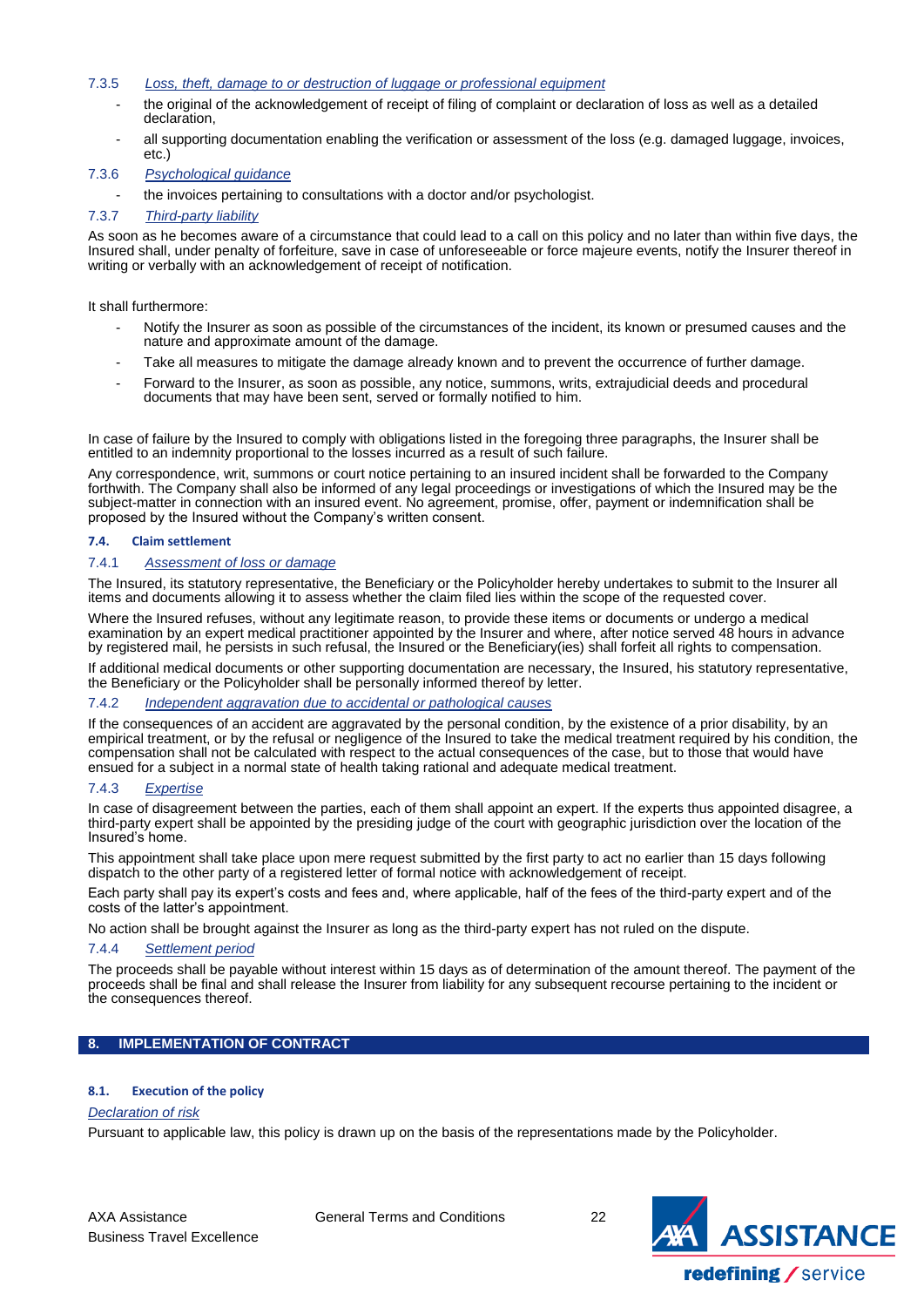It must therefore respond to the Insurer's questions, which are intended to allow the latter to assess the risks that it is assuming.

## 8.1.1 *Effective date of policy*

The policy shall be effective as of the date set out in the Chapter entitled "Effective Date and Term of the Policy" of the Special Terms and Conditions of this policy.

## 8.1.2 *Term of policy*

The policy shall be effective for a term of one year.

Unless otherwise provided in the Chapter entitled "Effective Date and Term of the Policy" of the Special Terms and Conditions of this policy, or save in case of termination, it shall thereafter be automatically renewed each year on the anniversary date stated in the same Chapter entitled "Effective Date and Term of the Policy"

## <span id="page-22-0"></span>**8.2. During the term of the policy**

## 8.2.1 *Change of circumstances*

The Policyholder shall be responsible for informing the Company within 15 days following the date on which it becomes aware of any change affecting at least one of the contractual items.

## 8.2.1.1 Aggravation of risk:

If the change entails an aggravation of risk, the Company may either terminate the policy or offer a new price to the Policyholder.

If the Policyholder does not accept the offer or expressly refuses the new price within 30 days of the proposal, the Company may terminate the policy on expiry of the said period.

The termination shall be effective 10 days after expiry of the said 30-day period.

## 8.2.1.2 Reduction of risk:

If the change entails a reduction of risk, the Company shall within 30 days inform the Policyholder of the reduction of the premium.

If, on expiry of the said 30-day period, the Company has failed to inform the Policyholder or if the premium has not been reduced, the Policyholder may terminate the policy.

## 8.2.2 *Change of address*

The Policyholder must notify the Company of any change of address.

Failing this, the registered letters sent by the Company to its last known address shall be deemed to have been received.

## 8.2.3 *Variation of excess or intervention threshold*

If the Company increases the amount of an excess or intervention threshold, the Policyholder shall be informed thereof at the beginning of the annual period of the policy at the time of notification of the call for the premium.

If the Policyholder rejects this variation, it may terminate its policy within 30 days of the date on which it is informed thereof, the benefit of the cover continuing to accrue to it on the prior terms and conditions until the date of termination of the policy. Failing this termination, the variation of the excess or intervention threshold shall become effective as of the date stated on the premium call.

## <span id="page-22-1"></span>**8.3. Termination of policy**

## 8.3.1 *Termination of the policy*

Termination options:

On expiry, by the Policyholder or the Company:

within a period of at least 60 days prior to the expiry date of the policy, the postmark being evidence of the date.

Prior to expiry, by the Policyholder:

- in the event of total withdrawal of the Company's licence.
- in the event of reduction of the risk if the Company does not agree to reduce the premium.
- in the event of price increase on annual expiry within 30 days following the notice by the Company of the price increase.

Prior to expiry, by the Company:

- in case of aggravation of risk and exclusively if the Policyholder does not accept the new premium offered, as stated in the foregoing chapter,
- in case of non-payment of the premium by the Policyholder, as stated in the foregoing chapter.

## 8.3.2 *Termination procedures*

## By the Policyholder:

The policy may be terminated by means of a registered letter or on declaration filed with the Company against acknowledgement of receipt.

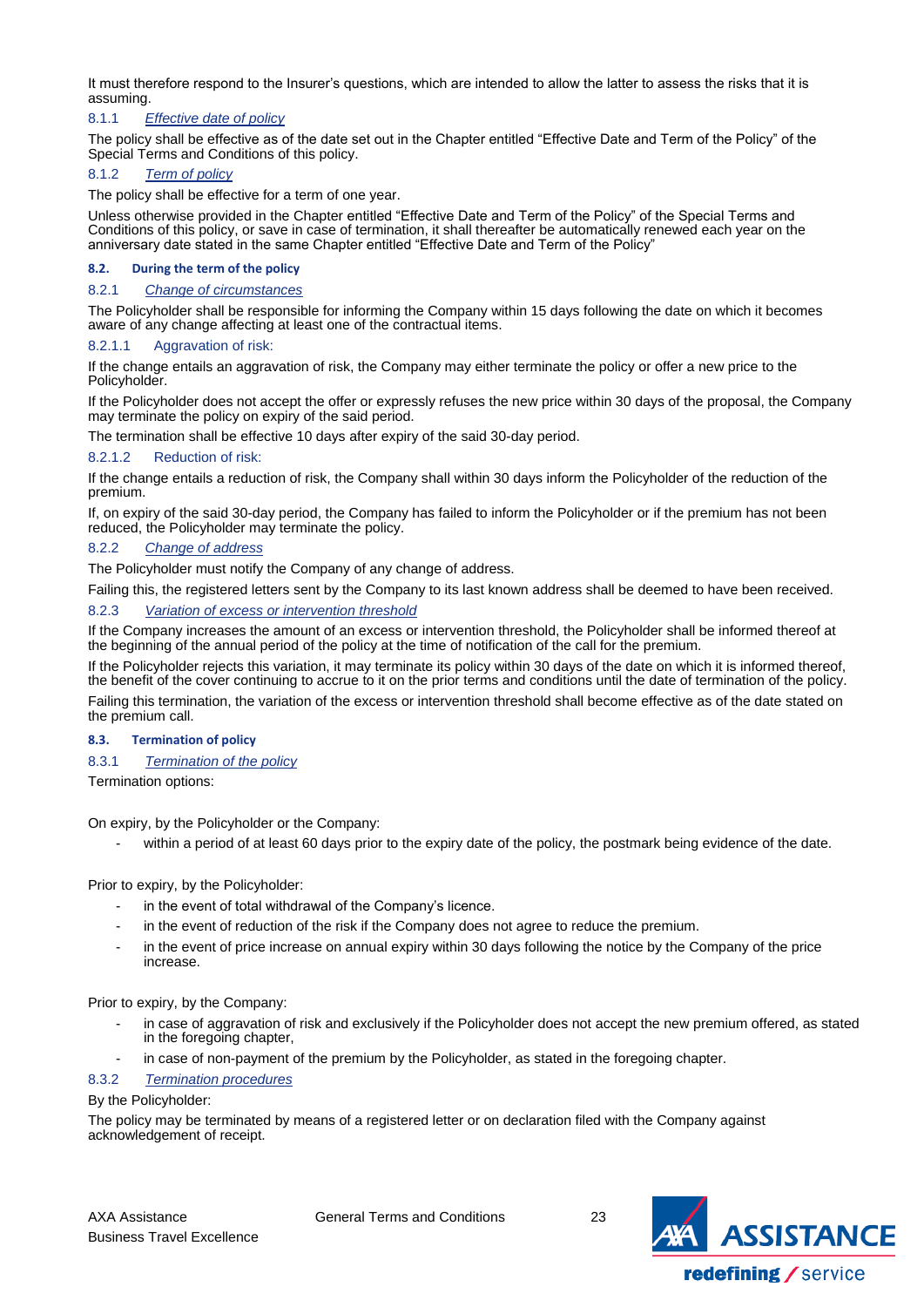## By the Company:

The policy may be terminated by registered mail sent to the Policyholder's last known domicile.

## 8.3.3 *Effects of termination*

Termination of the policy entails the loss of Insured status, and therefore termination of the right to benefit from insurance cover, without prejudice to immediate or delayed services accruing or having accrued as at the date of termination.

Furthermore, in the case of Insured who are in a state of work disability or invalidity on the effective date of termination of the right to cover, the termination does not affect the continued applicability of the cover in case of death, as defined in the policy, until cessation of the state of work disability or invalidity.

## 8.3.4 *Termination of cover for an Insured*

The cover granted under this policy shall accrue to the Insured without any age limit.

It shall automatically cease without further notice on the date on which the Insured ceases to be an employee of the Policyholder.

Any incident occurring after the date of the Insured's departure from the company shall not be insured by the Insurer.

#### <span id="page-23-0"></span>**8.4. Penalties for misrepresentation**

In accordance with the provisions of the French Insurance Code, any deliberate reticence or misrepresentation by the Policyholder regarding items constituting risks shall entail nullity of the policy.

In case of omission or misrepresentation without bad faith on the part of the Policyholder and identified prior to the occurrence of an incident, the Company shall be entitled either to terminate the policy or maintain it in consideration of a premium increase. If such an omission or misrepresentation is not noticed until after the occurrence of an incident, the proceeds shall be reduced.

#### <span id="page-23-1"></span>**8.5. Premiums**

#### 8.5.1 *Variable items*

Where the premium is calculated on the basis of variable items, the Policyholder shall, upon execution and on each expiry date, provide the Company with the information required for the calculation of the total premium.

The Company shall be entitled to carry out verifications in respect of the representations made by the Policyholder, who must accept any visit or inspection made to that end by any delegate of the Company, and who must provide evidence, by means of all documents in its possession or held by its agents, of the accuracy thereof.

Failing provision to the Company of the requisite declaration within the prescribed periods, the Company may, by registered mail, formally demand that the Policyholder meet this obligation within ten days.

If, on expiry of this period, the declaration has not been furnished, the Company may initiate collection, as a deposit and subject to subsequent settlement, of a premium calculated with respect to the last declaration furnished, increased by 50%.

## 8.5.2 *Modification of premium*

If the Company wishes to increase the premium, the Policyholder and/or the policy holding company shall be informed thereof, provided however that the notice period applicable to any termination of the policy is complied with.

If the Policyholder and/or policy holding company refuses such variation, it may terminate the policy within 30 days as of the time when it was informed of the said variation.

Failing such termination, the premium increase shall be effective as of the annual expiry of the policy.

## 8.5.3 *Payment of the premium*

The premium and ancillary sums, the amount of which is specified in the policy, as well as the taxes and levies, shall be payable at the Insurer's registered office or at the agent's domicile if one has been appointed to that end.

The instalment payment dates are set out in the Chapter entitled "Effective Date and Term of the Policy" of the Special Terms and Conditions of this policy.

## 8.5.4 *Failure to pay the premium*

Failing settlement within 10 days following the due date, the Company shall, independently of its right to seek specific performance of the contract in court, be entitled to claim the unpaid premium from the Policyholder by registered mail restating the applicable statutory provisions, i.e.:

- Suspension of cover after a period of 30 days following dispatch of the registered formal notice.
- Termination of policy 10 days after expiry of this 30-day period in the event of refusal to pay, without need to confirm such termination.

Suspension of cover for non-payment shall mean that the Insurer is released from all commitments vis-à-vis the Insured in the event of an incident occurring during this period of suspension.

Independently of the suspension or termination, premiums that have not yet been paid remain fully due and payable and the collection thereof after the date of suspension or termination shall not howsoever imply the waiver by the Insurer of its right to rely on the consequences of the suspension or termination.

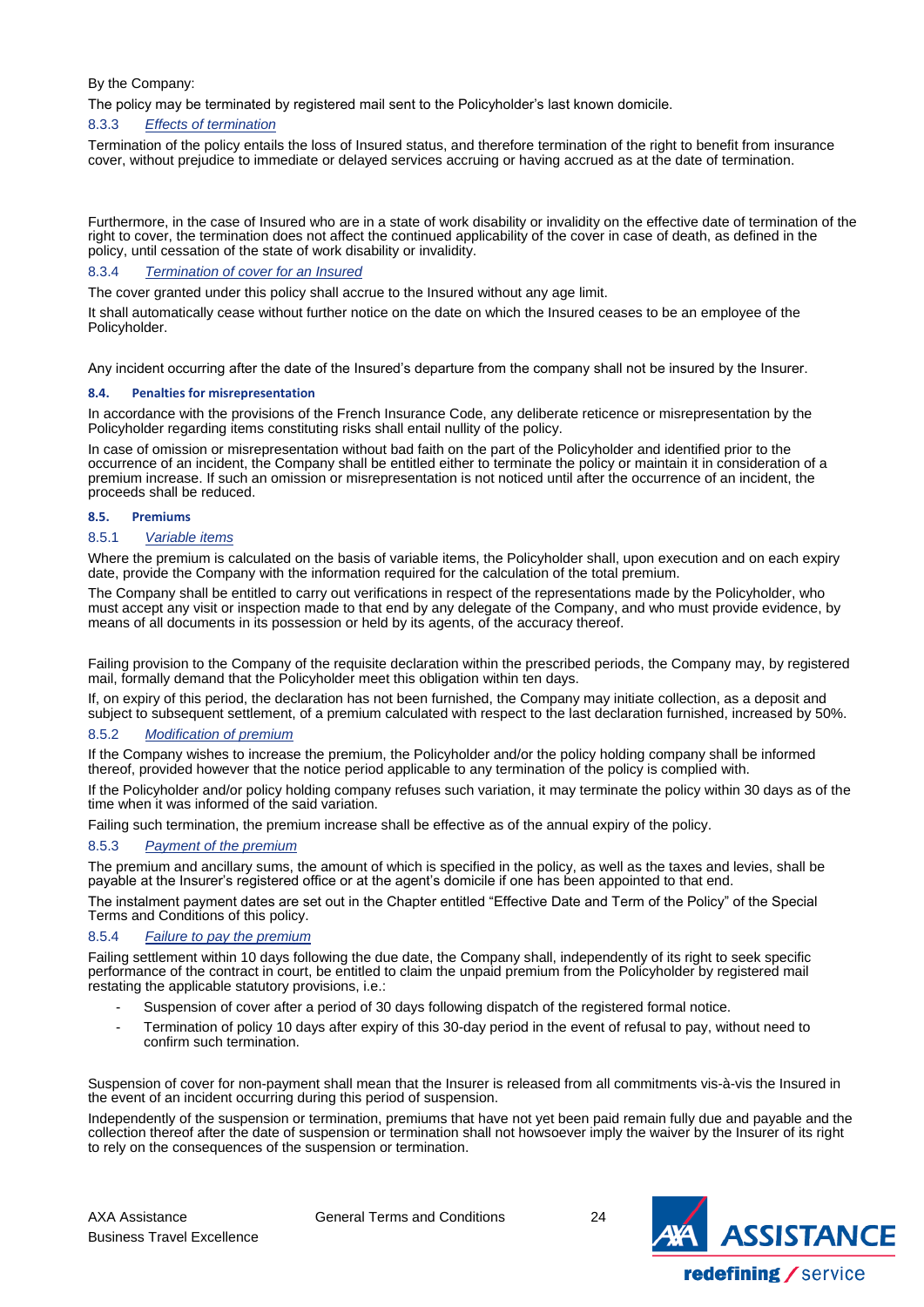The non-terminated agreement shall resume effectiveness at noon on the day following the date on which the outstanding premium or, in the case of an apportioned payment of premium subject to a formal notice, the fractions of premium remaining outstanding for the remaining duration of the current insurance year, have been paid to the Policyholder.

## 8.5.5 *Appropriation of premium in the event of termination*

In the event of termination during an insurance period, the share of premium pertaining to the period subsequent to termination shall not accrue to the Company and shall be repaid to the policy holding company, if same has been collected in advance.

In the event of termination on grounds of non-payment of the premium, the Company shall be entitled to collect premium as indemnity, as well as all premium fractions (in the event of apportioned payment) remaining outstanding for the remaining duration of the current insurance year.

## <span id="page-24-0"></span>**9. MISCELLANEOUS PROVISIONS**

#### <span id="page-24-1"></span>**9.1. Information notice**

In accordance with the provisions of Article 71 of the Insurance Act (4 April 2014), it is recalled that any action arising from this contract is time-barred after three years.

## <span id="page-24-2"></span>**9.2. Auditing**

The Insurer may at any time, subject to a 15-day notice period, verify the proper application of the provisions of the insurance policy. The Policyholder shall provide the Insurer with all administrative or accounting items or documents relating to the operation of the insurance policy, in order to allow the monitoring thereof.

#### <span id="page-24-3"></span>**9.3. Subrogation**

In accordance with the provisions of Article 95 of the Insurance Act (4 April 2014), the Company is subrogated, up to the amount of the indemnity paid by it, to the rights and actions of the Insured with respect to Third Parties.

#### <span id="page-24-4"></span>**9.4. Processing complaints**

In the event of a complaint concerning insurance services, the insurer may contact INTER PARTNER ASSISTANCE's Quality Department:

- By e-mail: customer.care.bnl@axa-assistance.com
- By mail: INTER PARTNER ASSISTANCE Customer Care, Avenue Louise 166 Bte 1, 1050 Brussels

The complaint will be examined as soon as possible by INTER PARTNER ASSISTANCE's Quality Department and processed within the following deadlines:

- An acknowledgement of receipt of the complaint will follow within three working days, with an explanation of the further progress of the procedure, unless a response is given within one week.
- Within five days a final answer is sent to the insured, except for complex problems, these questions are answered within one month.
- If this is not possible, the problem shall be analysed and the reasons for non-compliance shall be given, with an indication, within one month, of the period within which a final response can be expected.

The insured may contact the Insurance Ombudsman's office (by letter: Square de Meeûs, 35, 1000 Brussels; by telephone: 02 / 547 58 71; by fax: 02 / 547 59 75, by e-mail: info@ombudsman.as), without prejudice to the possibility for the Policyholder to initiate legal proceedings.

The Insurance Ombudsman and his team examine insurance disputes between a consumer and an insurance company or intermediary.

The insured may also contact a recognised alternative dispute resolution entity, as mentioned on the online dispute resolution platform: https://webgate.ec.europa.eu/odr/main/index.cfm?event=main.home.chooseLanguage

The insured may complete a complaint form via this platform, which transmits the complaint to the defendant in an easily understandable form, without delay. The full procedure is explained on this platform.

#### <span id="page-24-5"></span>**9.5. Governing law and jurisdiction**

This contract is governed by Belgian law. The contracting parties declare that they will submit to the jurisdiction of the Belgian courts and waive any proceedings in any other country.

## <span id="page-24-6"></span>**9.6. Penalty clause**

The types of cover defined in this policy shall be deemed to be ineffective where the grant of such insurance cover will expose the Insurer to sanctions, prohibitions or restrictions within the framework of UN resolutions or commercial or

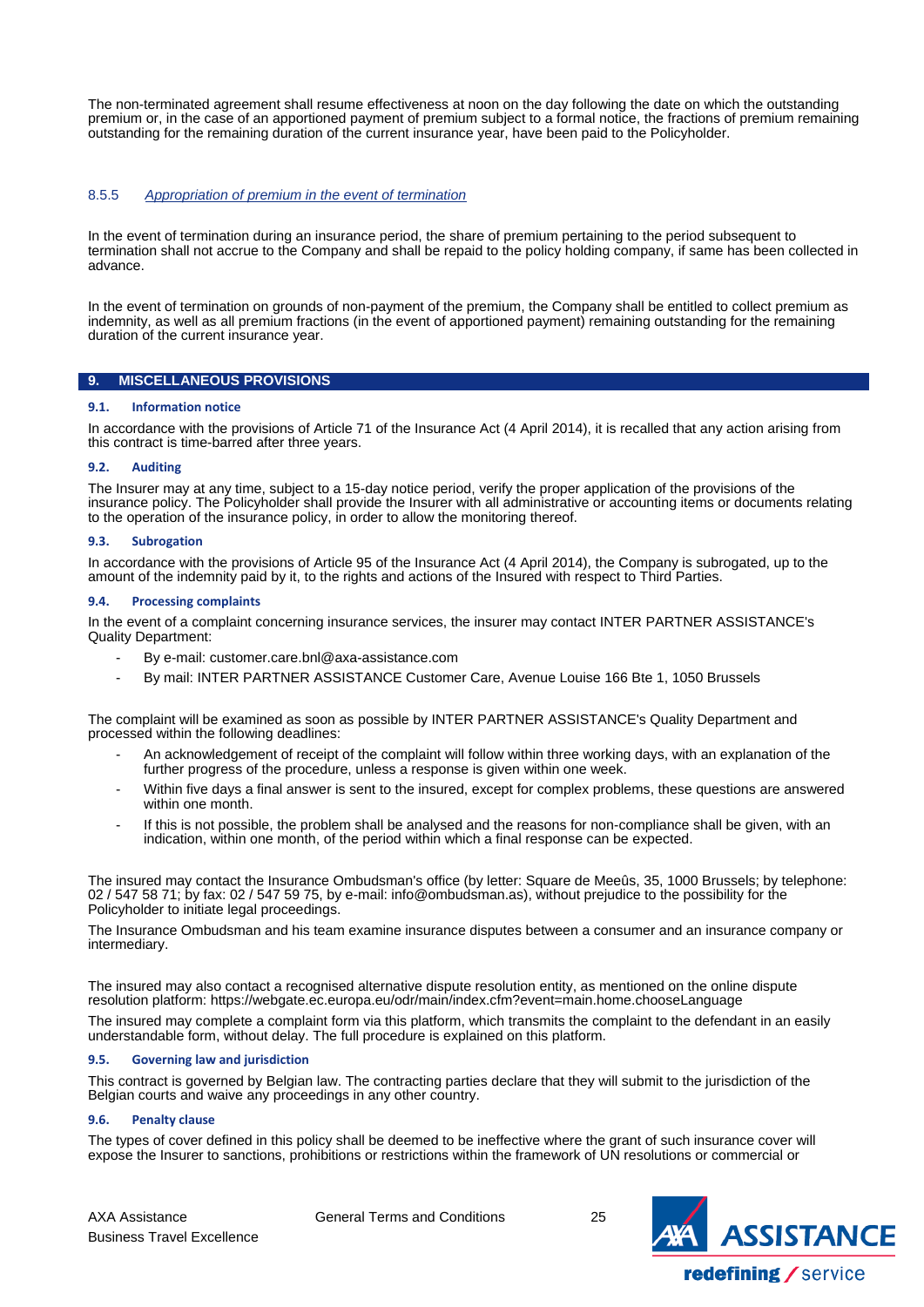economic sanctions, statutory provisions and regulations of the European Union, United Kingdom or United States of America.

## <span id="page-25-0"></span>**9.7. Protection of privacy**

## 9.7.1 *Data Controller*

Inter Partner Assistance nv, with registered office at Louizalaan, 166, 1050 Brussels, registered with the "Kruispuntbank van Ondernemingen" under number 0415.591.055 (hereinafter referred to as "Inter Partner Assistance").

## 9.7.2 *Purposes of data processing and intended recipients*

The personal data communicated by the person himself or received legitimately by Inter Partner Assistance from companies of the AXA Group, from companies that are related to these companies, from the employer of the person or third parties, may be processed by Inter Partner Assistance for the following purposes:

- the management of the person database;
- the management of the insurance contract;
- the service to the customers;
- the management of the relationship between Inter Partner Assistance and the insurance intermediary;
- the detection, prevention and combating of fraud;
- the fight against money laundering and the financing of terrorism;
- monitoring the portfolio;
- statistical studies;

To the extent that the communication of personal data is necessary for the purposes listed above, the personal data may be communicated to other companies of the AXA Group and to companies and / or persons connected to it (lawyers, experts, medical advisers, reinsurers, co-insurers, insurance intermediaries, service providers, other insurance companies, representatives, follow-up agencies for pricing, claims settlement agencies, Datassur).

This information may also be communicated to the inspection authorities, to the competent government departments and to any other government or private organization with which Inter Partner Assistance may exchange personal data in accordance with the applicable legislation.

## 9.7.3 *Data processing with a view to direct marketing*

The personal data communicated by the person concerned or lawfully received by Inter Partner Assistance may be communicated to other companies of the AXA Group and to companies that are connected to Inter Partner Assistance and / or to the insurance intermediary for the purpose of their own direct marketing or joint direct marketing (commercial actions, personalized advertising, profiling, linking of data, awareness, ...), to improve the knowledge of the joint customers and prospects, to inform the latter about their respective activities, products and services, and to deliver commercial offers.

In order to provide an optimal service in connection with direct marketing, this personal data can be communicated to companies and / or to persons in their capacity as subcontractors or service providers in favour of Inter Partner Assistance, other companies of the AXA Group and / or the insurance intermediary.

These processing operations are necessary for the representation of legitimate interests of Inter Partner Assistance consisting of the development of its economic activity. Where appropriate, these processing operations may be based on the consent of the subject.

## 9.7.4 *Data transfer outside the European Union*

Other companies of the AXA Group, and companies and/or persons in relation with them who receive personal data, may be located outside the European Union. Where personal data is transferred to third parties located outside the European Union, Inter Partner Assistance complies with the legal and statutory provisions in force regarding such transfers. It ensures, especially, a level of protection appropriate to the personal data which is transferred, based on alternative mechanisms introduced by the European Commission, such as standard contractual clauses, or binding corporate rules of the AXA Group in the event of intra-Group transfers (BOG 6/10/2014, p. 78547).

The data subject can obtain a copy of measures introduced by Inter Partner Assistance to be able to transfer personal data outside the European Union by writing to Inter Partner Assistance at the address below ('Contact Inter Partner Assistance').

## 9.7.5 *Processing activities of health data*

Inter Partner Assistance guarantees the respect of the rules and regulations specifically applicable to processing activities of data subject's health data, in taking all technical or organizational measures necessary to that end.

- The processing of these data is only performed with the explicit and written consent of the data subject or, where the data subject is physically or legally incapable of giving consent, to protect the vital interest of the data subject.
- The processing of these data is performed, under the supervision of doctor (medical advisors), subject to medical secrecy, by collaborators specially appointed to that end.
- Medical certificates and other documents containing these data, which are necessary to the negotiation, the conclusion, the execution or the performance of the contract, including the claims handling, are only transmitted to the medical advisors of Inter Partner Assistance. These medical advisors only disclose health data that reveal the current state of the data subject and are strictly adequate and relevant with regard to the risks they have been drawn up, to Inter Partner Assistance or the persons specially appointed to process health data.

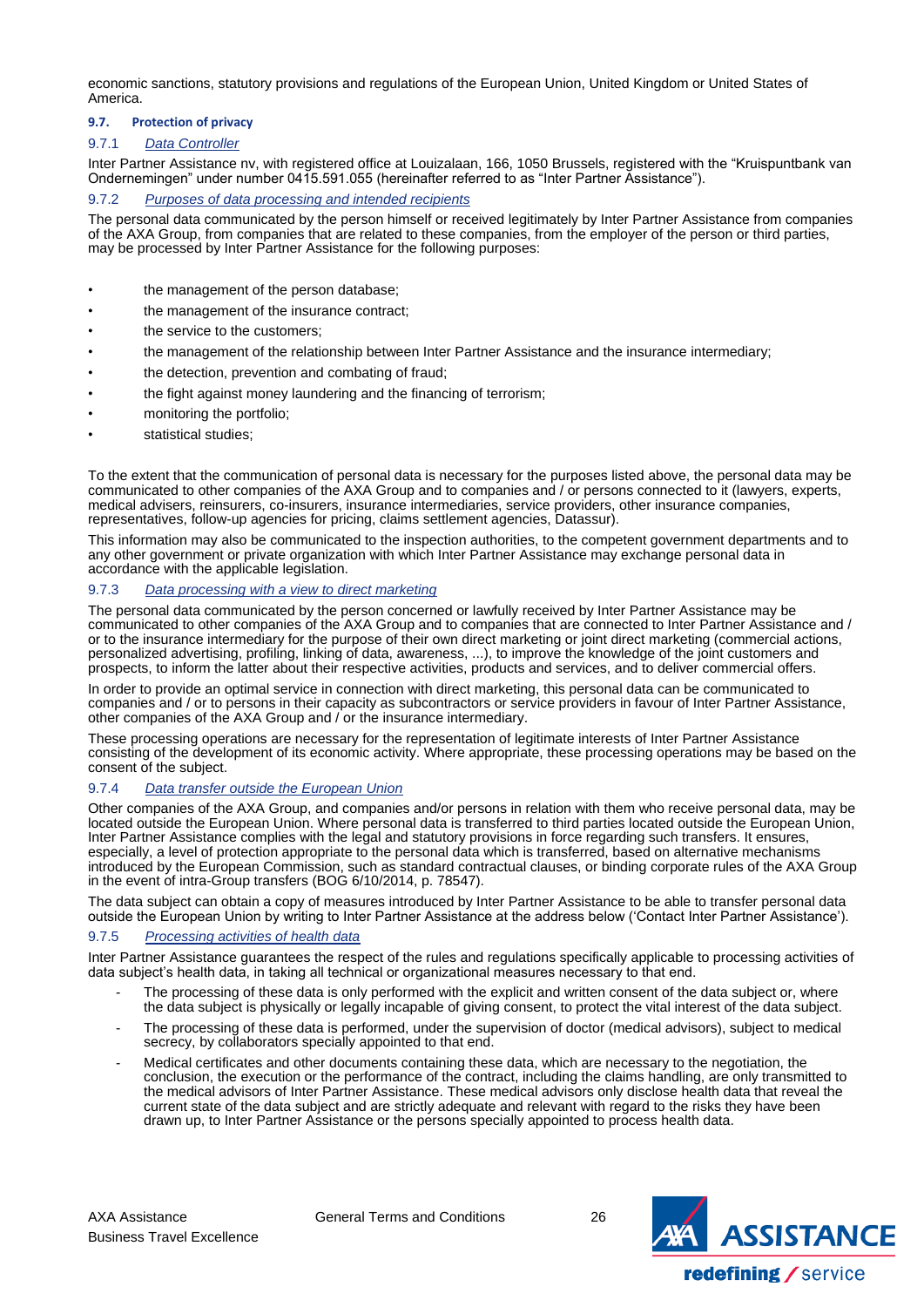The transfer of these data is only performed insofar it is necessary and the recipients provide sufficient quarantees to ensure the compliance with the rules and regulations specifically applicable to the processing. Prior to this transfer, Inter Partner Assistance shall minimize, pseudonymize or, eventually anonymize these data.

## 9.7.6 *Data storage*

Inter Partner Assistance stores the personal data collected relative to the insurance policy throughout the contractual relationship or the claims handling, updating them every time required by the circumstances, extended by the legal storage time or limitation period, so that it can meet the requests or any recourse that may be engaged after the end of the contractual relationship or after the closure of the claim.

Inter Partner Assistance stores the personal data relating to offers refused or which were not followed up by Inter Partner Assistance for five years after the offer was issued or the rejection was pronounced.

## 9.7.7 *Need to provide personal data*

The personal data relating to the data subject requested by Inter Partner Assistance are required to conclude and execute the insurance policy. Failure to provide these data can make it impossible to conclude or execute the insurance policy correctly.

## 9.7.8 *Confidentiality*

Inter Partner Assistance has done everything necessary to protect the confidentiality of personal data and to guard against any unauthorised access and any improper use, modification or deletion of the data.

To this end, Inter Partner Assistance follows the service security and continuity standards and assesses regularly the security level of its processes, systems and applications and those of its partners.

## 9.7.9 *Rights of the data subject*

The data subject has the right to:

- obtain from Inter Partner Assistance confirmation that his personal date are or are not processed and, when they are processed, to access this data;
- rectify and, if appropriate, complete his personal data that are inaccurate or incomplete;
- erase his personal data in certain circumstances;
- limit the processing of his personal data in certain circumstances;
- object, for reasons relating to his particular situation, the processing of personal data based on the legitimate interests of Inter Partner Assistance. The data controller no longer processes the personal data, unless he can demonstrate compelling legitimate grounds for the processing which override the interests, rights and freedoms of the data subject ;
- object the processing of his personal data for the purposes of direct marketing, which includes profiling to the extent that it is related to such direct marketing;
- not be subject to a decision based solely on automated processing, including profiling, which produces legal effects concerning him or her or similarly significantly affects him or her; nevertheless, where this automated processing is required to conclude or execute a policy, he has the right to obtain human intervention on the part of Inter Partner Assistance, express his point of view and contest the Inter Partner Assistance decision;
- receive his personal data that he has provided to Inter Partner Assistance in a structured, commonly used and machinereadable format; to transmit these data to another data controller when (i) the processing of his personal data is based on his consent or for the contract execution requirements and (ii) the processing is carried out by automated means ; and to have his personal data transmit directly from one data controller to another, where technically feasible;
- withdraw consent at any time, without affecting the lawfulness of processing based on consent before its withdrawal , when the processing of his personal data is based on his consent.

## 9.7.10 *Contact Inter Partner Assistance*

The person concerned wishing to exercise his rights can contact Inter Partner Assistance at the following addresses, accompanied by a recto / verso photocopy of his identity card:

- by post: Inter Partner Assistance Data Protection Officer, avenue Louise 166, 1050 Brussels
- via e-mail: dpo.BNL@axa-assistance.com

Inter Partner Assistance will process the applications within the legally stipulated deadlines. Except for clearly unfounded or excessive applications, no payment will be claimed for the processing of his applications.

## 9.7.11 *Lodging a complaint*

Where the data subject believes that Inter Partner Assistance is failing to comply with the relevant regulations, he is asked to contact Inter Partner Assistance in priority.

The person in question can also lodge a claim to the Personal Data Protection Authority at the following address:

Rue de la Presse, 35

1000 Brussels

Tel. + 32 2 274 48 00

Fax: + 32 2 274 48 35

contact@apd-gba.be

The data subject can also lodge a complaint with the Court of First Instance of his domicile.

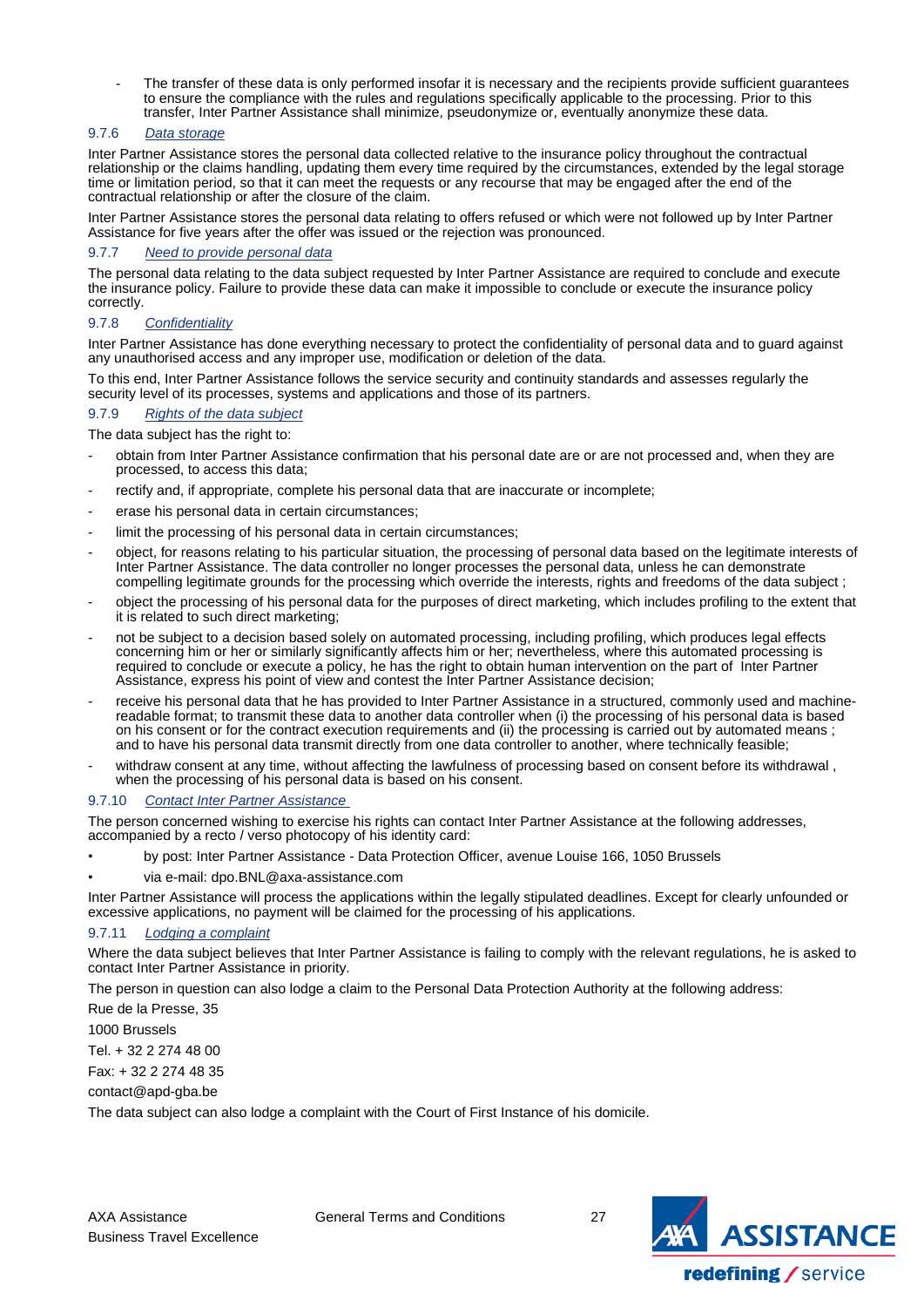# <span id="page-27-0"></span>**10. COMPANY SCALE FOR DETERMINING THE DEGREE OF PERMANENT DISABILITY**

<span id="page-27-1"></span>

| 100% |
|------|
| 100% |
| 100% |
| 100% |
| 100% |
| 100% |
|      |

## <span id="page-27-2"></span>**10.2. Partial permanent infirmity**

## 10.2.1 *Head*

| - Complete loss of sight in one eye (with or without enucleation) or one-half reduction |        |
|-----------------------------------------------------------------------------------------|--------|
| of total function of each of the eyes                                                   | 25%    |
| - Loss of skull material over full thickness:                                           |        |
| a) area of at least 12 cm <sup>2</sup>                                                  | 50%    |
| b) area of 6 to 12 $cm2$                                                                | $30\%$ |
| c) area of 3 to 6 $cm2$                                                                 | 16%    |
| d) area less than $3 \text{ cm}^2$<br>maximum                                           | 10%    |
| - Incurable and total deafness in both ears                                             | 40%    |
| - Incurable and total deafness in one ear                                               | 10%    |
| - Ablation of lower jaw:                                                                |        |
| a) total                                                                                | 35%    |
| b) partial (all or half of part rising from main jaw)                                   | 25%    |
| - Loss of all upper and lower teeth                                                     | 10%    |

# <span id="page-27-3"></span>**10.3. Limbs**

| Upper limbs                                                                     | Righ | Left |
|---------------------------------------------------------------------------------|------|------|
|                                                                                 |      |      |
| - Amputation of arm or hand                                                     | 60%  | 50%  |
| - Total loss of movement of the shoulder                                        | 30%  | 25%  |
| - Total loss of movement of the elbow                                           | 25%  | 20%  |
| - Total loss of movement of the wrist                                           | 20%  | 15%  |
| - Total paralysis of the upper member                                           | 60%  | 50%  |
| - Total paralysis of the axillary nerve                                         | 20%  | 15%  |
| - Total paralysis of the median nerve                                           | 40%  | 30%  |
| - Total paralysis of the ulnar nerve at the elbow                               | 20%  | 15%  |
| - Total paralysis of the ulnar nerve at the wrist                               | 12%  | 8%   |
| - Total paralysis of the radial nerve, injury at the level of the spiral groove | 30%  | 20%  |
| - Total paralysis of the radial nerve at the forearm                            | 30%  | 25%  |
| - Non-consolidated fracture of the arm (constituted pseudarthrosis)             | 30%  | 25%  |
| - Non-consolidated fracture of the arm (constituted pseudarthrosis):            |      |      |
| a) of the two bones                                                             | 25%  | 20%  |
| b) of only one bone                                                             | 12%  | 7%   |
| - Amputation of the thumb:                                                      |      |      |
| a) total                                                                        | 20%  | 15%  |
| b) partial (nail phalanx)                                                       | 5%   | 3%   |

- Ankylosis of the thumb:

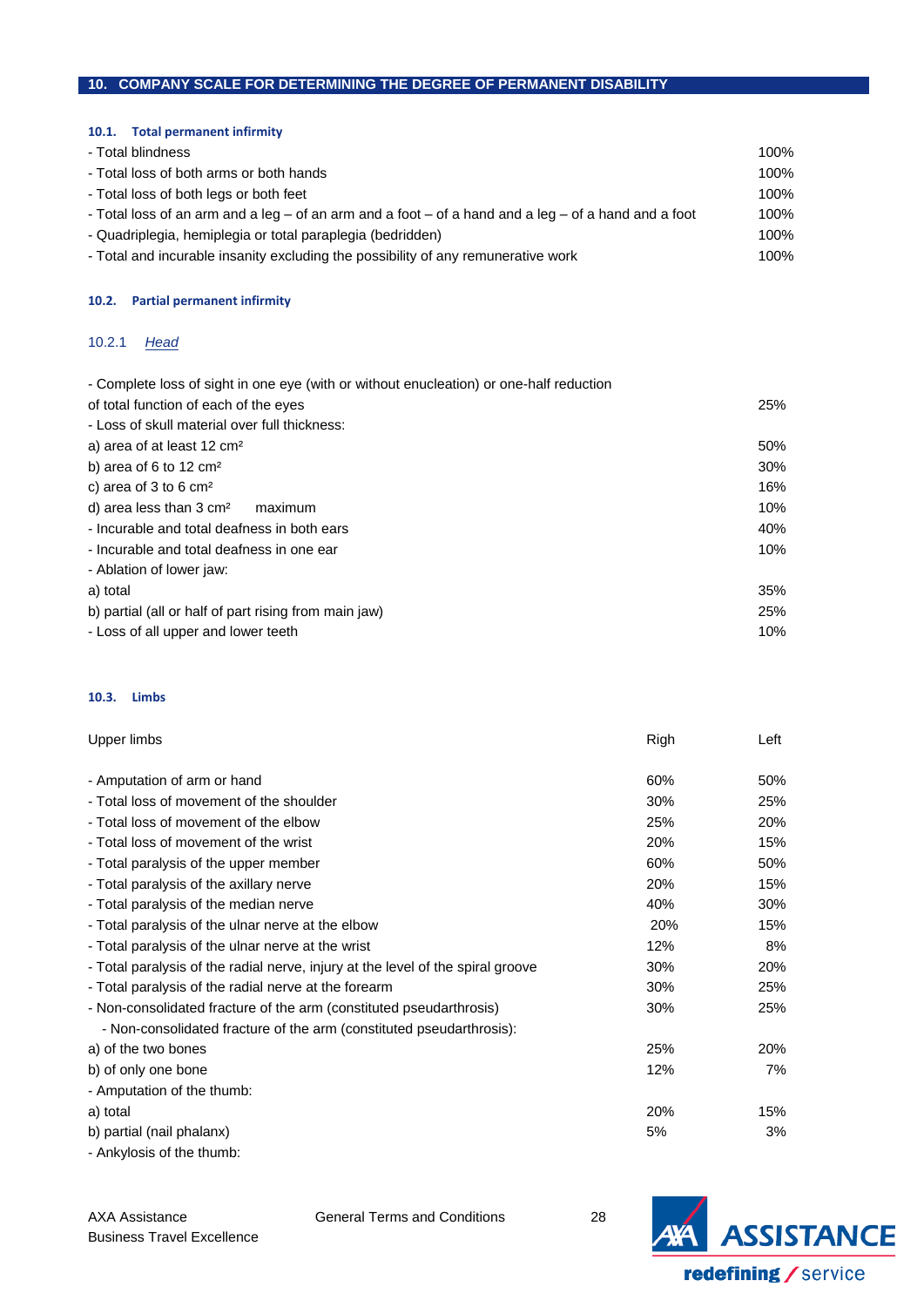| a) total                                                             | 12% | 8%  |
|----------------------------------------------------------------------|-----|-----|
| b) partial (nail phalanx)                                            | 5%  | 3%  |
| - Amputation of the index:                                           |     |     |
| a) total                                                             | 12% | 8%  |
| b) two phalanges                                                     | 8%  | 6%  |
| c) one phalanx                                                       | 3%  | 2%  |
| - Total amputation of middle finger                                  | 8%  | 6%  |
| - Total amputation of ring finger                                    | 6%  | 4%  |
| - Total amputation of little finger                                  | 5%  | 3%  |
| - Total amputation of the foregoing three fingers                    | 25% | 20% |
| - Total amputation of two of the foregoing three fingers             | 15% | 10% |
| - Total amputation of the thumb and index                            | 30% | 25% |
| - Total amputation of the thumb and a finger other than the index    | 25% | 20% |
| - Total amputation of the index and of a finger other than the thumb | 20% | 15% |

Lower limbs

| - Amputation of the thigh:                                                              |     |
|-----------------------------------------------------------------------------------------|-----|
| a) of upper 1/3                                                                         | 60% |
| b) of lower 2/3                                                                         | 50% |
| - Amputation of the leg                                                                 | 40% |
| - Amputation of the foot:                                                               |     |
| a) total                                                                                | 35% |
| b) subtalar                                                                             | 30% |
| c) midtarsal                                                                            | 30% |
| d) medio-metatarsal                                                                     | 25% |
| - Amputation of all toes of a foot                                                      | 15% |
| - Amputation of the big toe                                                             | 7%  |
| - Total loss of the last four toes of a foot                                            | 6%  |
| - Amputation of a toe (other than the big toe)                                          | 1%  |
| - Total loss of movement of the hip:                                                    |     |
| a) in poor attitude (flexion, adduction or abduction)                                   | 40% |
| b) in rectitude                                                                         | 30% |
| - Total loss of knee movements (ankylosis):                                             |     |
| a) in flexion                                                                           | 40% |
| b) in rectitude                                                                         | 20% |
| - Total loss of the movements of the tibio-talar joint:                                 |     |
| a) in favourable position                                                               | 10% |
| b) in unfavourable position                                                             | 20% |
| - Non-consolidated fracture of the thigh or both leg bones (constituted pseudarthrosis) | 40% |
| - Badly consolidated fracture of a foot                                                 | 20% |
| - Badly consolidated fracture of a rotula                                               | 20% |
| - Shortening of a lower limb:                                                           |     |
| a) by at least 8 cm                                                                     | 15% |
| b) by $5 \text{ cm}$                                                                    | 9%  |
| c) by 3 cm                                                                              | 4%  |
| - Total paralysis of the lower limb                                                     | 55% |
| - Total paralysis of the peroneal nerve                                                 | 25% |

- Total paralysis of the tibial nerve 15%

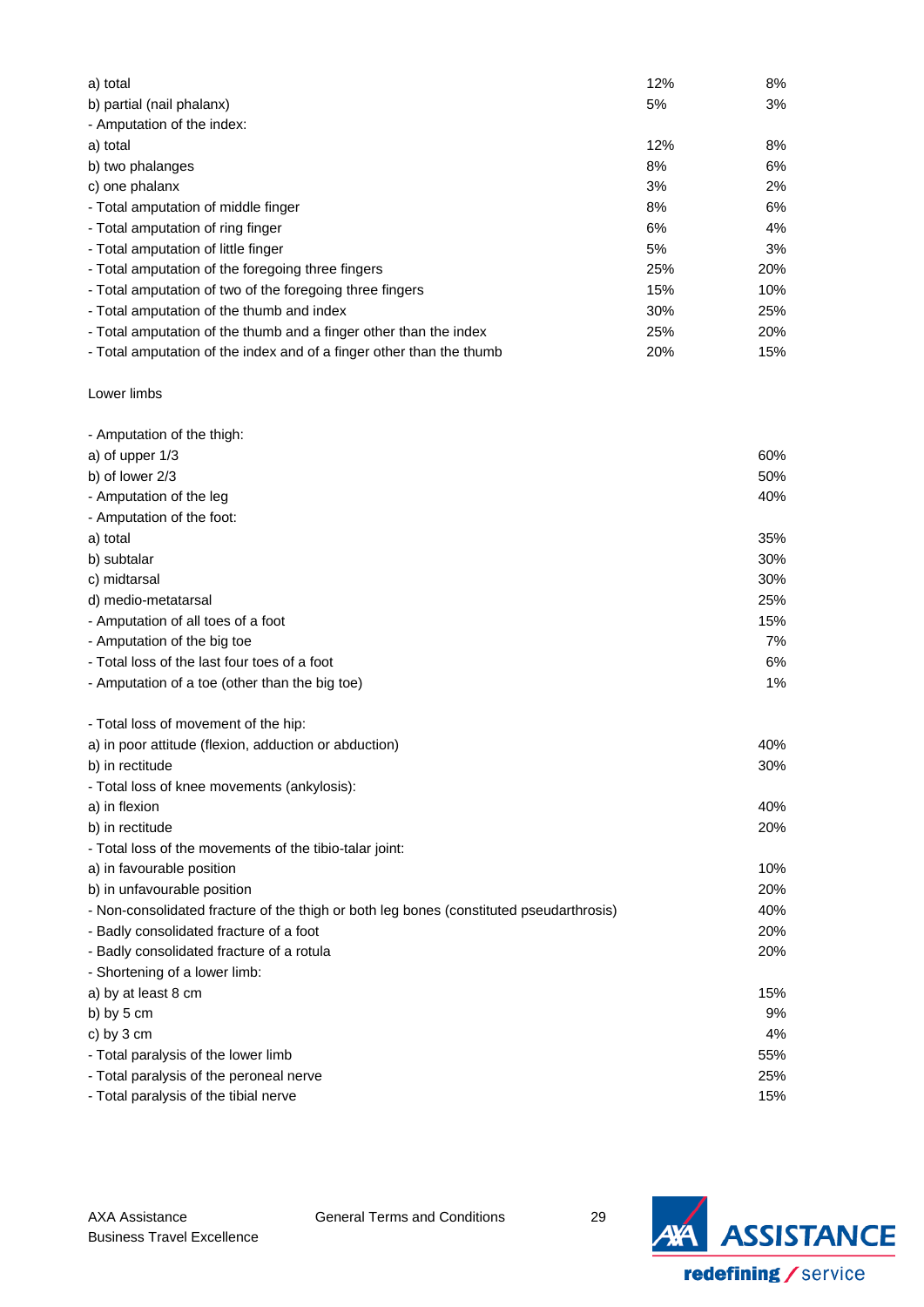#### <span id="page-29-0"></span>**10.4. Torso**

| - Immobilisation of a segment of the spine with pronounced deviation |     |
|----------------------------------------------------------------------|-----|
| and in uncomfortable position                                        | 30% |
| - Fracture of rib with persistent thorax perforation                 |     |
| and functional issue                                                 | 10% |
|                                                                      |     |

If the Insured is left-handed, the rates specified in the above scale for the various disabilities of the upper right member and of the upper left limb shall be switched.

The total and permanent functional incapacity of all or part of a limb is deemed to constitute a total loss, so that the limbs or parts thereof that are permanently non-functional are considered as lost.

In the event of partial loss of a limb or of part of this limb, the level of infirmity shall be assessed in comparison to its total loss.

The infirmities that are not listed in the above scale, although of lesser importance, shall be compensated in proportion to their degree of severity as compared to that of the listed infirmities, and without taking into account the Insured's profession.

#### <span id="page-29-1"></span>**10.5. Multiple infirmities**

Where several distinct infirmities affecting various or different limbs or parts of a same limb result from the same accident, the total compensation is calculated on the global level set out in the above scale for all relevant infirmities and, failing this, on that obtained by addition through application of the following principle: infirmities being classified in any order whatsoever, the first is assessed at the level stated in the above scale and then each of the following disabilities are assessed in proportion to the estimated remaining capacity based on this scale.

#### <span id="page-29-2"></span>**10.6. Former condition**

The loss of limbs or organs that were already non-functional prior to the accident cannot give rise to compensation.

Injury to limbs or organs already in a state of infirmity is compensated to the extent of the difference between the condition prior to and following the accident.

Injuries to limbs or organs caused by the accident shall be assessed without taking into account the former condition of disability that may have affected other limbs or organs.

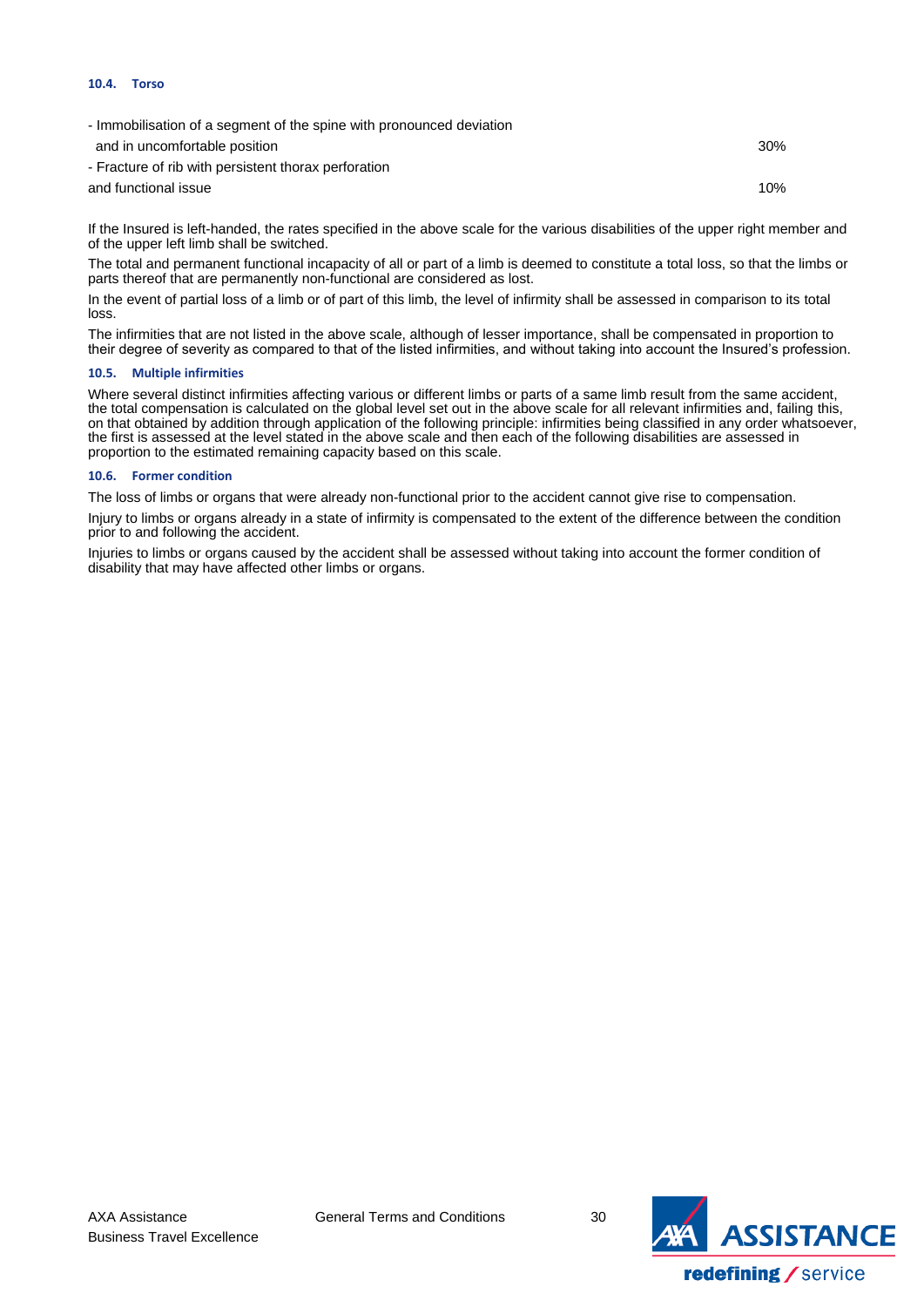# **II. SPECIFIC CONDITIONS**

## <span id="page-30-1"></span><span id="page-30-0"></span>**1. PARTIES**

The Subscriber:

The company that is defined in the special terms.

The Subscriber represents that it is acting exclusively on its own behalf.

The Insurer:

Inter Partner Assistance, S.A. subject to Belgium law with a share capital of 31 702 613 € - RPM Bruxelles – BCE 0415 591 055, which registered office office is located Avenue Louise 166 BP1 – 1050-BRUXELLES, An insurance company registered with BNB (Banque Nationale de Belgique) under n° 0487

## <span id="page-30-2"></span>**2. MANDATORY DOCUMENTS**

The following form an indivisible part of this policy :

- The special terms delivered to the subscriber
- These specific terms.
- The Business Travel Excellence terms and conditions

The subscriber has the obligation:

- To provide the insured with an Information Notice prepared by the insurer which defines the guarantees and their terms of entry into force and the formalities to be fulfilled in the event of a loss.
- To inform the insured in writing of the changes that are intended, if any, to bring to their rights and obligations.

The proof of the delivery of the information leaflet to the insured and the information relating to the contractual changes rests with the subscriber.

Consequently, it is clearly established that this Information leaflet must be duplicated by the subscriber in as many copies as necessary, in order to be given to each of the insured under the sole responsibility of the Subscriber.

For any assistance request or hospitalization, prior to any commitment that entails the filing of a claim under this policy, the Insured must contact : +32 (0)2 550 05 00

Specifying the number of contrat, the number of convention, the name of the subscribing company, his name, surname and function.

## <span id="page-30-3"></span>**3. PURPOSE OF THE CONTRACT**

The present contract is to provide covers for the subscriber and the Insured against the risks set out in the attached conditions

## <span id="page-30-4"></span>**4. INSURED PERSONS**

The Principal Insured: Any employee, agent of the company, director, manager of the Subscriber, engaged on a business trip,

Any other person engaged on a business trip,

Expatriates and/or seconded employees during the course of business trips conducted as part of their expatriation or secondment.

The Principal Insured's spouse and dependent children accompanying the Principal Insured on their business trip.

## <span id="page-30-5"></span>**5. SCOPE OF INSURANCE COVER**

The purpose of this policy is to allow the Insured to benefit from the cover set forth below in the Chapter entitled "Cover and Benefits", within the framework of the business trip conducted on behalf of the Subscriber, having a duration of less than 365 consecutive days, 24 hours a day, at any location and throughout the duration thereof, including travel to and from the place of work.

For each business trip, the cover shall be effective from the moment the Insured leaves his place of work or home for the purpose of conducting the business trip and ends on the return of the Insured to his place of work or home, whichever is reached first.

The cover is extended on a 24-hour-a-day basis throughout the Insured's leave periods, i.e. personal trips conducted during an absence authorised by the Subscriber, taken for a maximum period of 15 days within the Insured's business trip and conducted in the country in which the business trip is located.

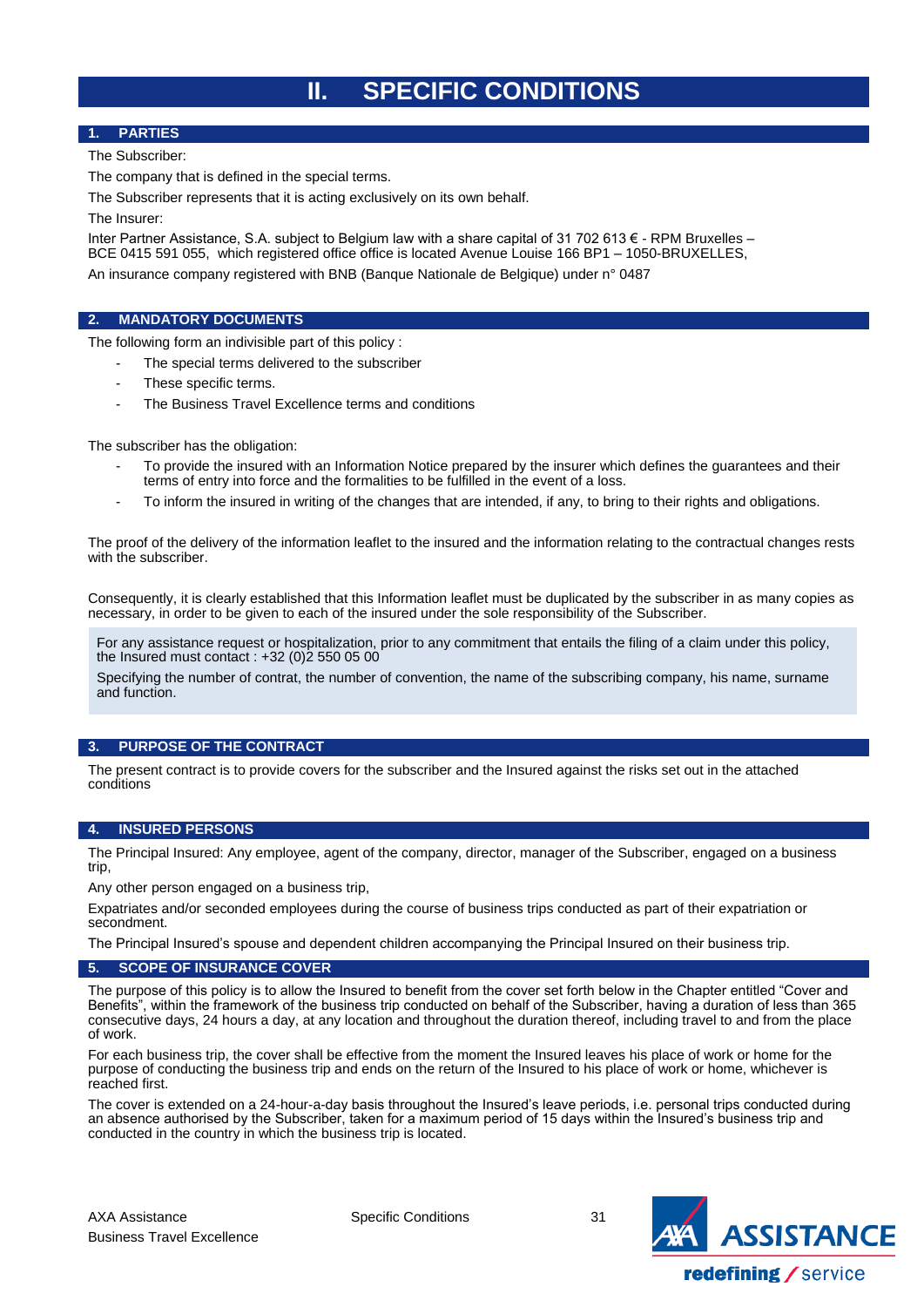# <span id="page-31-0"></span>**6. COVER AND BENEFITS**

## PART I.- PERSONAL ACCIDENT - if subscribed as mentioned in the special conditions

| Type of cover of benefits                                                                                                                                                                                                                                                                                                                                                                                   | Maximum amount per head or per claim                          | Geographic scope |
|-------------------------------------------------------------------------------------------------------------------------------------------------------------------------------------------------------------------------------------------------------------------------------------------------------------------------------------------------------------------------------------------------------------|---------------------------------------------------------------|------------------|
| Accidental death                                                                                                                                                                                                                                                                                                                                                                                            | The subscribed capital mentioned in the<br>special conditions |                  |
| Increase of benefit in the event of attack, terrorist act<br>or civil commotion                                                                                                                                                                                                                                                                                                                             | 50% of the capital death                                      |                  |
| Increase of benefit per dependant Child                                                                                                                                                                                                                                                                                                                                                                     | € 7 500 per child Max € 35 000                                |                  |
| Permanent disability reductible in case of permanent<br>partial disability according to the company scale,<br>scale of the work accident of the social security or<br>EU scale                                                                                                                                                                                                                              | The subscribed capital mentioned in the<br>special conditions |                  |
| Benefit in the event of attack, terrorist act or civil<br>commotion                                                                                                                                                                                                                                                                                                                                         | Increase of 50% of the capital death                          |                  |
| Benefit per Dependant Child                                                                                                                                                                                                                                                                                                                                                                                 | Increase of €7 500 per child<br>Max € 35 000                  |                  |
| If the permanent disability stabilized at a rate of over<br>25%:<br>Fit out the principal residence or relocation, vehicle,<br>technology help and adaptation of the work area<br>Providing an occupational therapist and a<br>professional of home readaptation<br>Reimbursement of expenses for the development of<br>the home, the vehicle, the technological aids, the<br>adaptation of the workstation | Services and reimbursement real costs<br>up to € 50 000       | Worldwide        |
| Death or disability (from 66% to 100%) following a<br>cerebral vascular accident or heart attack,<br>myocardial infection                                                                                                                                                                                                                                                                                   | The subscribed capital mentioned in the<br>special conditions |                  |
| Accidental coma                                                                                                                                                                                                                                                                                                                                                                                             | € 75 per day since 10 consecutive days<br>max 365 days        |                  |
| Retraining expenses                                                                                                                                                                                                                                                                                                                                                                                         | € 5 000 per head / € 15 000 per claim                         |                  |
|                                                                                                                                                                                                                                                                                                                                                                                                             |                                                               |                  |

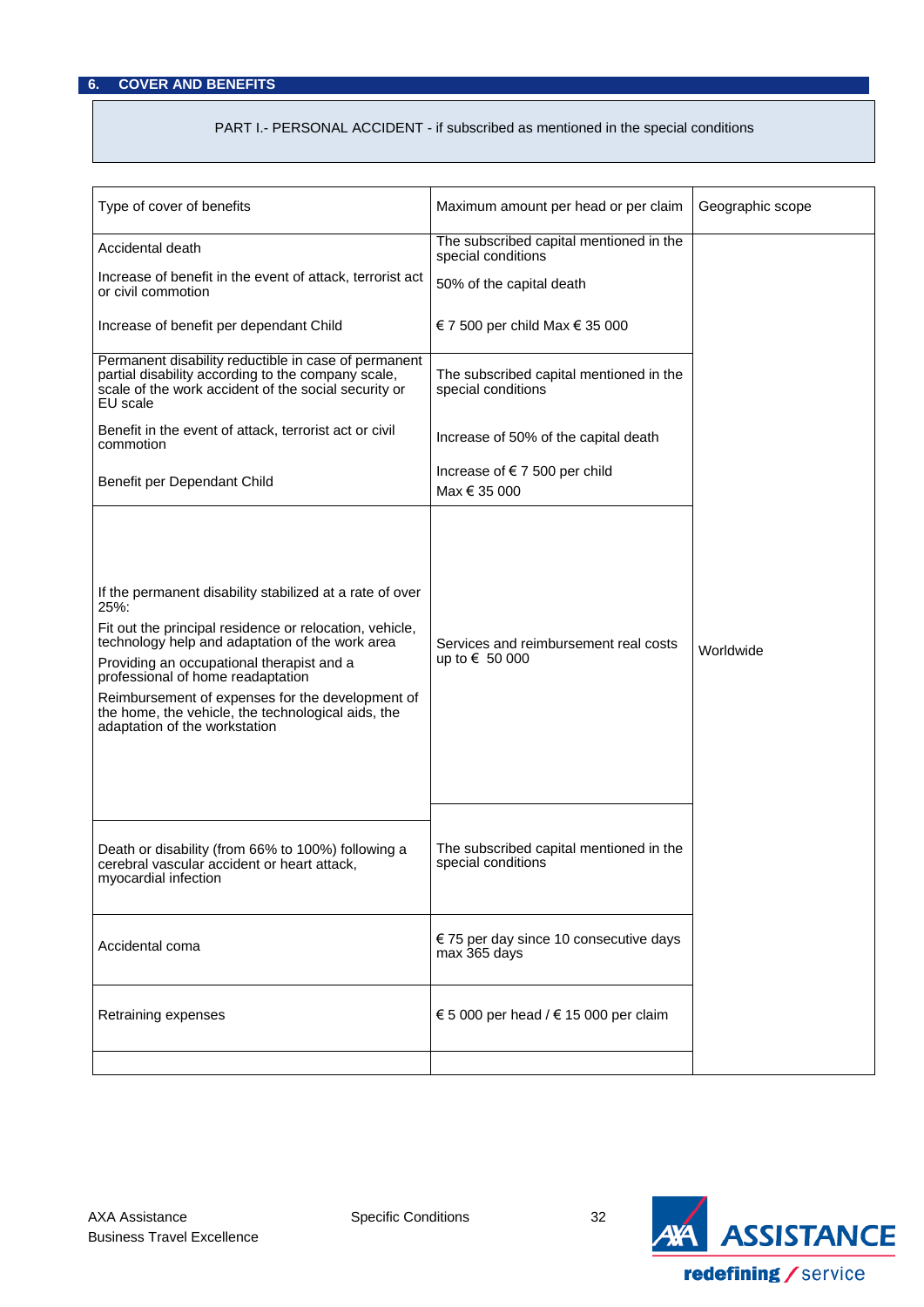# PART II.-HEALTH - if subscribed as mentioned in the special conditions

| Type of cover of benefits                                                                                                                                                                                                                                                    | Maximum amount per head                                                                                                                     | Geographic scope     |
|------------------------------------------------------------------------------------------------------------------------------------------------------------------------------------------------------------------------------------------------------------------------------|---------------------------------------------------------------------------------------------------------------------------------------------|----------------------|
| Medical expenses abroad<br>Following accident or illness: payment or<br>reimbursement of the actual expenses in addition to<br>or in the absence of a primary medical                                                                                                        | Actual costs without any deductible<br>Max 365 days per claim                                                                               | Abroad               |
| Medical expenses while back to the country of<br>residence:<br>In the event of hospitalisation of the insured abroad,<br>reimbursement of the actual expenses in addition to<br>or in the absence of a primary medical insurance<br>policy and/or any other additional cover | $\epsilon$ 30 000 during 30 days since the return<br>of the insured to his country of residence<br>and $\epsilon$ 15 000 for the prostheses | Country of residence |
| Emergency dental expenses abroad<br>Reimbursement of the actual expenses in addition to<br>or in absence of a primary medical insurance policy<br>and/or any other additional cover                                                                                          | € 1 500                                                                                                                                     | Abroad               |
| Cosmetic disfigurement                                                                                                                                                                                                                                                       | € 3 000                                                                                                                                     | Worldwide            |
| Psychological assistance<br>Reimbursement of the cost of consultations                                                                                                                                                                                                       | € 3 000                                                                                                                                     | Worldwide            |

# PART III.- ASSISTANCE, SAFETY AND SERVICES

| Type of cover of benefits                                    | Maximum amount per head | Geographic scope |
|--------------------------------------------------------------|-------------------------|------------------|
|                                                              |                         |                  |
| Medical transportation                                       | Actual costs            |                  |
| Dispatch of doctor on site                                   | Actual costs            |                  |
| Home repatriation                                            | Actual costs            |                  |
|                                                              |                         |                  |
| Repatriation of deceased ody and coffin expenses             | Actual costs            |                  |
| Funeral expenses                                             | € 5 000                 |                  |
| Assistance with formalities following death                  | Telephone services      | Worldwide        |
|                                                              |                         |                  |
| Repatriation of spouse and/or children                       | Actual costs            |                  |
|                                                              |                         |                  |
| Shipping of personal effects in the event of<br>repatriation | Actual costs            |                  |
|                                                              |                         |                  |
| Travel costs of replacement employee                         | Two way tickets         |                  |
|                                                              |                         |                  |
| Return of insured to business trip relocation                | Two way tickets         |                  |

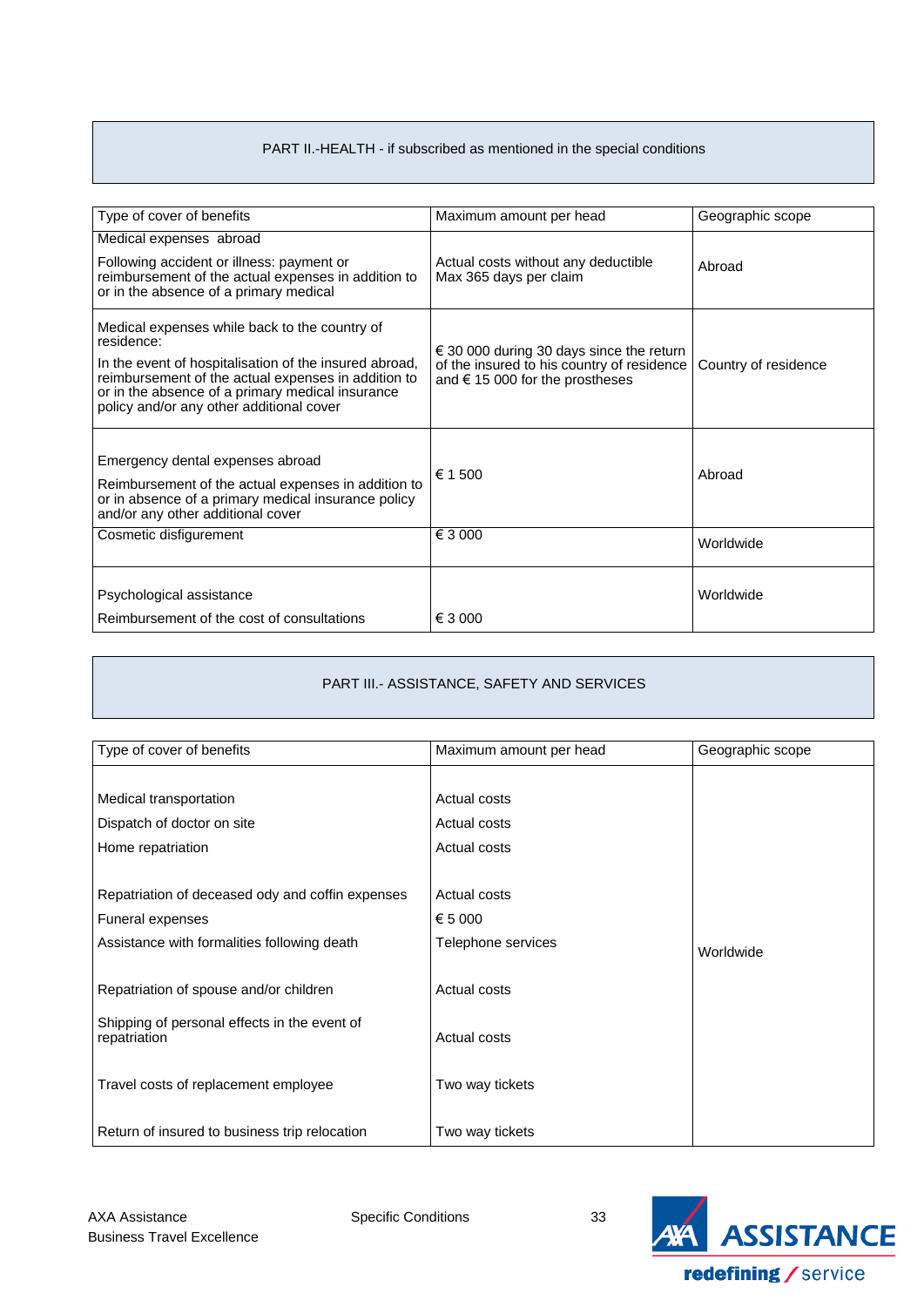| accompaniment during repatriation on grounds of<br>reservation -max 7 days for a max of 3<br>illness, accident or in the event of insured's death<br>persons |
|--------------------------------------------------------------------------------------------------------------------------------------------------------------|
|                                                                                                                                                              |
|                                                                                                                                                              |
| Notification of family members in the event of serious<br>damage to his home<br>Two way tickets                                                              |
| Early return in the event of death or hospitalization of                                                                                                     |
| a family member<br>Two way tickets                                                                                                                           |
| Early return of the insured in the event of serious                                                                                                          |
| damage to his home<br>Two way tickets                                                                                                                        |
| Early return of director<br>Two way tickets                                                                                                                  |
| Early return in case of premature birth of a kid in<br>Two way tickets<br>charge                                                                             |
| In situ costs in case of impossibility to leave the                                                                                                          |
| € 300 per day max $∈$ 4 500<br>country                                                                                                                       |
| Costs of extension of stay further to accident or<br>€ 300 per day max € 4 500<br>illness                                                                    |
|                                                                                                                                                              |
| Dispatch of medication unavailable locally                                                                                                                   |
|                                                                                                                                                              |
| Siitting service for children under 16<br>Two way tickets or $\epsilon$ 500<br>Country of residence                                                          |
|                                                                                                                                                              |
|                                                                                                                                                              |
| Search and rescue costs<br>€ 30 000                                                                                                                          |
| Evacuation for health or political reasons<br>Worldwide                                                                                                      |
| Natural or nuclear disasters, epidemics, pandemics,<br>war or riots<br>€ 100 000                                                                             |
| Insured's personal belongings package<br>€ 2 000                                                                                                             |
|                                                                                                                                                              |
| Loss, theft, damage to or destruction of luggage                                                                                                             |
| € 5 000<br>Relative excess 150€ per claim                                                                                                                    |
| Loss, theft, damage to or destruction of profesionnal<br>Worldwide<br>equipment                                                                              |
| € 5 000<br>Relative excess 150€ per claim                                                                                                                    |
|                                                                                                                                                              |
| Cover for assault                                                                                                                                            |
| Theft or loss of cards, keys, identity documents with                                                                                                        |
| or without assault<br>€ 500                                                                                                                                  |
| Damage to personal belongings as a result of assault $\in$ 500                                                                                               |
| Theft of withdrawn cash with assault<br>€ 800                                                                                                                |
| € 300<br>Fraudlent use of SIM card                                                                                                                           |

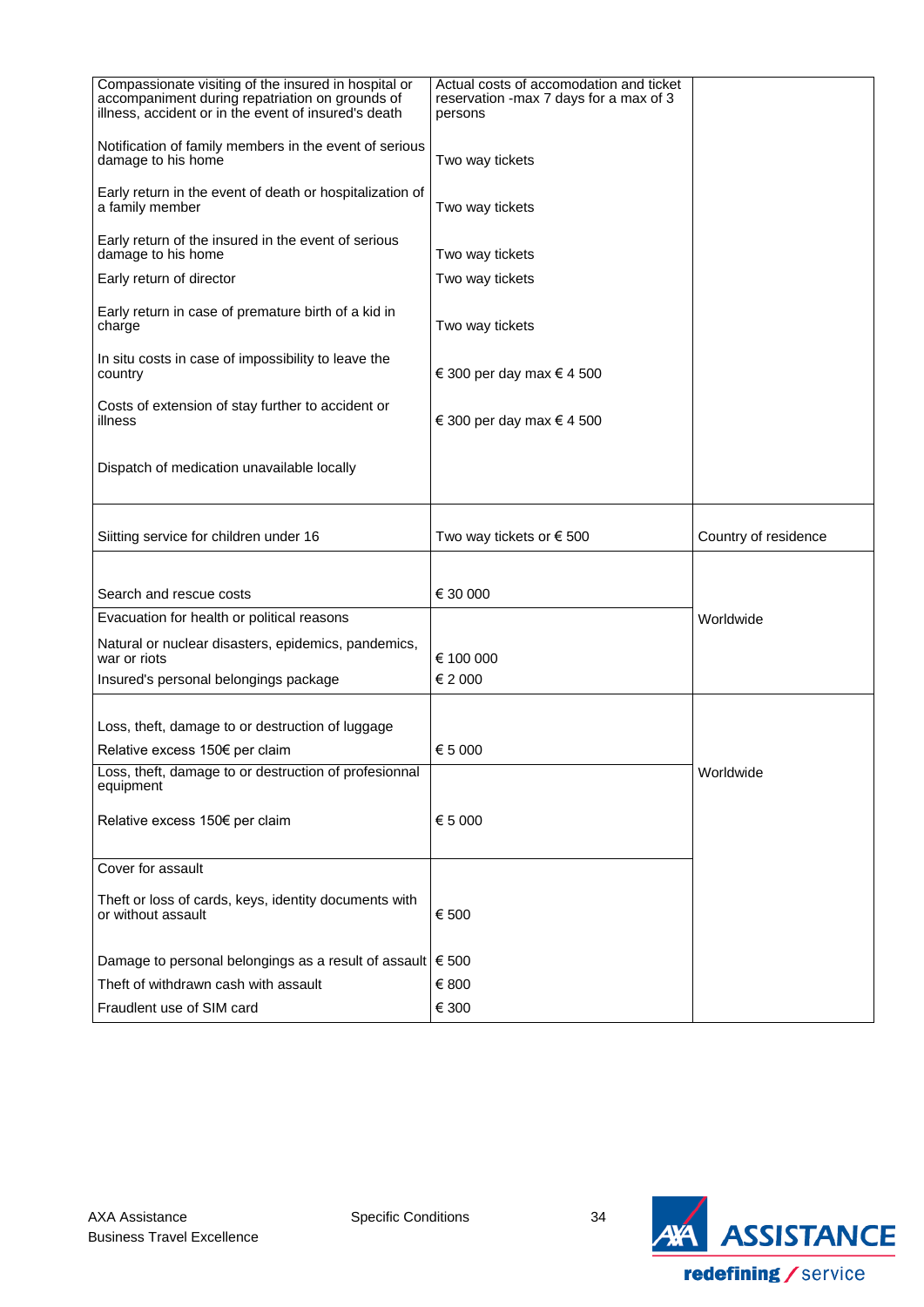# PART IV.- TRAVEL - if subscribed as mentioned in the special conditions

| Type of cover of benefits                                                                            | Maximum amount per head | Geographic scope |
|------------------------------------------------------------------------------------------------------|-------------------------|------------------|
| <b>Travel incidence</b>                                                                              |                         |                  |
| Delay inexcess of 4h per incident, cancellation or<br>non-admission on board                         | € 600                   |                  |
| Missed connection in excess of 6h per incident                                                       | € 600                   |                  |
| Delayed luggage delivery in excess of 24h per<br>incident                                            | € 600                   | Worldwide        |
| Air hijacking                                                                                        | € 3 000                 |                  |
| Advance of funds in case of loss of theft of payment<br>means                                        | € 15 000                |                  |
| Assistance with passport/identity documents                                                          | Services                |                  |
| Early return in the event of loss, theft or destruction<br>of samples                                | € 3 000                 |                  |
| Cancelling or changing a scheduled trip                                                              |                         |                  |
| Costs of cancelling or changing visit and travel<br>arrangements prior to departure in the event of: |                         |                  |
| Serious accident, serious illness, death or<br>hospitalization of the insured or a family member     |                         |                  |
| Side effects or incompatibility of a mandatory<br>vaccinations                                       |                         |                  |
| Pregnancy compliactions                                                                              | € 8 000                 |                  |
| Death or hospitalization of a work colleague                                                         |                         | Worldwide        |
| Summons to a court                                                                                   |                         |                  |
| Serious property damage at the insured who is a<br>director                                          |                         |                  |
| <b>Travel cancellation</b>                                                                           |                         |                  |
| In case of Terrorism, war or Natural desaster                                                        | € 5 000                 |                  |
|                                                                                                      | Deductible € 100        |                  |
|                                                                                                      |                         |                  |
| Corporate assistance                                                                                 |                         |                  |
| Postponement/cancelation of meeting                                                                  |                         |                  |
| Transmission of forgotten or lost documents                                                          | Services                |                  |
| Transmission of messages                                                                             |                         |                  |
| Information assistance                                                                               |                         |                  |
| Language assistance                                                                                  |                         |                  |
| Private third party liability                                                                        |                         |                  |
| All bodily injury, property and consequential losses<br>except USA and Canada                        | € 10 000 000 per event  | Abroad           |

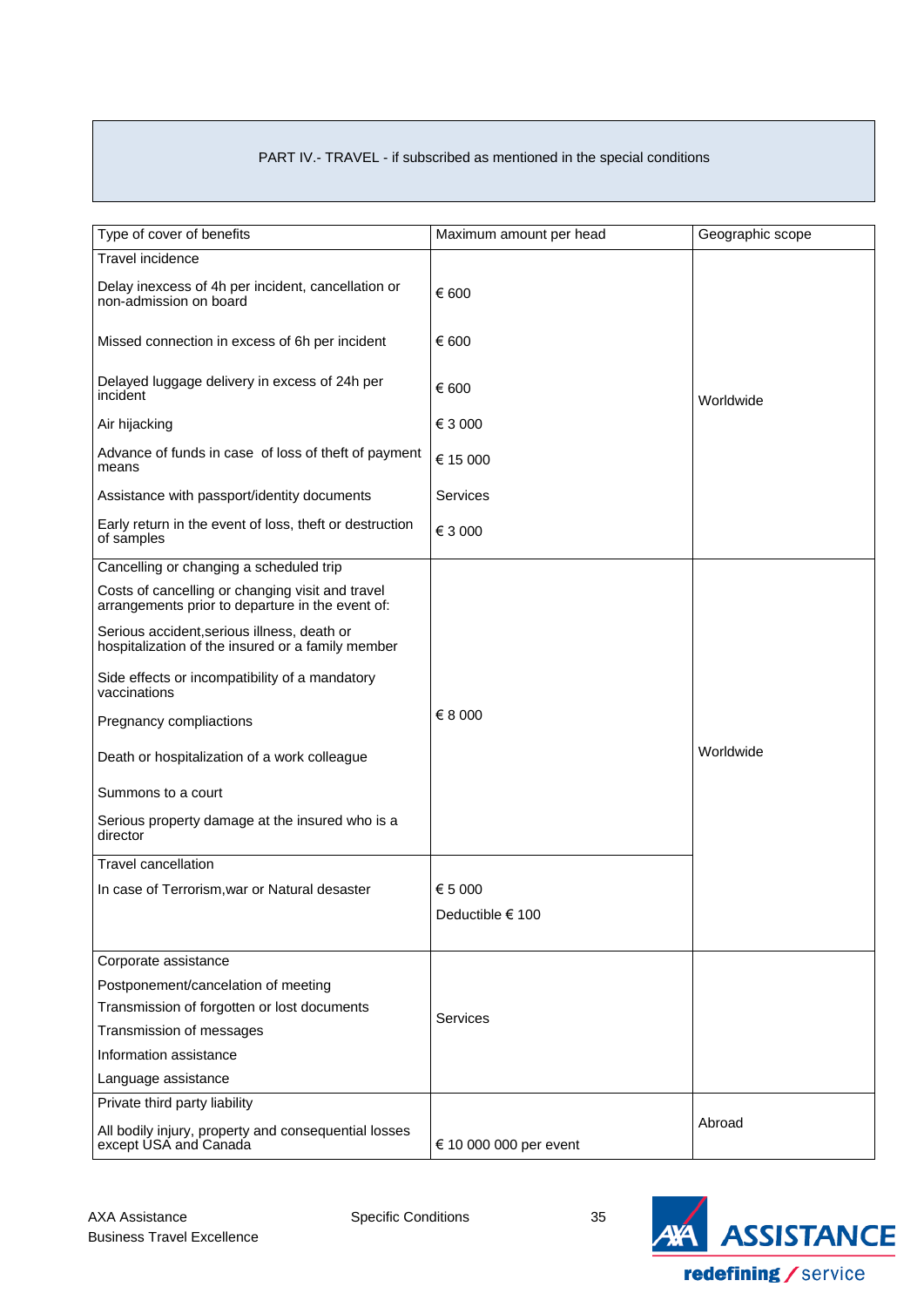| For the claim in the US or Canada:                                                         |                       |  |
|--------------------------------------------------------------------------------------------|-----------------------|--|
| Food poisoning                                                                             | € 1 500 000 per event |  |
|                                                                                            |                       |  |
| All bodily injury, property and consequential losses<br>except USA and Canada              | € 1 500 000 per event |  |
| Car hire excess                                                                            |                       |  |
| In case of material damage or theft of the hire car<br>rented, reimbursement of the excess | € 1 000               |  |
|                                                                                            |                       |  |
| Advance of the bail bond                                                                   | € 50 000              |  |
| Assomption of the lawyer's cost                                                            | € 15 000 per event    |  |

# PART IV.- SECURITY HOTLINE

| 1. Provide a first level of response to the collaborator<br>facing an emergency or crisis situation-aggression,<br>protest, riot, earthquake, attack, shooting, abduction,<br>hostage-taking-requiring the immediate issuance of<br>recommendations as to The conduct to be held;<br>2. Trigger the mobilization, if any, and on the client's<br>agreement, of the necessary safety and/or medical<br>resources to assist the collaborator (s). | Accessible 24/24 7/7<br>Contact: Assistance plateform | Worldwide |
|-------------------------------------------------------------------------------------------------------------------------------------------------------------------------------------------------------------------------------------------------------------------------------------------------------------------------------------------------------------------------------------------------------------------------------------------------|-------------------------------------------------------|-----------|
|-------------------------------------------------------------------------------------------------------------------------------------------------------------------------------------------------------------------------------------------------------------------------------------------------------------------------------------------------------------------------------------------------------------------------------------------------|-------------------------------------------------------|-----------|

## <span id="page-35-0"></span>**7. MAXIMUM COMMITMENTS PER EVENT**

For Private liability:  $\epsilon$  10 000 000

Other guarantees:  $630000000$ 

It is formally agreed that if the policy is taken out in favour of several Insured, who are victims of the same insured accident caused by a same event and if the aggregate death and disability benefits exceed € 30 000 000, the Insurer's commitments shall in any event be capped at this amount with respect to the total amount of the accidental death and accidental permanent disability benefits paid to Insured who are victims of the same accident, the benefits being reduced and paid on a proportional basis with respect to the number of victims.

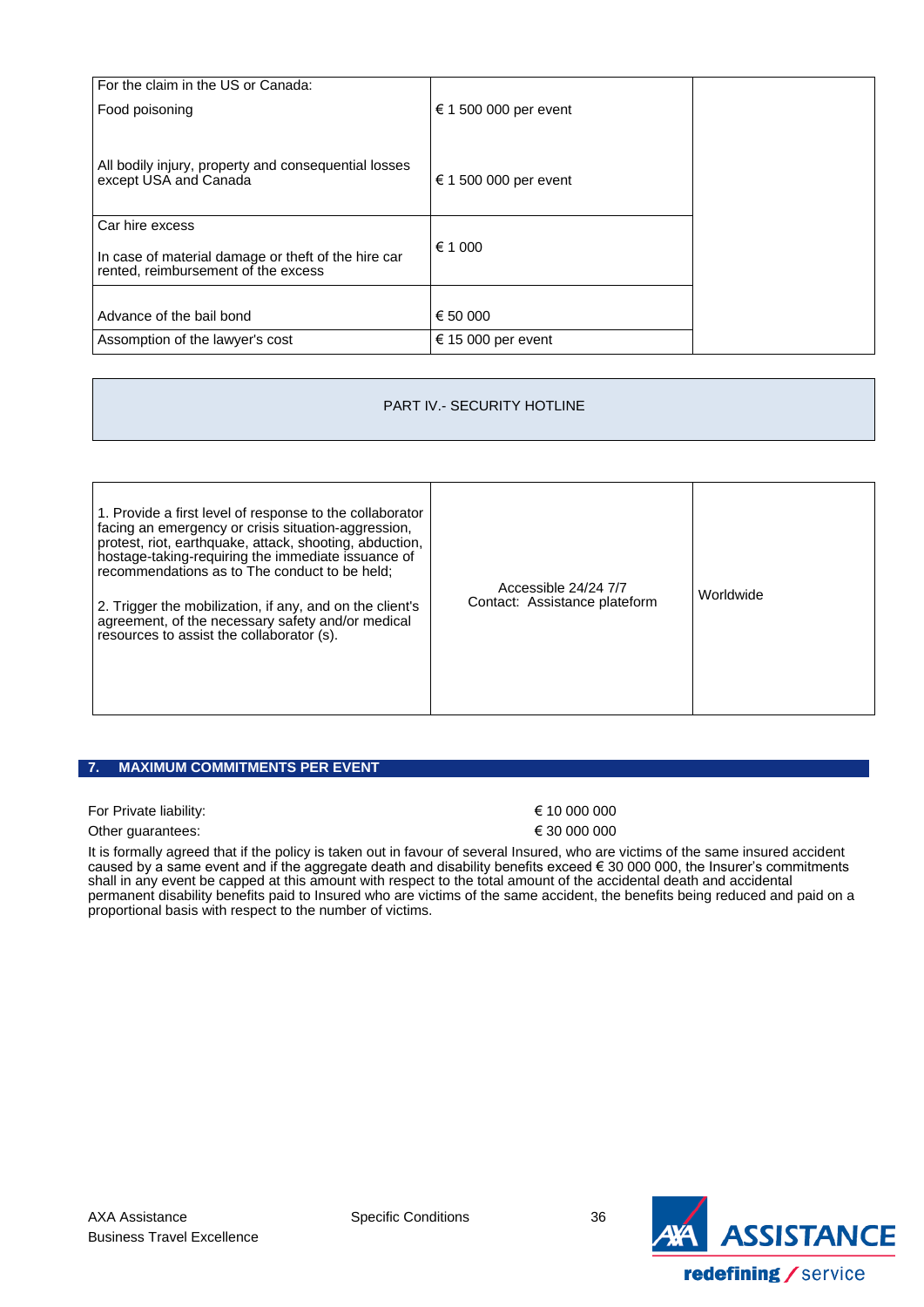#### <span id="page-36-0"></span>**CONTENT** III.

| ı.                  |                                                                                                             |  |
|---------------------|-------------------------------------------------------------------------------------------------------------|--|
| 1.                  |                                                                                                             |  |
| 2.<br>2.1.          |                                                                                                             |  |
| 2.2.                |                                                                                                             |  |
| 2.3.                |                                                                                                             |  |
| 2.4.                |                                                                                                             |  |
| 2.5.                |                                                                                                             |  |
| 2.6.                |                                                                                                             |  |
| 2.7.<br>2.8.        |                                                                                                             |  |
| 2.9.                |                                                                                                             |  |
| 2.10.               |                                                                                                             |  |
| 2.11.               |                                                                                                             |  |
| 2.12.               |                                                                                                             |  |
| 2.13.<br>2.14.      |                                                                                                             |  |
| 2.15.               |                                                                                                             |  |
| 2.16.               |                                                                                                             |  |
| 2.17.               |                                                                                                             |  |
| 2.18.               |                                                                                                             |  |
| 2.19.<br>2.20.      |                                                                                                             |  |
| 2.21.               |                                                                                                             |  |
| 2.22.               |                                                                                                             |  |
| 2.23.               |                                                                                                             |  |
| 2.24.               |                                                                                                             |  |
| 2.25.<br>2.26.      |                                                                                                             |  |
| 2.27.               |                                                                                                             |  |
| 2.28.               |                                                                                                             |  |
| 2.29.               |                                                                                                             |  |
| 2.30.               |                                                                                                             |  |
| 2.31.               |                                                                                                             |  |
| 2.32.<br>2.33.      |                                                                                                             |  |
| 2.34.               |                                                                                                             |  |
| 2.35.               |                                                                                                             |  |
| 2.36.               |                                                                                                             |  |
| 2.37.<br>2.38.      |                                                                                                             |  |
| 2.39.               |                                                                                                             |  |
| 2.40.               |                                                                                                             |  |
| 2.41.               |                                                                                                             |  |
| 2.42.               |                                                                                                             |  |
| 2.43.<br>2.44.      |                                                                                                             |  |
| 2.45.               |                                                                                                             |  |
| 2.46.               |                                                                                                             |  |
| 2.47.               |                                                                                                             |  |
| 2.48.               |                                                                                                             |  |
| 2.49.<br>2.50.      |                                                                                                             |  |
| 2.51.               |                                                                                                             |  |
| 2.52.               |                                                                                                             |  |
| 2.53.               |                                                                                                             |  |
| 2.54.               |                                                                                                             |  |
| 2.55.<br>2.56.      |                                                                                                             |  |
| 2.57.               |                                                                                                             |  |
| 2.58.               |                                                                                                             |  |
| 2.59.               |                                                                                                             |  |
| 2.60.               |                                                                                                             |  |
| 2.61.<br>3.         |                                                                                                             |  |
| 3.1.                |                                                                                                             |  |
| 3.2.                | Death or total permanent disability resulting from a cerebral vascular accident or heart attack (myocardial |  |
| <i>infarction</i> ) | 9                                                                                                           |  |
| 3.3.<br>3.4.        |                                                                                                             |  |
| 3.5.                |                                                                                                             |  |
|                     |                                                                                                             |  |

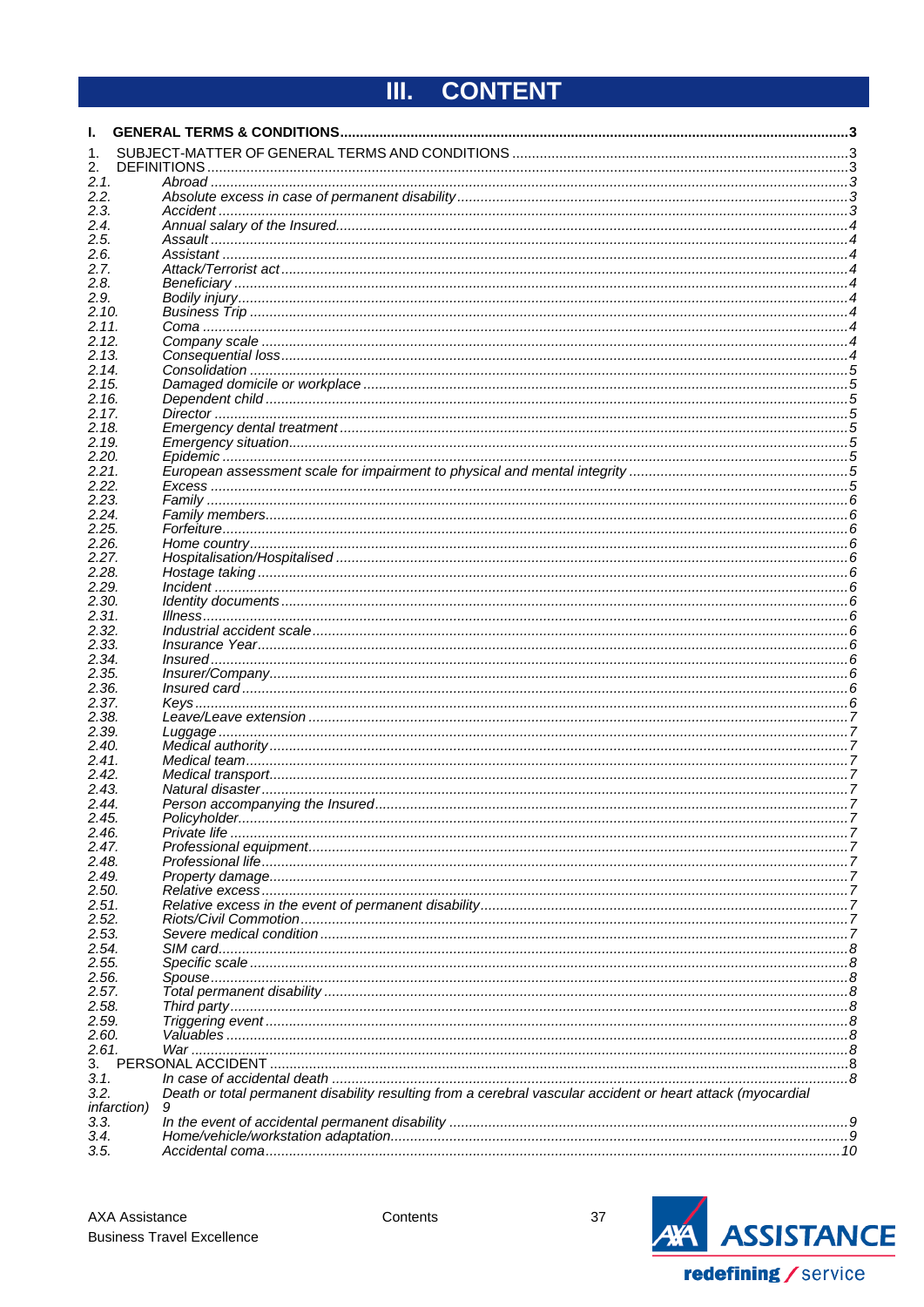| 3.6.           |                                                                                                                    |  |
|----------------|--------------------------------------------------------------------------------------------------------------------|--|
| 3.7.           |                                                                                                                    |  |
|                |                                                                                                                    |  |
| 4.1.           |                                                                                                                    |  |
| 4.2.<br>4.3.   |                                                                                                                    |  |
| 4.4.           |                                                                                                                    |  |
| 4.5.           | Psychological assistance to family members of the insured and/or accompanying persons11                            |  |
| 4.6.           |                                                                                                                    |  |
| 5.             |                                                                                                                    |  |
| 5.1.           |                                                                                                                    |  |
| 5.2.           |                                                                                                                    |  |
| 5.3.           |                                                                                                                    |  |
| 5.4.           |                                                                                                                    |  |
| 5.5.           |                                                                                                                    |  |
| 5.6.           |                                                                                                                    |  |
| 5.7.           |                                                                                                                    |  |
| 5.8.           |                                                                                                                    |  |
| 5.9.           |                                                                                                                    |  |
| 5.10.          |                                                                                                                    |  |
| 5.11.          | Compassionate visiting of the insured in hospital or accompaniment during repatriation due to illness, accident or |  |
|                |                                                                                                                    |  |
| 5.12.<br>5.13. | Early return of the insured in the event of death or hospitalisation of a member of the insured's family  13       |  |
| 5.14.          |                                                                                                                    |  |
| 5.15.          |                                                                                                                    |  |
| 5.16.          |                                                                                                                    |  |
| 5.17.          |                                                                                                                    |  |
| 5.18.          |                                                                                                                    |  |
| 5.19.          |                                                                                                                    |  |
| 5.20.          |                                                                                                                    |  |
| 5.21.          |                                                                                                                    |  |
| 5.22.          |                                                                                                                    |  |
| 5.23.          |                                                                                                                    |  |
| 5.24.          |                                                                                                                    |  |
| 5.25.          |                                                                                                                    |  |
| 5.26.          |                                                                                                                    |  |
| 5.27.          |                                                                                                                    |  |
| 5.28.          |                                                                                                                    |  |
| 6.1.           |                                                                                                                    |  |
| 6.2.           |                                                                                                                    |  |
| 6.3.           |                                                                                                                    |  |
| 6.4.           |                                                                                                                    |  |
| 6.5.           |                                                                                                                    |  |
| 6.6.           |                                                                                                                    |  |
| 6.7.           |                                                                                                                    |  |
| 6.8.           |                                                                                                                    |  |
| 6.9.           |                                                                                                                    |  |
| 6.10.          |                                                                                                                    |  |
| 6.11.          |                                                                                                                    |  |
| 6.12.          |                                                                                                                    |  |
| 6.13.          |                                                                                                                    |  |
| 6.14.          |                                                                                                                    |  |
| 6.15.          |                                                                                                                    |  |
| 7.<br>7.1.     |                                                                                                                    |  |
| 7.2.           |                                                                                                                    |  |
| 7.3.           |                                                                                                                    |  |
| 7.4.           |                                                                                                                    |  |
| 8.             |                                                                                                                    |  |
| 8.1.           |                                                                                                                    |  |
| 8.2.           |                                                                                                                    |  |
| 8.3.           |                                                                                                                    |  |
| 8.4.           |                                                                                                                    |  |
| 8.5.           |                                                                                                                    |  |
| 9.             |                                                                                                                    |  |
| 9.1.           |                                                                                                                    |  |
| 9.2.           |                                                                                                                    |  |
| 9.3.           |                                                                                                                    |  |
| 9.4.<br>9.5.   |                                                                                                                    |  |
|                |                                                                                                                    |  |
|                |                                                                                                                    |  |
| 9.6.<br>9.7.   |                                                                                                                    |  |

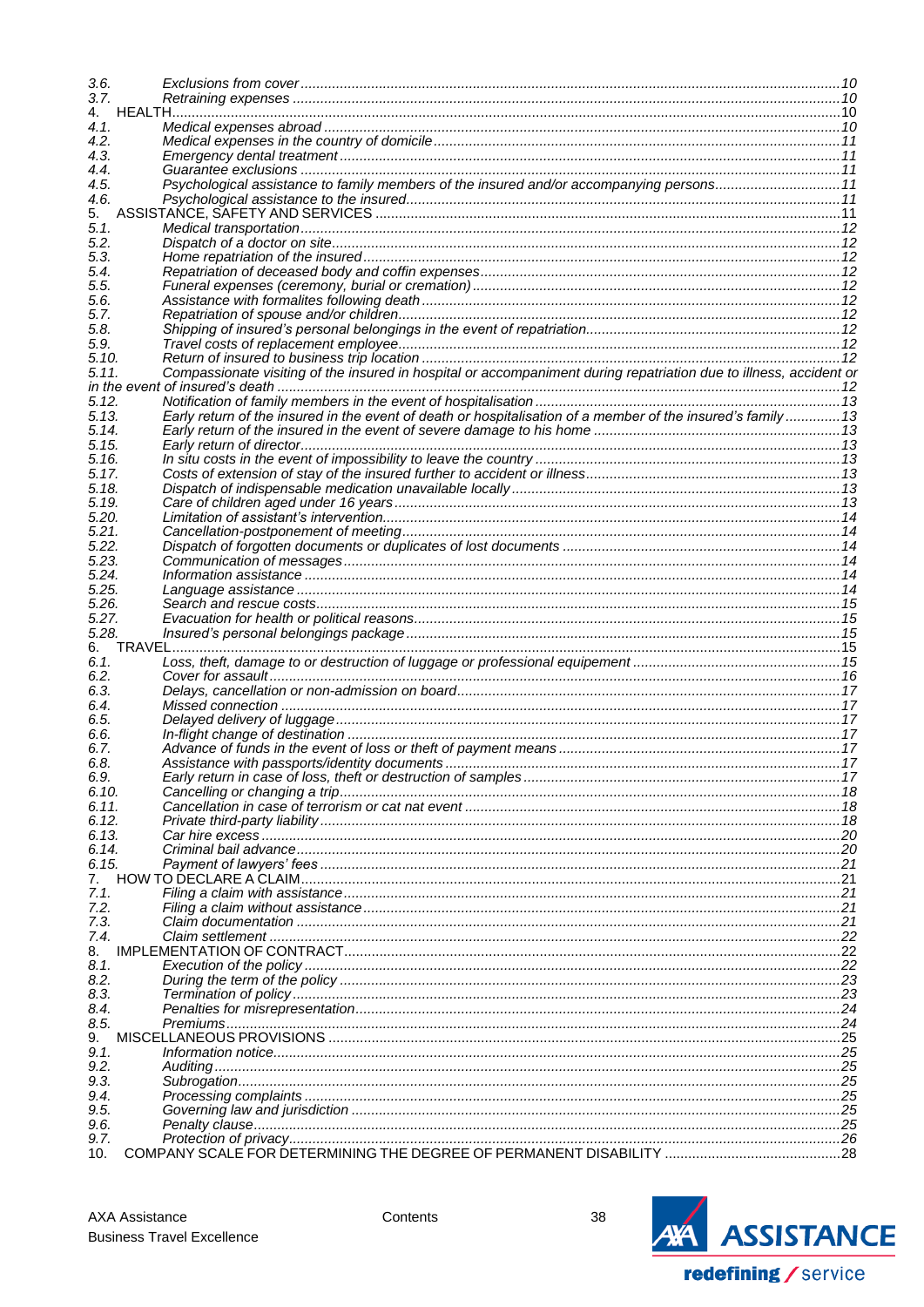| 10.1. |  |
|-------|--|
| 10.2. |  |
| 10.3. |  |
| 10.4. |  |
| 10.5. |  |
| 10.6. |  |
|       |  |
|       |  |
| 2.    |  |
| 3.    |  |
| 4.    |  |
| 5.    |  |
| 6.    |  |
|       |  |
|       |  |